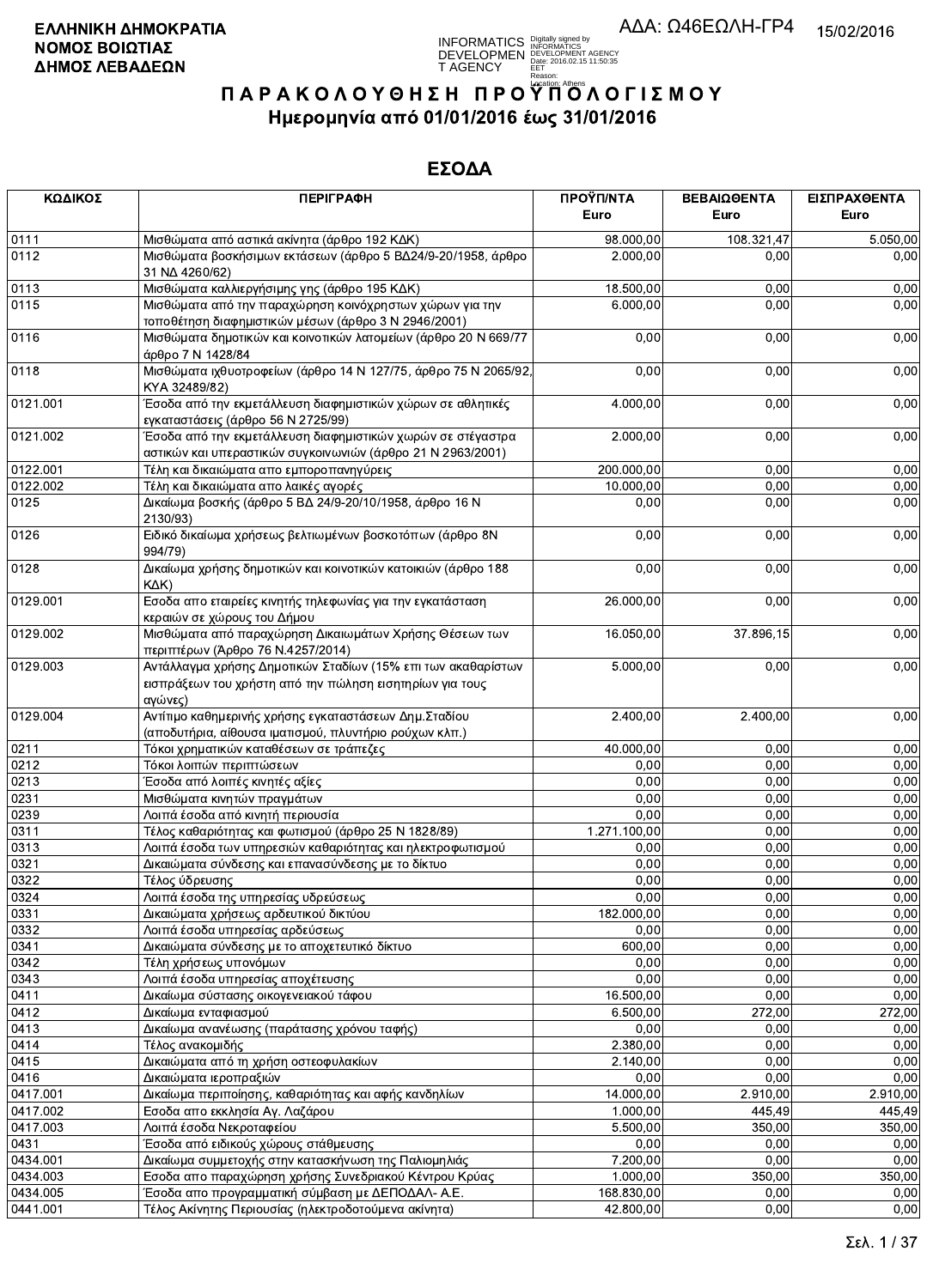| ΚΩΔΙΚΟΣ  | <b>ПЕРІГРАФН</b>                                                                                                                                                              | ΠΡΟΫΠ/ΝΤΑ    | ΒΕΒΑΙΩΘΕΝΤΑ | ΕΙΣΠΡΑΧΘΕΝΤΑ |
|----------|-------------------------------------------------------------------------------------------------------------------------------------------------------------------------------|--------------|-------------|--------------|
|          |                                                                                                                                                                               | Euro         | Euro        | Euro         |
| 0441.002 | Τέλος Ακίνητης Περιουσίας (μη ηλεκτροδοτούμενα ακίνητα)                                                                                                                       | 400,00       | 0,00        | 0,00         |
| 0441.003 | Έσοδα απο κατανομή του 15% του ΤΑΠ (αρθ.24 παρ.19 Ν.2130/93)                                                                                                                  | 62.480,00    | 0,00        | 0,00         |
| 0451     | Τέλος διαμονής παρεπιδημούντων (άρθρο 6 Ν 1080/80, άρθρο 27<br>παρ. 10 Ν 2130/93)                                                                                             | 500,00       | 0,00        | 0,00         |
| 0452     | Τέλος επί των ακαθαρίστων εσόδων των κέντρων διασκέδασης,<br>εστιατορίων και συναφών καταστημάτων (άρθρο 20 Ν 2539/97)                                                        | 9.500,00     | 0,00        | 0,00         |
| 0461     | Τέλος χρήσης κοινόχρηστων χώρων (άρθρο 3 Ν 1080/80)                                                                                                                           | 48.000,00    | 67,50       | 67,50        |
| 0462     | Τέλος διαφήμισης (άρθρο 5 Ν 1900/90)                                                                                                                                          | 500,00       | 0,00        | 0,00         |
| 0464     | Τέλη ελεγχόμενης στάθμευσης σε κοινόχρηστους χώρους (άρθρο 4<br>N 1900/90)                                                                                                    | 0,00         | 0,00        | 0,00         |
| 0465     | Ειδικό τέλος λατομικών προϊόντων (άρθρο 15 Ν 2115/93, άρθρο 27 Ν<br>2130/93)                                                                                                  | 8.000,00     | 0,00        | 0,00         |
| 0468     | Τέλος αδειών οικοδομών (άρθρο 23 ΒΔ 24/9-20/10/1958)                                                                                                                          | 6.600,00     | 0,00        | 0,00         |
| 0469.001 | Τέλος ανανεώσιμων πηγών ενέργειας (άρθρο 38 Ν 2773/99, άρθρο<br>25 N.3468/06)                                                                                                 | 137.000,00   | 0,00        | 0,00         |
| 0469.002 | Τέλος επανάχρησης κτιρίων τουριστικών καταλυμάτων (άρθρο 51 Ν.<br>3498/2006)                                                                                                  | 0,00         | 0,00        | 0,00         |
| 0469.003 | Ειδικό τέλος κατανάλωσης φυσικού αερίου (Απόφ. Υπ. Ανάπτυξης<br>Δ1/A/18823/2009)                                                                                              | 0,00         | 0,00        | 0,00         |
| 0511     | Φόρος ηλεκτροδοτούμενων χώρων (άρθρο 10 Ν 1080/80)                                                                                                                            | 143.000,00   | 0,00        | 0,00         |
| 0512     | Φόρος ζύθου (άρθρο 9 ΝΔ 703/70, άρθρο 12 Ν 1080/80)                                                                                                                           | 0,00         | 0,00        | 0,00         |
| 0514     | Λοιποί φόροι                                                                                                                                                                  | 0,00         | 0,00        | 0,00         |
| 0521     | Εισφορά σε χρήμα λόγω ένταξης ή επέκτασης πολεοδομικών<br>σχεδίων (άρθρο 24 Συντάγματος, άρθρο 9 Ν 1337/83, άρθρο 21 Ν<br>2508/97)                                            | 0,00         | 0,00        | 0,00         |
| 0522     | Μετατροπή σε χρήμα της εισφοράς σε γη (άρθρο 8 Ν 1337/83)                                                                                                                     | 0,00         | 0,00        | 0,00         |
| 0523     | Εισφορά 40% ή 75% του ΚΗ/1947 Ψηφίσματος (άρθρο 34 Ν 1337/83)                                                                                                                 | 0,00         | 0,00        | 0,00         |
| 0524     | Ειδική εισφορά εφαρμογής ρυμοτομικών σχεδίων (άρθρο 34 του Ν.<br>4067/2012)                                                                                                   | 0,00         | 0,00        | 0,00         |
| 0526     | Εσοδα για δαπάνες μεταφοράς παιδιών δημοτικών παιδικών<br>σταθμών (άρθρων 9 και 10 της ΚΥΑ 16065/2002 (ΦΕΚ 497 Β'))                                                           | 0,00         | 0,00        | 0,00         |
| 0527     | Τροφεία δημοτικών παιδικών-βρεφονηπιακών σταθμών (άρθρων 9<br>και 10 της ΚΥΑ 16065/2002 (ΦΕΚ 497 Β'))                                                                         | 47.400,00    | 2.489,00    | 2.489,00     |
| 0529.001 | Εισφορές από μέλη Κ.Α.Π.Η.                                                                                                                                                    | 800,00       | 0,00        | 0,00         |
| 0529.002 | Εισφορές (δίδακτρα) από μαθητές Δημοτικού Ωδείου                                                                                                                              | 22.400,00    | 0,00        | 0,00         |
| 0529.003 | Εισφορές αθλουμένων στο πρόγραμμα ΠΑγΟ                                                                                                                                        | 0,00         | 0.00        | 0,00         |
| 0611     | ΚΑΠ για την κάλυψη γενικών αναγκών (άρθρο 25 Ν 1828/89)                                                                                                                       | 4.413.573,83 | 367.854,47  | 367.854,47   |
| 0612     | ΚΑΠ για τη καταβολή μισθωμάτων ακινήτων προς στέγαση<br>δημοσίων σχολικών μονάδων και λοιπών υπηρεσιών                                                                        | 87.685,56    | 0,00        | 0,00         |
| 0614     | ΚΑΠ για την κάλυψη των λειτουργικών αναγκών των σχολείων<br>α/θμιας και β/θμιας εκπαίδευσης (άρθρο 55 Ν 1946/91)                                                              | 377.129,52   | 90.680,00   | 90.680,00    |
| 0615     | ΚΑΠ για την καταβολή αποζημίωσης σε σχολικούς τροχονόμους<br>(άρθρο 14 Ν 2817/2000)                                                                                           | 0,00         | 0,00        | 0,00         |
| 0619.006 | Οφειλές Ελληνικού Δημοσίου που απορρέουν από το άρθρο 25 του<br>Ν. 1828/89 (άρθ 27 Ν. 3756/2009)                                                                              | 668.079,32   | 0,00        | 0,00         |
| 0621     | Κάλυψη δαπάνης των προνοιακών επιδομάτων (άρθρου 94 ΠΑΡ 3Β<br>$\pi$ <sub>c</sub> om <sub><math>\pi</math></sub> .17)                                                          | 6.109.714,72 | 956.353,92  | 956.353,92   |
| 0711     | Έσοδα από μισθώματα δημοσίων λατομείων (άρθρο 21 Ν 2115/93)                                                                                                                   | 0,00         | 0,00        | 0,00         |
| 0712     | Μισθώματα θαλασσίων εκτάσεων (άρθρο 15 Ν 2130/93)                                                                                                                             | 3.260,00     | 0,00        | 0.00         |
| 0713     | Παράβολα για την έκδοση των αδειών ίδρυσης και λειτουργίας<br>επιχειρήσεων υγειονομικού ενδιαφέροντος (άρθρο 80 ΔΚΚ)                                                          | 9.500,00     | 970,00      | 970,00       |
| 0715     | Τέλος διαφήμισης της κατηγορίας Δ΄ του άρθρου 15 του ΒΔ 24/9-<br>20/10/1958 (άρθρο 9 Ν 2880/2001)                                                                             | 72.990,00    | 0,00        | 0,00         |
| 0718.002 | Λοιπά Έσοδα που δεν εντάσσονται στις πιο πάνω τάξεις                                                                                                                          | 0,00         | 0,00        | 0,00         |
| 1111     | Εκποίηση οικοπέδων σε άστεγους δημότες (άρθρο 249 ΔΚΚ)                                                                                                                        | 0,00         | 0,00        | 0,00         |
| 1112     | Εκποίηση οικοπέδων στον Οργανισμό Εργατικής Κατοικίας (άρθρο 2<br>N 2336/95)                                                                                                  | 0,00         | 0,00        | 0,00         |
| 1113     | Εκποίηση δημοτικών ή κοινοτικών εκτάσεων για την ίδρυση ή<br>επέκταση βιομηχανικών ή βιοτεχνικών επιχειρήσεων και<br>κτηνοτροφικών εκμεταλλεύσεων (άρθρα 4 και 6 ΝΔ 221/1974) | 0,00         | 0,00        | 0,00         |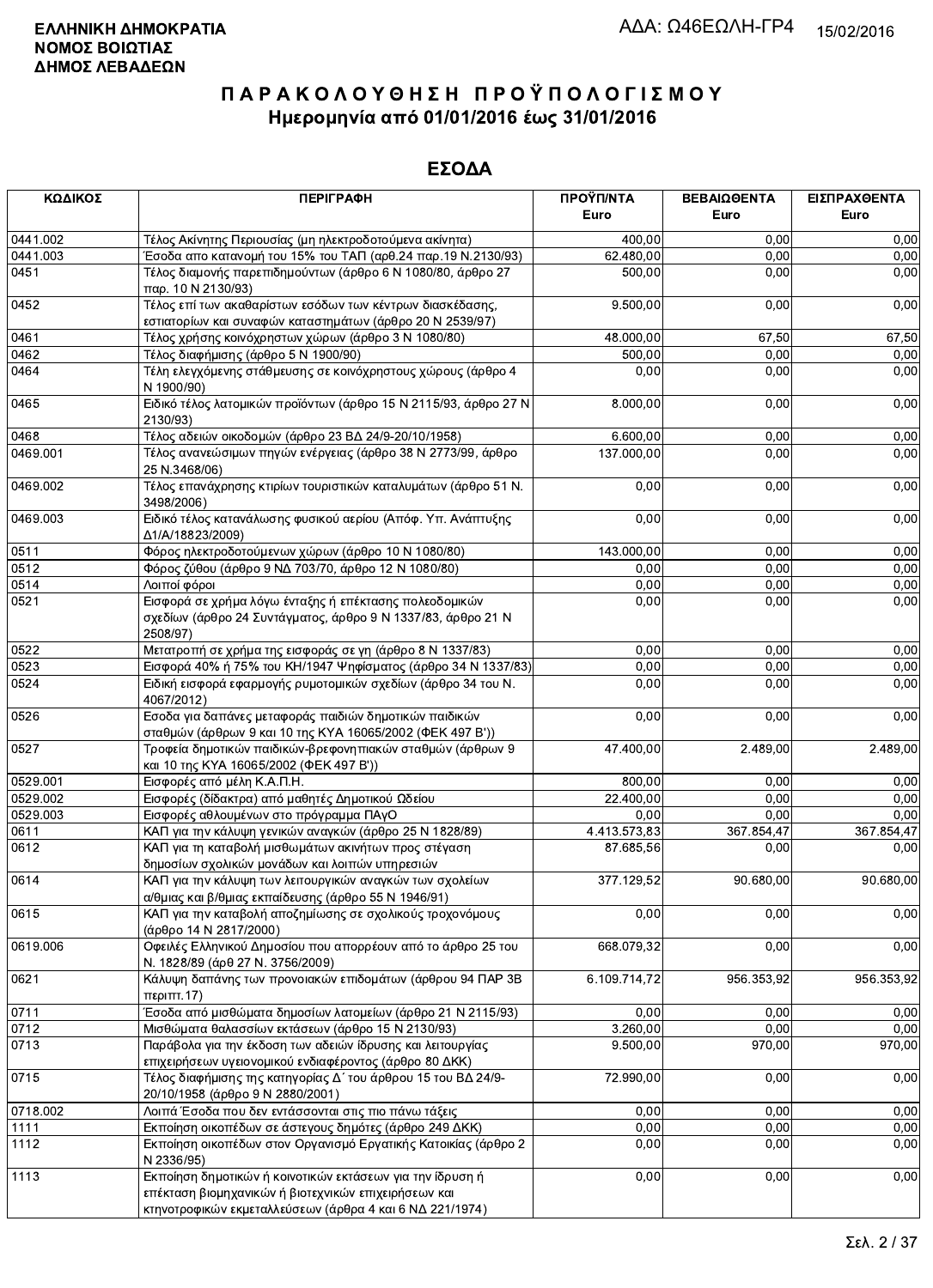| ΚΩΔΙΚΟΣ  | <b>ПЕРІГРАФН</b>                                                                                                                                                   | ΠΡΟΫΠ/ΝΤΑ<br>Euro | ΒΕΒΑΙΩΘΕΝΤΑ<br>Euro | ΕΙΣΠΡΑΧΘΕΝΤΑ<br>Euro |
|----------|--------------------------------------------------------------------------------------------------------------------------------------------------------------------|-------------------|---------------------|----------------------|
| 1114     | Εκποίηση ακινήτων σε Ζώνες Κοινωνικού Συντελεστή (άρθρα 215-<br>220 KBNN)                                                                                          | 0,00              | 0,00                | 0,00                 |
| 1115     | Προσκύρωση δημοτικών ή κοινοτικών εκτάσεων (άρθρα 300-309<br>ΚΒΠΝ, άρθρο 56 Ν 1416/84)                                                                             | 0,00              | 0,00                | 0,00                 |
| 1116.001 | Εσοδα απο την εκποίηση ακινήτων (παρ.1 και 2 άρθ. 28 Ν. 1080/80,<br>άρθ. 33 Ν. 3202/2003)                                                                          | 0,00              | 0,00                | 0,00                 |
| 1122     | Εκποίηση άλλων κινητών πραγμάτων (άρθρο 259 ΔΚΚ)                                                                                                                   | 0,00              | 0,00                | 0,00                 |
| 1211.002 | Χρηματοδοτήσεις απο τον Λογαριασμό Εξυγίανσης και Αλληλεγγύης<br>της Αυτοδιοίκησης (άρθρο 262 Ν. 3852/2010)                                                        | 0,00              | 0,00                | 0,00                 |
| 1211.003 | Επιχορηγήσεις για καταβολή αμοιβών σε συμβασιούχους<br>καθαρίστριες και καθαριστές (άρθρο 18 παρ. 1 Ν. 3870/2010)                                                  | 0,00              | 0,00                | 0,00                 |
| 1211.007 | Επιχορήγηση από ΥΠ.ΕΣ.-Υπ.Εργασίας, Κοιν.Ασφάλισης και<br>Πρόνοιας για βοηθήματα ένδειας                                                                           | 0,00              | 0,00                | 0,00                 |
| 1211.008 | Οδοιπορικά και αποζημίωση μετακίνησης υπαλλήλων                                                                                                                    | 0,00              | 0,00                | 0,00                 |
| 1211.009 | Έκτακτη χρηματοδότηση του Υπουργείου Εσωτερικών για την<br>καταβολή εκλογικής αποζημίωσης                                                                          | 0,00              | 0,00                | 0,00                 |
| 1212.001 | Επιχορηγηση από LEADER για ΤΡΟΦΩΝΕΙΑ ΔΗΜΟΥ ΛΕΒΑΔΕΩΝ                                                                                                                | 0,00              | 0,00                | 0,00                 |
| 1212.002 | Επιχορήγηση για υλοποίηση Ευρωπαικού προγράμματος<br>Έναρμόνιση οικογενειακής και επαγγελματικής ζωής"                                                             | 242.075,00        | 0,00                | 0,00                 |
| 1212.003 | Επιχορήγηση ΟΑΕΔ για εισφορές ωφελούμενων από Προγραμμα<br>Κοινωφελούς Χαρακτήρα (παρ. ΙΔ Ν.4152/2013)                                                             | 0,00              | 12.148,14           | 12.148,14            |
| 1212.004 | Από Γ.Γ.Α. για υλοποίηση ΠΑγΟ                                                                                                                                      | 0,00              | 0,00                | 0,00                 |
| 1214.005 | Επιχορήγηση ΥΠ.ΕΣ για κάλυψη δράσεων πυροπροστασίας                                                                                                                | 81.800,00         | 0,00                | 0,00                 |
| 1215     | Επιχορηγήσεις για εξόφληση ληξιπρόθεσμων υποχρεώσεων                                                                                                               | 0,00              | 0,00                | 0,00                 |
| 1219.001 | Επιχορηγήσεις για υλοποίηση προγράμματος Βοήθεια στο Σπίτι                                                                                                         | 0,00              | 0,00                | 0,00                 |
| 1219.002 | Επιχορήγηση εκπαιδευτικών προγραμμάτων ΟΑΕΚ-ΛΑΕΚ                                                                                                                   | 0,00              | 0,00                | 0,00                 |
| 1311.001 | ΚΑΠ επενδυτικών δαπανών των δήμων                                                                                                                                  | 516.150,00        | 0,00                | 0,00                 |
| 1312.001 | Επισκευή και συντήρηση σχολικών κτιρίων (άρθρο 13 Ν 2880/2001)                                                                                                     | 69.000,00         | 0,00                | 0,00                 |
| 1313.001 | Επιχορήγηση ΥΠ.ΕΣ. για κάλυψη δράσεων πυροπροστασίας                                                                                                               | 2.000,00          | 0,00                | 0,00                 |
| 1321.001 | Διατήρηση και επανάχρηση αξιόλογου Βιομηχανικού Κτιριακού<br>Αποθέματος Μύλου Παπαιωάννου-Εκπόνηση Αρχιτεκτονικής<br>Μελέτης                                       | 0,00              | 0,00                | 0,00                 |
| 1321.002 | Διατήρηση και επανάχρηση αξιόλογου Βιομηχανικού Κτιριακού<br>Αποθέματος Μύλου Παπαιωάννου-Εκπόνηση<br>Ηλεκτρομηχανολογικής Μελέτης                                 | 0,00              | 0,00                | 0,00                 |
| 1321.003 | Διατήρηση και επανάχρηση αξιόλογου Βιομηχανικού Κτιριακού<br>Αποθέματος Μύλου Παπαιωάννου-Εκπόνηση Στατικής Μελέτης                                                | 0,00              | 0,00                | 0,00                 |
| 1321.004 | Διατήρηση και επανάχρηση αξιόλογου Βιομηχανικού Κτιριακού<br>Αποθέματος Μύλου Παπαιωάννου-Εκπόνηση Ειδικής<br>Αρχιτεκτονικής Μελέτης                               | 0,00              | 0,00                | 0,00                 |
| 1321.005 | Υποστήριξη προετοιμασίας φακέλου του έργου ΄΄Διατήρηση και<br>επανάχρηση αξιόλογου Βιομηχανικού Κτιριακού Αποθέματος Μύλου<br>Παπαιωάννου΄                         | 0,00              | 0,00                | 0,00                 |
| 1321.006 | Υπηρεσία αποτύπωσης εξοπλισμού και προτάσεις για την<br>εξοικονόμηση ενέργειας με την χρήση νέων τεχνολογιών για την<br>βελτίωση του δημοτικού φωτισμού            | 0,00              | 0,00                | 0,00                 |
| 1321.030 | Κατασκευή οδού Ρούμελης από Χαιρωνείας έως Αγίου Αθανασίου.                                                                                                        | 0,00              | 0,00                | 0,00                 |
| 1321.032 | Κατασκευή οδού Αισχύλου από ποταμό Έρκυνα έως οδό Φίλωνος                                                                                                          | 0,00              | 0,00                | 0,00                 |
| 1321.033 | Διαμόρφωση Μονοπατιού και Αποκατάσταση-Στερέωση Τρίχινου<br>Γεφυριού                                                                                               | 0,00              | 0,00                | 0,00                 |
| 1321.034 | Επιχορήγηση για Αγορά οικοπέδου ιδιοκτησίας Αικατερίνης θυγ Β.<br>Παρδάλη επί της οδού Ρούμελης                                                                    | 0,00              | 0,00                | 0,00                 |
| 1321.039 | Διαπλατύνσεις Πεζοδρομίων Οδων (Πεσόντων Μαχητών, Αθηνών,<br>Καραγιαννοπούλου & Φίλωνος)                                                                           | 0,00              | 0,00                | 0,00                 |
| 1321.040 | Επιχορήγηση από ΕΤΠΑ για Ανάπλαση-Ενοποίηση Δικτύου<br>Πεζοδρόμων (Πεζόδρομος οδού Καλιαγκάκη, οδού Μπουφίδου,<br>χώρος πρώην ΚΤΕΛ και πεζόδρομια οδού Σπυρίδωνος) | 0,00              | 0,00                | 0,00                 |
| 1321.041 | Υπογειοποίηση εναερίου δικτύου πεζοδρόμου επι της οδού<br>Μπουφίδου (3ο υποέργο της πράξης Ανάπλαση-Ενοποίηση<br>Δικτύου Πεζοδρόμων)                               | 0,00              | 0,00                | 0,00                 |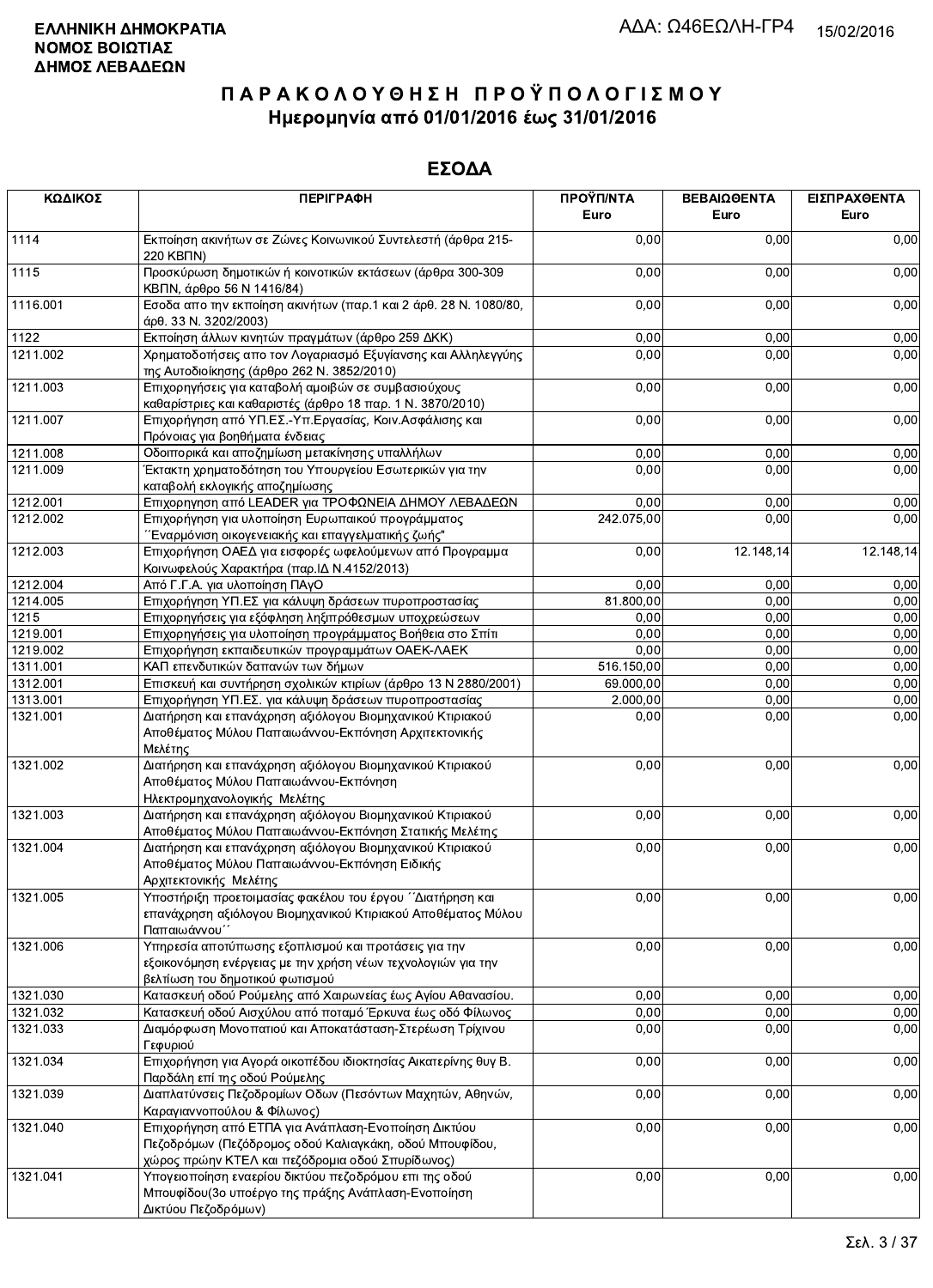| ΚΩΔΙΚΟΣ  | <b>ПЕРІГРАФН</b>                                                                                                                                                                                  | ΠΡΟΫΠ/ΝΤΑ<br>Euro | ΒΕΒΑΙΩΘΕΝΤΑ<br>Euro | ΕΙΣΠΡΑΧΘΕΝΤΑ<br>Euro |
|----------|---------------------------------------------------------------------------------------------------------------------------------------------------------------------------------------------------|-------------------|---------------------|----------------------|
| 1321.042 | Σωστικές ανασκαφές (2ο υποέργο της πράξης Ανάπλαση-<br>Ενοποίηση Δικτύου Πεζοδρόμων)                                                                                                              | 0,00              | 0,00                | 0,00                 |
| 1321.205 | Επιχορήγηση ΕΣΠΑ για Ανάδειξη και Αξιοποίηση Ιστορικών Χώρων<br>Οικισμού Χαιρώνειας                                                                                                               | 0,00              | 0,00                | 0,00                 |
| 1321.206 | Μελέτη Σχεδίου Χωροταξικής και Οικιστικής Οργάνωσης Ανοικτής<br>Πόλης Δήμου Χαιρώνειας                                                                                                            | 0,00              | 0,00                | 0,00                 |
| 1321.207 | Βελτίωση και ανάπλαση κοινόχρηστων χώρων Τ.Κ. Ανθοχωρίου                                                                                                                                          | 0,00              | 0,00                | 0,00                 |
| 1321.401 | Επιχορήγηση από ΕΤΠΑ για Βελτίωση και Ανάπλαση Κοινόχρηστων<br>χώρων ΤΚ Κορώνειας                                                                                                                 | 0,00              | 0,00                | 0,00                 |
| 1321.501 | Μελέτη Γενικού Πολεοδομικού Σχεδίου Κοινότητας Κυριακίου                                                                                                                                          | 0,00              | 0,00                | 0,00                 |
| 1322.001 | Αναβάθμιση Ενεργητικής Πυροπροστασίας Κλειστού Γυμναστηρίου<br>Λιβαδειάς                                                                                                                          | 102.000,00        | 0,00                | 0,00                 |
| 1322.002 | Αγορά ακινήτου -μνημείου "Τζαμί Γαζή Ομέρ"                                                                                                                                                        | 200.000,00        | 0,00                | 0,00                 |
| 1322.020 | Επιχορήγηση από ΠΔΕ για Αποκατάσταση ζημιών που<br>προκλήθηκαν από θεομηνία στο Δήμο Λεβαδέων                                                                                                     | 0,00              | 0,00                | 0,00                 |
| 1322.021 | Επιχορήγηση από Πράσινο Ταμείο για Αποζημίωση ιδιοκτησιών στο<br>πάρκο Έρκυνας από την οδό Θουκιδίδου εως την οδό Ξενοφώντος                                                                      | 90.752,00         | 0,00                | 0,00                 |
| 1322.022 | Επιχορήγηση από Πράσινο Ταμειο για Ενεργειακή Αναβάθμιση<br>Σχολικής Μονάδας 3ου Δημοτικού Σχολείου Λιβαδειάς                                                                                     | 111.891,16        | 0,00                | 0,00                 |
| 1322.090 | Επιχορήγηση από Πράσινο Ταμείο για Αναβάθμιση φωτισμού<br>χρήσης και ανάδειξης περιπατητικών διαδρομων, των<br>αρχιτεκτονικών στοιχείων και του φυσικού τοπίου στην περιοχη του<br>ποταμού Έρκυνα | 0,00              | 0,00                | 0,00                 |
| 1326.001 | Έσοδα από προγραμματική σύμβαση με ΔΕΠΟΔΑΛ ΑΕ για<br>προμήθεια εξοπλισμού 1ης Διαχειριστικής Ενότητας Ν Βοιωτίας                                                                                  | 0,00              | 0,00                | 0,00                 |
| 1326.002 | Έσοδα από προγραμματική σύμβαση με ΔΕΠΟΔΑΛ ΑΕ για την<br>Λειτουργική και Περιβαλλοντική Αναβάθμιση ΧΥΤΑ Λιβαδειάς                                                                                 | 0,00              | 0,00                | 0,00                 |
| 1326.003 | Έσοδα από προγραμματική σύμβαση με ΔΕΠΟΔΑΛ ΑΕ για την<br>Αποκατάσταση ζημιών που προκλήθηκαν από θεομηνία<br>(πυρκαγιά) στο XYTA 1ης Διαχειριστικής Ενότητας Ν Βοιωτίας                           | 0,00              | 0,00                | 0,00                 |
| 1328.001 | Αποκατάσταση ΧΑΔΑ στις θέσεις Τουρμπάκι κοινότητας Κυριακίου<br>και Δ.Δ. Παρορίου                                                                                                                 | 0,00              | 0,00                | 0,00                 |
| 1328.002 | Λειτουργική και Περιβαλλοντική Αναβάθμιση Χ.Υ.Τ.Α. Λιβαδειάς                                                                                                                                      | 0,00              | 0,00                | 0,00                 |
| 1328.003 | Προμήθεια ενός (1) Θρυμματιστή (εξοπλισμός διαχ. στερεών<br>αποβλήτων 1ης διαχειρ. ενότητας Ν. Βοιωτίας)                                                                                          | 0,00              | 0,00                | 0,00                 |
| 1328.004 | Προμήθεια ενός (1) ερπυστριοφόρου προωθητή (εξοπλισμός διαχ.<br>στερεών αποβλήτων 1ης διαχειρ. ενότητας Ν. Βοιωτίας)                                                                              | 0,00              | 0,00                | 0,00                 |
| 1328.005 | Προμήθεια ενός (1) εκσκαφέα φορτωτή (εξοπλισμός διαχ. στερεών<br>αποβλήτων 1ης διαχειρ. ενότητας Ν. Βοιωτίας)                                                                                     | 0,00              | 0,00                | 0,00                 |
| 1328.006 | Προμήθεια ενός (1) ερπυστριοφόρου εκσκαφέα 21 τόνων<br>(εξοπλισμός διαχ. στερεών αποβλήτων 1ης διαχειρ. ενότητας Ν.<br>Βοιωτίας)                                                                  | 0,00              | 0,00                | 0,00                 |
| 1328.007 | Προμήθεια ενός (1) τετραξονικού φορτηγού (εξοπλισμός διαχ.<br>στερεών αποβλήτων 1ης διαχειρ. ενότητας Ν. Βοιωτίας)                                                                                | 0,00              | 0,00                | 0,00                 |
| 1328.008 | Προμήθεια ενός (1) υδροφόρου οχήματος (εξοπλισμός διαχ. στερεών<br>αποβλήτων 1ης διαχειρ. ενότητας Ν. Βοιωτίας)                                                                                   | 0,00              | 0,00                | 0,00                 |
| 1328.009 | Προμήθεια ενός (1) οχήματος ανοικτού τύπου 4χ4 (Εξοπλισμός<br>διαχ.στερεών αποβλήτων 1ης διαχειρ.ενότητας Ν.Βοιωτίας)                                                                             | 0,00              | 0,00                | 0,00                 |
| 1328.010 | Προμήθεια ενός (1) απορριμματοφόρου τύπου πρέσσας 22<br>κ.μ. (Εξοπλισμός διαχ.στερεών αποβλήτων 1ης διαχειρ.ενότητας<br>Ν.Βοιωτίας)                                                               | 0,00              | 0,00                | 0,00                 |
| 1328.011 | Προμήθεια τεσσάρων (4) απορριμματοφόρων τύπου πρέσσας 16<br>κ.μ. (Εξοπλισμός διαχ.στερεών αποβλήτων 1ης διαχειρ.ενότητας<br>Ν.Βοιωτίας)                                                           | 0,00              | 0,00                | 0,00                 |
| 1328.012 | Προμήθεια δύο (2) απορριμματοφόρων τύπου πρέσσας 12<br>κ.μ. (Εξοπλισμός διαχ.στερεών αποβλήτων 1ης διαχειρ.ενότητας<br>Ν.Βοιωτίας)                                                                | 0,00              | 0,00                | 0,00                 |
| 1328.013 | Προμήθεια ενός (1) απορριμματοφόρου τύπου πρέσσας 6<br>κ.μ. (Εξοπλισμός διαχ. στερεών αποβλήτων 1ης διαχειρ. ενότητας<br>Ν.Βοιωτίας)                                                              | 0,00              | 0,00                | 0,00                 |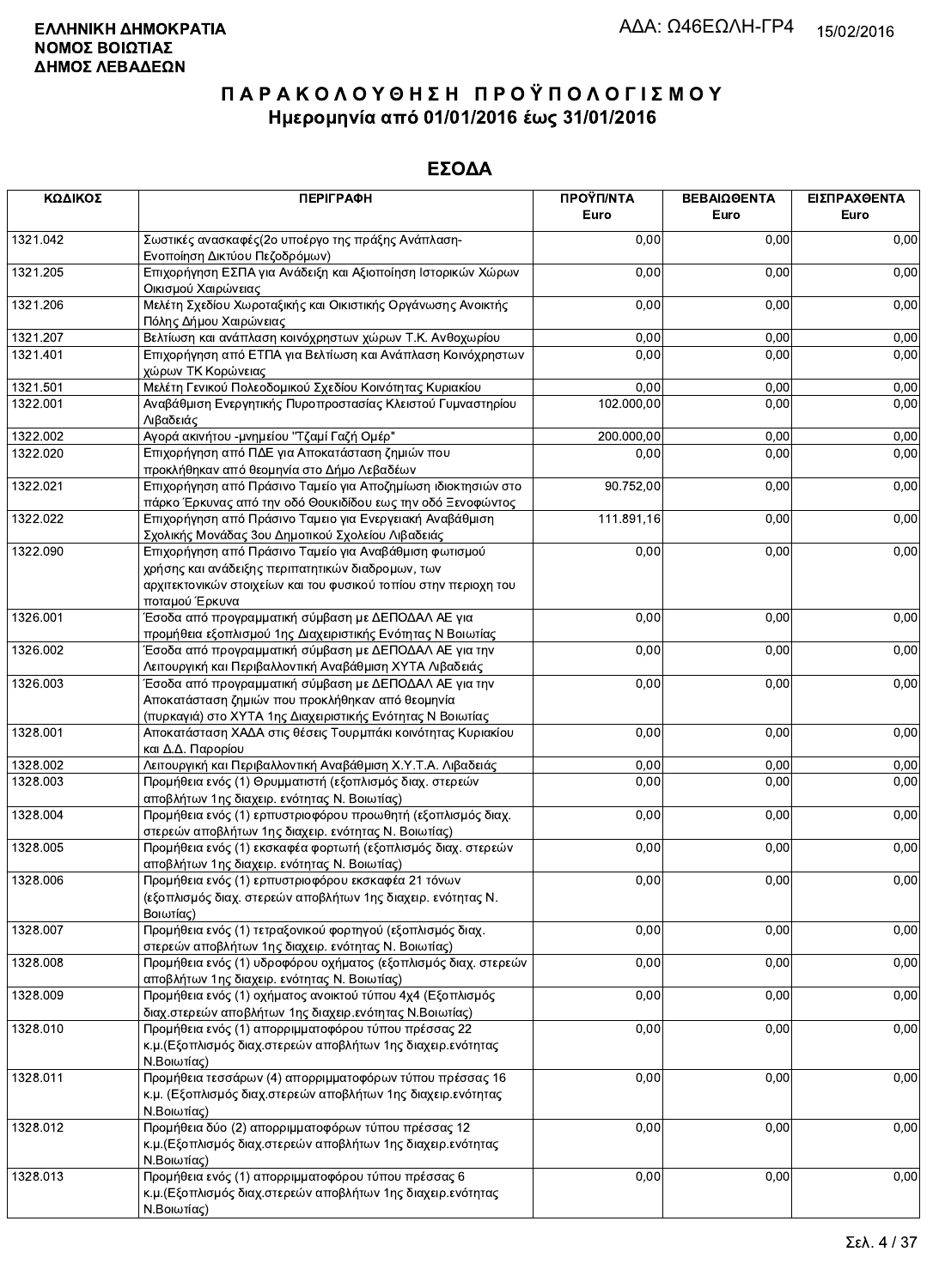| ΚΩΔΙΚΟΣ      | <b>ПЕРІГРАФН</b>                                                                                                                              | ΠΡΟΫΠ/ΝΤΑ<br>Euro | ΒΕΒΑΙΩΘΕΝΤΑ<br>Euro | ΕΙΣΠΡΑΧΘΕΝΤΑ<br>Euro |
|--------------|-----------------------------------------------------------------------------------------------------------------------------------------------|-------------------|---------------------|----------------------|
| 1328.014     | Προμήθεια δύο (2) διαξονικών φορτηγών με γερανό (Εξοπλισμός<br>διαχ.στερεών αποβλήτων 1ης διαχειρ.ενότητας Ν.Βοιωτίας)                        | 0.00              | 0,00                | 0,00                 |
| 1328.015     | Προμήθεια ενός (1) βυτιοφόρου οχήματος 14 κ.μ. (Εξοπλισμός<br>διαχ.στερεών αποβλήτων 1ης διαχειρ.ενότητας Ν.Βοιωτίας)                         | 0,00              | 0,00                | 0,00                 |
| 1328.016     | Βελτίωση και Ανάπλαση Κοινόχρηστων Χώρων Οικισμού Ελικώνα                                                                                     | 144.843,65        | 0,00                | 0,00                 |
| 1328.017     | Ανάπτυξη Δικτύου Στάσεων (Αστικών Λεωφορείων) του Δήμου<br>Λεβαδέων                                                                           | 0,00              | 0,00                | 0,00                 |
| 1328.018     | Αποκατάσταση ζημιών που προκλήθηκαν από θεομηνία<br>(πυρκαγιά) στο ΧΥΤΑ 1ης Διαχειριστικής Ενότητας Ν Βοιωτίας                                | 0,00              | 0,00                | 0,00                 |
| 1328.019     | Βελτίωση υφιστάμενου αρδευτικού έργου του Δ.Δ. Λαφυστίου Δήμου<br>Λεβαδέων                                                                    | 0,00              | 0,00                | 0,00                 |
| 1328.401     | Μελέτη Έργων Ανακατασκευής Εσωτερικού Δικτύου, Έργων<br>Προσαγωγής Ακαθάρτων και Εγκατάστασης Επεξεργασίας Λυμάτων<br>(Ε.Ε.Λ.) Αγίου Γεωργίου | 0,00              | 0,00                | 0,00                 |
| 1328.402     | Ανακατασκευή έργων αποχ'ετευσης ακαθάρτων Αγίου Γεωργίου                                                                                      | 0,00              | 0,00                | 0,00                 |
| 1328.403     | Κατασκευή Έργων Προσαγωγής Ακαθάρτων & Εγκατάστασης<br>Επεξεργασίας Λυμάτων (Ε.Ε.Λ.) Αγίου Γεωργίου                                           | 0,00              | 0,00                | 0,00                 |
| 1328.404     | Υπηρεσίες Τεχνικού Συμβούλου Αγίου Γεωργίου                                                                                                   | 0,00              | 0,00                | 0,00                 |
| 1328.405     | Αγορά εδαφικών εκτάσεων Αγίου Γεωργίου                                                                                                        | 0,00              | 0,00                | 0,00                 |
| 1328.406     | Ανάπλαση Πλατείας Τ.Κ. Αγίου Γεωργίου                                                                                                         | 64.065,00         | 0,00                | 0,00                 |
| 1328.501     | Προβολή Συγκριτικών Πλεονεκτημάτων των Περιοχών Παρέμβασης<br>Β΄ Κύκλος Πρόσκλησης για περιοχές ΟΠΑΑΧ εκτός νήσου Σκύρου                      | 0,00              | 0,00                | 0,00                 |
| 1328.502     | Μελέτη Αποχέτευσης-Προσαγωγής Ακαθάρτων και Εγκατάστασης<br>Επεξεργασίας Λυμάτων (Ε.Ε.Λ.) Οικισμού Κυριακίου                                  | 0,00              | 0,00                | 0,00                 |
| 1328.503     | Αγορά εδαφικών εκτάσεων Οικισμού Κυριακίου                                                                                                    | 0,00              | 0,00                | 0,00                 |
| 1328.504     | Κατασκευή Αποχέτευσης-Προσαγωγής Ακαθάρτων & Εγκατάστασης<br>Επεξεργασίας Λυμάτων (Ε.Ε.Λ.) Κυριακίου                                          | 0,00              | 0,00                | 0,00                 |
| 1328.505     |                                                                                                                                               |                   | 0,00                | 0,00                 |
| 1329         | Υπηρεσίες Τεχνικού Συμβούλου οικισμού Κυριακίου<br>Λοιπές επιχορηγήσεις για επενδύσεις και έργα                                               | 0,00<br>0,00      | 0,00                | 0,00                 |
| 1411         | Προϊόν δωρεών                                                                                                                                 | 0,00              | 0,00                | 0,00                 |
|              |                                                                                                                                               |                   | 0,00                |                      |
| 1421<br>1511 | Έσοδα κληρονομιές, κληροδοσίες<br>Προσαυξήσεις εκπρόθεσμης καταβολής χρεών (άρθρο 6 ΝΔ 356/74,<br>άρθρο 16 Ν 2130/93)                         | 0,00<br>48.000,00 | 2.548,13            | 0,00<br>2.548,13     |
| 1512         | Πρόστιμα του ΚΟΚ, του ΝΔ 805/71 και του ΑΝ 170/67 (άρθρο 31 Ν<br>2130/93)                                                                     | 60.000,00         | 170,00              | 170,00               |
| 1513         | Πρόστιμα για παραβάσεις φορολογικών διατάξεων (άρθρο 19 Ν<br>1080/80)                                                                         | 0,00              | 0,00                | 0,00                 |
| 1514         | Πρόστιμα ανέγερσης και διατήρησης αυθαιρέτων κατασκευών                                                                                       | 12.000,00         | 26,80               | 26,80                |
| 1515         | Πειθαρχικά πρόστιμα σε βάρος των υπαλλήλων (άρθρο 284 Ν<br>1188/81)                                                                           | 0,00              | 0,00                | 0,00                 |
|              | Έσοδα από διάφορες καταλογιστικές αποφάσεις                                                                                                   | 0,00              | 0,00                | 0,00                 |
| 1516<br>1517 | Πρόστιμα και ποινικές ρήτρες που επιβάλλονται σε βάρος<br>προμηθευτών και εργολάβων                                                           | 0,00              | 0,00                | 0,00                 |
| 1518         | Καταπτώσεις εγγυήσεων                                                                                                                         | 0,00              | 0,00                | 0,00                 |
| 1519         | Λοιπά πρόστιμα και χρηματικές ποινές επιβαλλόμενες βάσει ειδικών<br>διατάξεων                                                                 | 3.000,00          | 128,06              | 128,06               |
| 1521         | Παράβολα πλειστηριασμών (άρθρα 932 και 959 ΚπολΔ)                                                                                             | 0,00              | 0,00                |                      |
| 1522         | Παράβολα υποβαλλόμενα για την χορήγηση διευκολύνσεων                                                                                          | 0,00              | 0,00                | 0,00<br>0,00         |
|              | τμηματικής καταβολής χρεών (άρθρο 18 Ν 2648/98)                                                                                               |                   |                     |                      |
| 1611         | Εσοδα απο δημοτικές ή κοινοτικές κοινωφελείς επιχειρήσεις                                                                                     | 0,00              | 0,00                | 0,00                 |
| 1612         | Εσοδα απο αμιγείς δημοτικές ή κοινοτικές / διαδημοτικές ή<br>διακοινοτικές επιχειρήσεις                                                       | 0,00              | 0,00                | 0,00                 |
| 1613         | Εσοδα απο λοιπές δημοτικές επιχειρήσεις                                                                                                       | 0,00              | 0,00                | 0,00                 |
| 1614         | Εσοδα απο συμμετοχή σε λοιπές επιχειρήσεις                                                                                                    | 0,00              | 0,00                | 0,00                 |
| 1621         | Δαπάνες αφαίρεσης παράνομων διαφημιστικών μέσων (άρθρο 9 Ν<br>2946/2001, άρθρο 11 Ν 2696/99)                                                  | 0,00              | 0,00                | 0,00                 |
| 1622         | Έξοδα ακινητοποίησης και μεταφοράς παρανόμως σταθμευμένων<br>οχημάτων (άρθρο 45 Ν 2218/94)                                                    | 0,00              | 0,00                | 0,00                 |
| 1623         | Δαπάνες απομάκρυνσης και φύλαξης εγκαταλελειμμένων οχημάτων<br>(KYA 1002901/67/2002)                                                          | 0,00              | 0,00                | 0,00                 |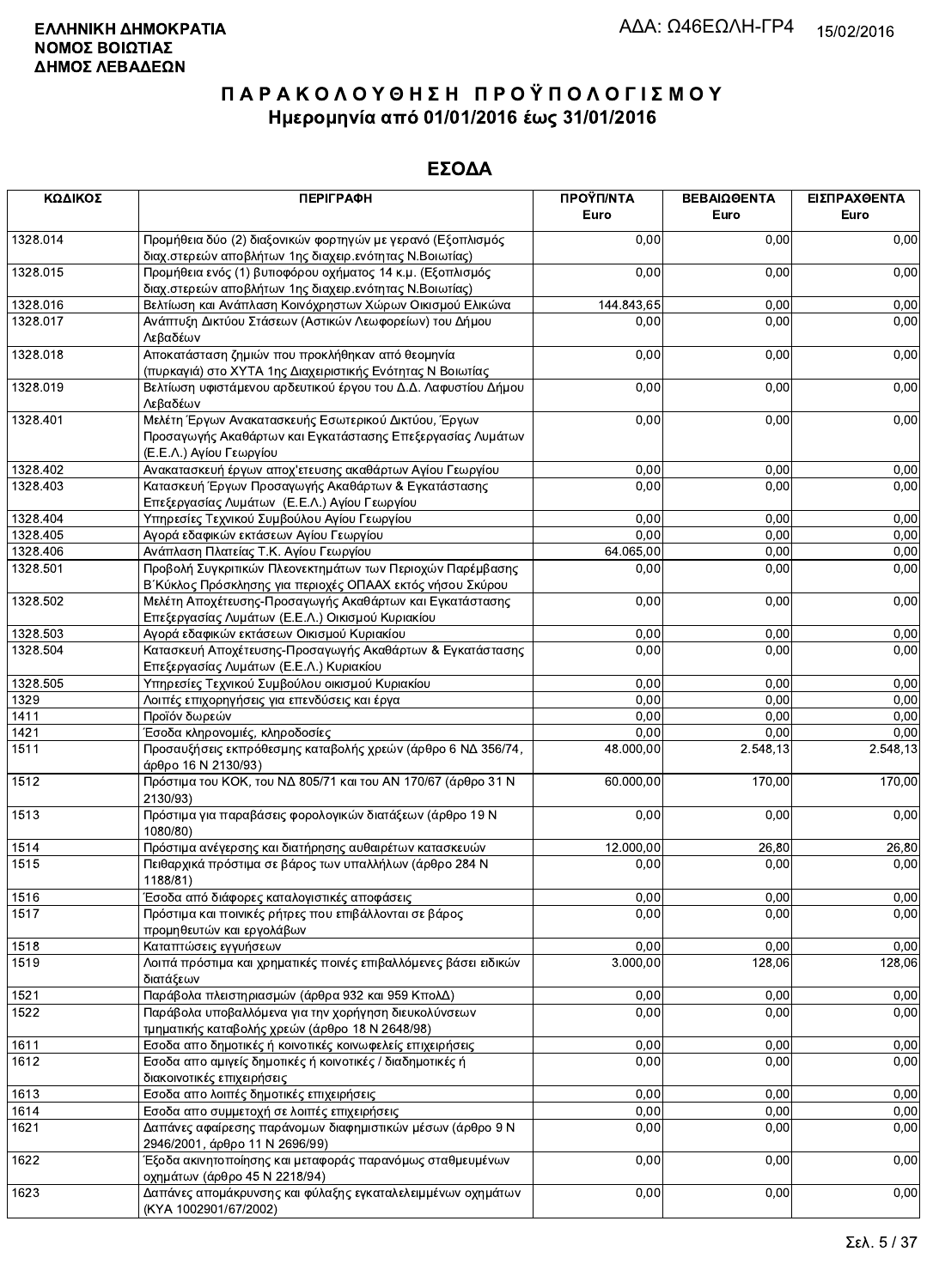| ΚΩΔΙΚΟΣ  | <b>ПЕРІГРАФН</b>                                                                                                                          | ΠΡΟΫΠ/ΝΤΑ<br>Euro | ΒΕΒΑΙΩΘΕΝΤΑ<br>Euro | ΕΙΣΠΡΑΧΘΕΝΤΑ<br>Euro |
|----------|-------------------------------------------------------------------------------------------------------------------------------------------|-------------------|---------------------|----------------------|
| 1624     | Έσοδα από την κατασκευή, επισκευή και συντήρηση οδών και<br>πεζοδρομίων (άρθρο 47 Ν 2696/99, άρθρο 367 ΚΒΠΝ)                              | 0,00              | 0,00                | 0,00                 |
| 1625     | Αποζημίωση καταβληθείσα για λογαριασμό των υπόχρεων, λόγω<br>προσκύρωσης ή ρυμοτόμησης ακινήτων (άρθρο 26 Ν 1828/89)                      | 0,00              | 0,00                | 0,00                 |
| 1626     | Έσοδα από συμβάσεις διαδημοτικής συνεργασίας (άρθρο 23 Ν<br>2539/97)                                                                      | 0,00              | 0,00                | 0,00                 |
| 1627     | Εισφορές άλλων ΟΤΑ για την καταβολή αποζημίωσης στα μέλη του<br>υπηρεσιακού συμβουλίου (άρθρο 12 Ν 2130/93)                               | 0,00              | 0,00                | 0,00                 |
| 1628     | Εισφορές άλλων ΟΤΑ για τη μισθοδοσία ελεγκτών εσόδων - εξόδων<br>και εισπρακτόρων (άρθρα 227 και 229 Ν 1188/81)                           | 0,00              | 0,00                | 0,00                 |
| 1629     | Λοιπά έσοδα από δαπάνες πραγματοποιηθείσες για λογαριασμό<br>τρίτων                                                                       | 10.000,00         | 0,00                | 0,00                 |
| 1691     | Τέλη επιβαλλόμενα σε βάρος επιχειρήσεων για την εκτέλεση έργων<br>και προγραμμάτων προστασίας του περιβάλλοντος (άρθρο 6 Ν.<br>1650/1986) | 0,00              | 0,00                | 0,00                 |
| 1692     | Εφάπαξ ειδική εισφορά για τη δημιουργία κοινόχρηστων χώρων<br>(άρθρο 16 Ν. 2508/97)                                                       | 0,00              | 0,00                | 0,00                 |
| 1699.001 | Εσοδα απο κατασκευή παραγκών και ηλεκτροδότησης αυτών στην<br>Εμποροπανήγυρη                                                              | 33.000,00         | 0,00                | 0,00                 |
| 1699.002 | Εσοδα απο εισητήρια πολιτιστικών εκδηλώσεων                                                                                               | 0,00              | 0,00                | 0,00                 |
| 1699.003 | Λοιπά έκτακτα έσοδα που δεν εντάσσονται στις πιο πάνω τάξεις                                                                              | 0,00              | 0,00                | 0,00                 |
| 1699.005 | Έσοδα από συμμετοχη σε εκδρομές                                                                                                           | 0,00              | 0,00                | 0,00                 |
| 1699.006 | Έκτακτα Έσοδα από εράνους της Ιεράς Μητρόπολης Θηβών και<br>Λεβαδείας (2% επί του ακαθαρίστου προιόντος)                                  | 1.000,00          | 700,00              | 700,00               |
| 2111     | Τακτικά έσοδα από τέλη καθαριότητας και ηλεκτροφωτισμού                                                                                   | 354.986,00        | 207.281,22          | 131,12               |
| 2112     | Τακτικά έσοδα από τέλη και δικαιώματα ύδρευσης                                                                                            | 0,00              | 0,00                | 0,00                 |
| 2113     | Τακτικά έσοδα από τέλη και δικαίωματα άρδευσης                                                                                            | 1.000,00          | 0,00                | 0,00                 |
| 2114     | Τακτικά έσοδα από τέλη και δικαιώματα αποχέτευσης                                                                                         | 0,00              | 0,00                | 0,00                 |
| 2115.001 | Τέλος Ακίνητης περιουσίας (ηλεκτροδοτούμενα ακίνητα)                                                                                      | 15.500,00         | 6.251,01            | 0,98                 |
| 2115.002 | Τέλος Ακίνητης περιουσίας (μη ηλεκτροδοτούμενα ακίνητα)                                                                                   | 50.000,00         | 0,00                | 0,00                 |
| 2116     | Τακτικά έσοδα από δυνητικά ανταποδοτικά τέλη και εισφορές                                                                                 | 0,00              | 0,00                | 0,00                 |
| 2117     | Τακτικά έσοδα από εισφορά λόγω ένταξης ή επέκτασης<br>πολεοδομικών σχεδίων                                                                | 0,00              | 0,00                | 0,00                 |
| 2118     | Τακτικά έσοδα επί των ακαθαρίστων εσόδων επιτηδευματιών                                                                                   | 9.000,00          | 1.422,39            | 1.422,39             |
| 2119.001 | Φόρος ηλεκτροδούμενων χώρων (άρθ. 10 Ν. 1080/80) Π.Ο.Ε.                                                                                   | 38.400,00         | 21.473,96           | 10,36                |
| 2119.002 | Τέλη διαφήμισης Π.Ο.Ε.                                                                                                                    | 0,00              | 0,00                | 0,00                 |
| 2119.004 | Τέλος χρήσης κοινοχρήστων χώρων Π.Ο.Ε.                                                                                                    | 1.000,00          | 2.952,31            | 363,00               |
| 2119.009 | Μισθώματα λατομείων Π.Ο.Ε.                                                                                                                | 0,00              | 0,00                | 0,00                 |
| 2119.010 | Απο δικαιώματα βοσκήσιμων εκτάσεων                                                                                                        | 0,00              | 0,00                | 0,00                 |
| 2119.011 | Απο μισθώματα αστικών ακινήτων                                                                                                            | 750,00            | 0.00                | 0,00                 |
| 2119.012 | Τέλη και δικαιώματα απο λαική αγορά                                                                                                       | 6.500,00          | 0,00                | 0,00                 |
| 2119.017 | Από τέλη ανανεώσιμων πηγών ενέργειας                                                                                                      | 0,00              | 0,00                | 0,00                 |
| 2119.018 | Εσοδα απο την εκμετάλλευση διαφημιστικών χώρων σε αθλητικές<br>εγκαταστάσεις (άρθ. 56 Ν. 2725/99)                                         | 0,00              | 0,00                | 0,00                 |
| 2119.020 | Αντίτιμο κατανάλωσης ηλεκτρικού ρευματος των πυλώνων του<br>Δημοτικού Σταδιου για λογαριασμό τριτων (τέλεση αγώνων)                       | 1.000,00          | 0,00                | 0,00                 |
| 2119.021 | Αντίτιμο καθημερινής χρήσης εγκαταστάσεων Δημ.Σταδίου<br>(αποδυτήρια, αίθουσα ιματισμού, πλυντήριο ρούχων κλπ.)                           | 400,00            | 300,00              | 0,00                 |
| 2119.022 | Έσοδα από εισφορές (δίδακτρα μαθητών Δημ.Ωδείου)                                                                                          | 0,00              | 52,50               | 52,50                |
| 2211.001 | Πρόστιμα παραβάσεων Κ.Ο.Κ. - Ελεγχόμενης στάθμευσης Π.Ο.Ε.                                                                                | 18.000,00         | 12.948,45           | 12.948,45            |
| 2211.002 | Λοιπά πρόστιμα                                                                                                                            | 2.000,00          | 0,00                | 0,00                 |
| 2212.001 | Πρόστιμα ανέγερσης-διατήρησης αυθαιρέτων                                                                                                  | 3.200,00          | 0,00                | 0,00                 |
| 3211     | Τέλη καθαριότητας και ηλεκτροφωτισμού                                                                                                     | 725.353,44        | 753.107,51          | 215.472,90           |
| 3212     | Τέλη και δικαιώματα ύδρευσης                                                                                                              | 205.470,59        | 205.235,04          | 170,30               |
| 3213     | Τέλη και δικαιώματα άρδευσης                                                                                                              | 383.517,59        | 465.428,99          | 49.408,98            |
| 3214     | Τέλη και δικαιώματα αποχέτευσης                                                                                                           | 17.075,65         | 17.004,89           | 33,68                |
| 3215     | Τέλος ακίνητης περιουσίας                                                                                                                 | 204.423,00        | 206.272,63          | 9.294,90             |
| 3216     | Δυνητικά ανταποδοτικά τέλη και εισφορές                                                                                                   | 0,00              | 0.00                | 0,00                 |
| 3217     | Εισφορά λόγω ένταξης ή επέκτασης πολεοδομικών σχεδίων                                                                                     | 5.878,21          | 5.878,21            | 0,00                 |
| 3218     | Τακτικά έσοδα επί των ακαθαρίστων εσόδων επιτηδευματιών                                                                                   | 853.553,62        | 888.358.76          | 2.832,28             |
|          |                                                                                                                                           |                   |                     |                      |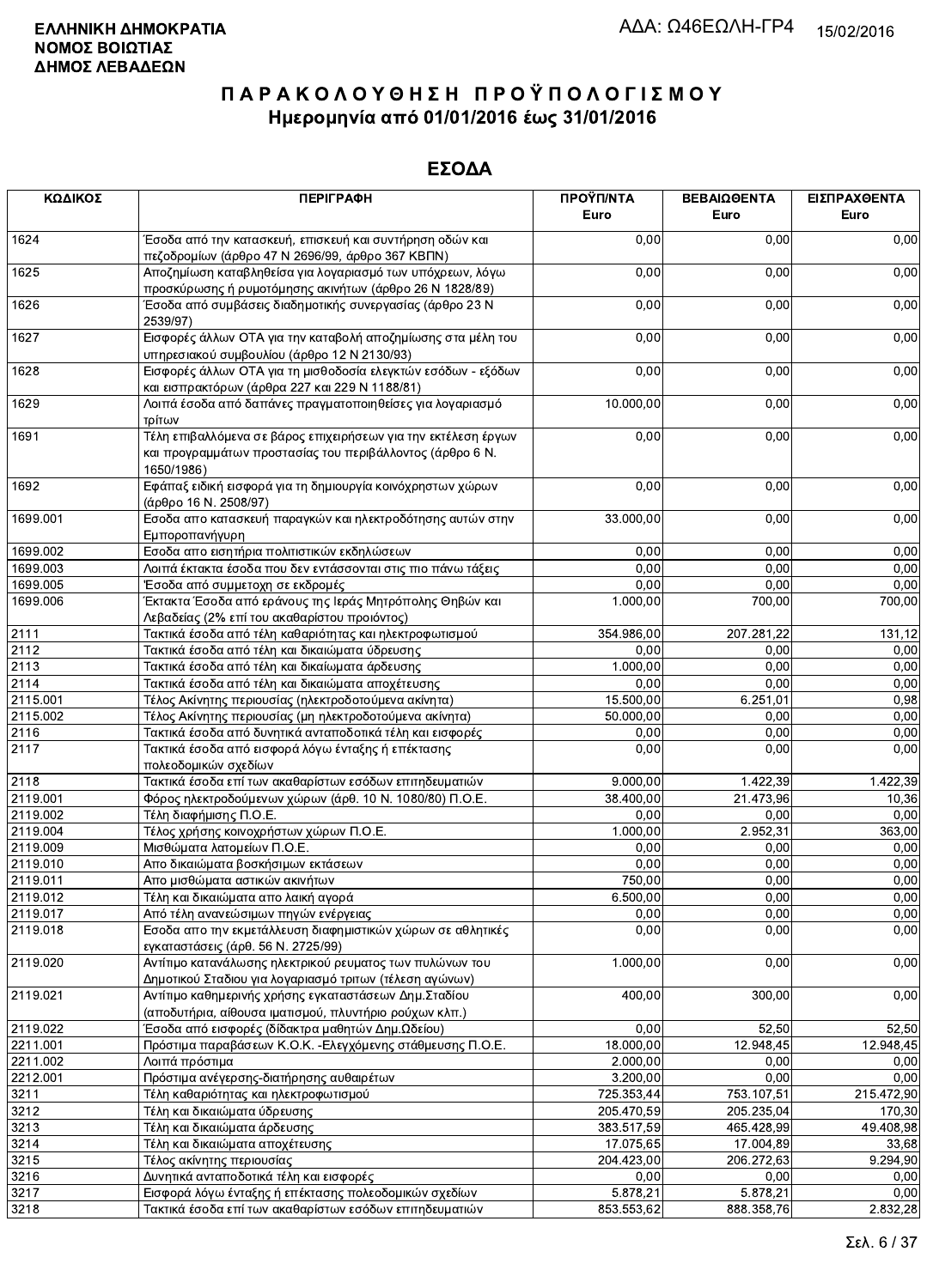| ΚΩΔΙΚΟΣ  | <b>ПЕРІГРАФН</b>                                                                                                               | ΠΡΟΫΠ/ΝΤΑ    | ΒΕΒΑΙΩΘΕΝΤΑ | ΕΙΣΠΡΑΧΘΕΝΤΑ |
|----------|--------------------------------------------------------------------------------------------------------------------------------|--------------|-------------|--------------|
|          |                                                                                                                                | Euro         | Euro        | Euro         |
| 3219.001 | Απο δικαιώματα και μισθώματα βοσκήσιμων εκτάσεων                                                                               | 15.005,31    | 14.908,71   | 1.200,00     |
| 3219.002 | Απο τέλη διαφήμισης και απο την εκμετάλλευση διαφημιστικών<br>χώρων                                                            | 20.000,00    | 20.000,00   | 0,00         |
| 3219.003 | Απο δικαιώματα νεκροταφείων                                                                                                    | 17.958,70    | 17.943,11   | 110,52       |
| 3219.004 | Απο τέλη χρήσης κοινόχρηστων δημοτικών χώρων και απο<br>παραχώρηση δικαιωμάτων χρήσης θέσεων των περιπτέρων                    | 177.343,78   | 175.367,35  | 5.844,50     |
| 3219.005 | Απο δικαιώματα Σφαγείων                                                                                                        | 3.838,35     | 3.828,95    | 39,37        |
| 3219.006 | Απο μισθώματα λατομείων                                                                                                        | 77.422,85    | 110.550,22  | 0,00         |
| 3219.007 | Απο κατασκευή πεζοδρομίων                                                                                                      | 0,00         | 0,00        | 0,00         |
| 3219.008 | Απο δικαιώματα χρήσης Χ.Υ.Τ.Α.                                                                                                 | 71.015,54    | 70.984,86   | 30,81        |
| 3219.009 | Απο δικαιώματα συμμετοχής στην Κατασκήνωση                                                                                     | 9.573,30     | 9.557,23    | 14,99        |
| 3219.010 | Απο τέλη και δικαιώματα λαικών αγορών                                                                                          | 102.066,40   | 102.715,33  | 2.728,86     |
| 3219.011 | Απο φόρο ηλεκτροδοτούμενων χώρων (άρθ. 10 Ν. 1080/80)                                                                          | 60.990,03    | 63.449,73   | 24.809,90    |
| 3219.012 | Απο προγραμματική σύμβαση με ΔΕΠΟΔΑΛ Α.Ε. (ΦΟΔΣΑ)                                                                              | 0,00         | 0,00        | 0,00         |
| 3219.013 | Απο μισθώματα αστικών ακινήτων                                                                                                 | 382.090,77   | 373.712,52  | 1.439,19     |
| 3219.014 | Απο μισθώματα καλλιεργήσιμης γής                                                                                               | 28.539,71    | 17.293,74   | 615,09       |
| 3219.015 | Απο μισθώματα θαλασσίων εκτάσεων                                                                                               | 14.456,27    | 14.456,27   | 0,00         |
| 3219.016 | Απο λοιπά έσοδα απο ακίνητα (χρήση εδάφους απο εταιρείες<br>κινητής τηλεφωνίας κλπ)                                            | 0,00         | 0,00        | 0,00         |
| 3219.017 | Λοιπές περιπτώσεις                                                                                                             | 13.133,23    | 13.120,86   | 39,75        |
| 3219.018 | Απο εισφορές για τροφεία παιδικών και βρεφονηπιακών σταθμών                                                                    | 18.491,04    | 20.126,24   | 191,57       |
| 3219.019 | Απο κρατήσεις υπέρ Δημοσίου                                                                                                    | 45.250,90    | 23.818,81   | 125,48       |
| 3219.020 | Απο επιστροφές αχρεωστήτως καταβληθέντων προνοιακών<br>επιδομάτων                                                              | 56.066,02    | 226.042,67  | 133,17       |
| 3219.021 | Από χρήση Δημοτικών Σταδίων (15% επί των ακαθαρίστων<br>εισπράξεων του χρήστη από την πώληση εισητηρίων για τους<br>αγώνες)    | 49.589,39    | 49.589,39   | 0,00         |
| 3219.022 | Από αντίιτιμο κατανάλωσης ηλεκτρικού ρευματος των πυλώνων του<br>Δημοτικού Σταδιου για λογαριασμό τρίτων (τέλεση αγώνων)       | 39.337,20    | 39.337,20   | 0,00         |
| 3219.023 | Από αντίτιμο καθημερινής χρήσεως εγκαταστάσεων Δημ. Σταδίου<br>(αποδυτήρια, αίθουσα ιματισμού, πλυντήριο ρούχων κλπ)           | 0,00         | 1.752,00    | 420,00       |
| 3219.024 | Από εισφορές (δίδακτρα μαθητών Δημ. Ωδείου)                                                                                    | 0,00         | 0,00        | 0,00         |
| 3221.001 | Απο πρόστιμα παραβάσεων Κ.Ο.Κ.-Ελεγχόμενης στάθμευσης                                                                          | 678.216,17   | 675.743,75  | 452,27       |
| 3221.002 | Απο διάφορα πρόστιμα κλπ έκτακτα έσοδα                                                                                         | 139.045,95   | 145.746,08  | 582,57       |
| 3221.003 | Απο αποζημιώσεις καταβληθείσες για λογαριασμό των υπόχρεων,<br>λόγω προσκύρωσης ή ρυμοτόμησης ακινήτων (άρθρο 26 Ν<br>1828/89) | 87.164,14    | 86.651,30   | 126,22       |
| 3221.004 | Από προγραμματική σύμβαση με ΔΕΠΟΔΑΛ για ΦΠΑ                                                                                   | 0,00         | 0,00        | 0,00         |
| 3222     | Έκτακτα ειδικευμένα έσοδα                                                                                                      | 0,00         | 0,00        | 0,00         |
| 4111     | Εισφορά υπέρ του Δημοσίου στις αποδοχές και τα έξοδα<br>παράστασης                                                             | 200.000,00   | 15.068,97   | 15.068,97    |
| 4112     | Εξαγορά συντάξιμης υπηρεσίας                                                                                                   | 0,00         | 0,00        | 0,00         |
| 4121     | Φόροι μισθωτών υπηρεσιών                                                                                                       | 230.000,00   | 13.436,27   | 13.436,27    |
| 4122     | Φοροί και χαρτόσημο Δημάρχων Αντιδημάρχων μελών Δημοτικών<br>Συμβουλίων και λοιπών συλλογικών οργάνων                          | 7.000,00     | 0,00        | 0,00         |
| 4123     | Φόρων προμηθευτών εργολάβων ελ. Επαγγελματιών κ.λ.π.                                                                           | 130.000,00   | 266,18      | 266,18       |
| 4124     | Λοιπές κρατήσεις υπέρ του Δημοσίου                                                                                             | 80.000,00    | 3.876,74    | 181,80       |
| 4131     | Εισφορές σε ασφαλιστικούς οργανισμούς και ταμεία                                                                               | 1.300.000,00 | 73.664,58   | 73.664,58    |
| 4132     | Εισφορά για το εφάπαξ βοήθημα του Ν 103/75                                                                                     | 3.500,00     | 147,78      | 147,78       |
| 4141     | Κρατήσεις στις αποδοχές για την εξόφληση δανείων του Τ.Π. &<br>Δανείων.                                                        | 91.000.00    | 5.671,98    | 5.671,98     |
| 4142     | Λοιπές κρατήσεις υπέρ τρίτων                                                                                                   | 250.000,00   | 3.330,34    | 3.330,34     |
| 4211     | Επιστροφή χρημάτων από υπολόγους χρηματικών ενταλμάτων<br>προπληρωμής                                                          | 5.000,00     | 0,00        | 0,00         |
| 4212     | Επιστροφή πάγιας προκαταβολής                                                                                                  | 29.000,00    | 0,00        | 0,00         |
| 4213     | Επιστροφή αχρεωστήτως καταβληθέντων χρηματικών ποσών<br>(άρθρο 26 Ν 318/69, Αποφ. Υπ. Οικον. 2081241/11652/1997)               | 100.000,00   | 175,21      | 175,21       |
| 4218     | Επιστροφή χρημάτων από δημοτικές επιχειρήσεις έπειτα από<br>κατάπτωση των υπέρ αυτών εγγυήσεων                                 | 0,00         | 0,00        | 0,00         |
| 4219     | Επιστροφή εν νένει χρημάτων                                                                                                    | 45.000,00    | 0.00        | 0,00         |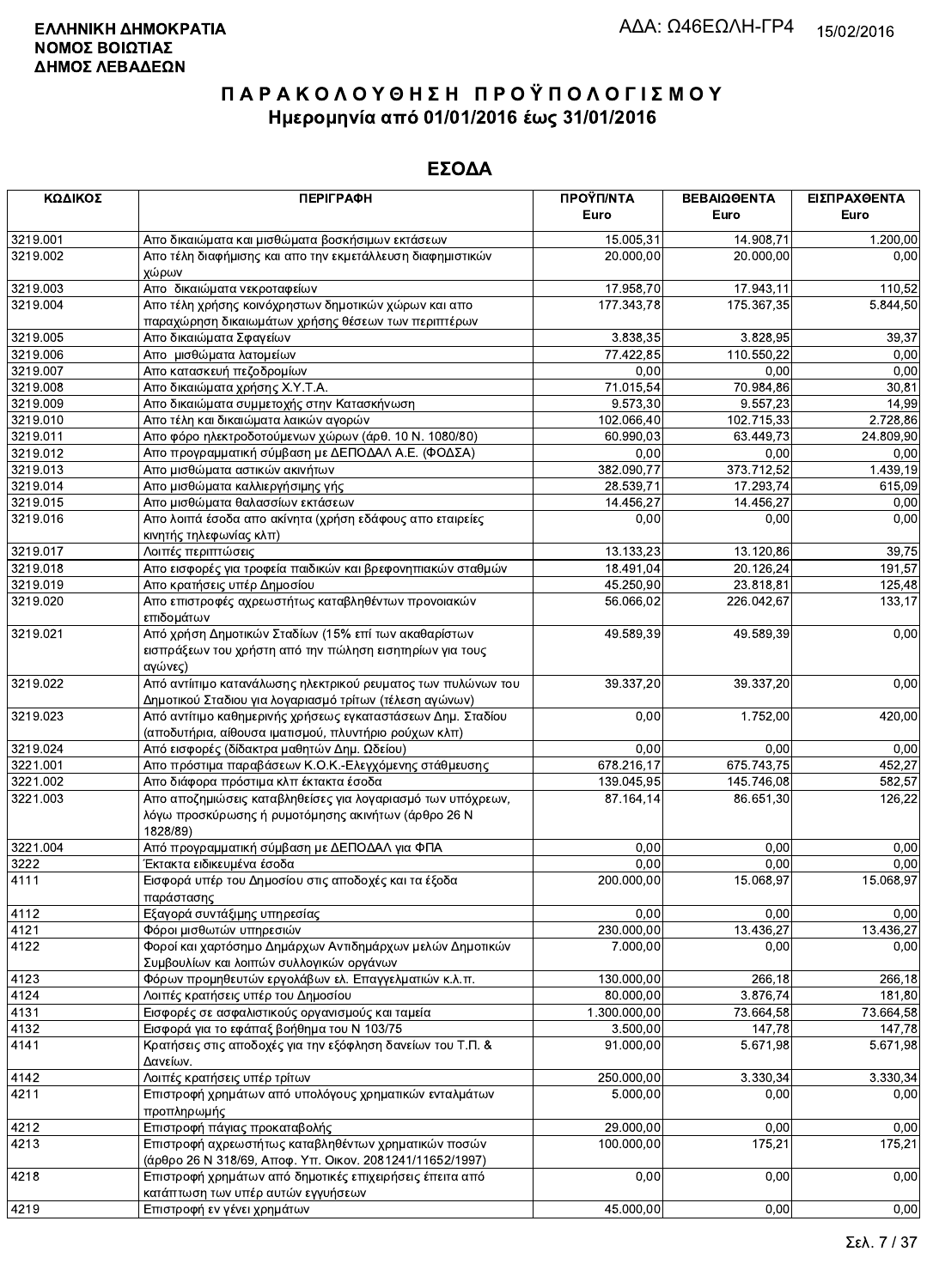### ΕΣΟΔΑ

| ΚΩΔΙΚΟΣ | <b>ПЕРІГРАФН</b>                                                                                                    | ΠΡΟΫΠ/ΝΤΑ<br>Euro | ΒΕΒΑΙΩΘΕΝΤΑ<br>Euro | ΕΙΣΠΡΑΧΘΕΝΤΑ<br>Euro |
|---------|---------------------------------------------------------------------------------------------------------------------|-------------------|---------------------|----------------------|
| 5111    | Χρηματικό υπόλοιπο προερχόμενο από τακτικά έσοδα για την<br>κάλυψη υποχρεώσεων παρελθόντων ετών                     | 367.577,88        | 442.915,23          | 442.915,23           |
| 5112    | Χρηματικό υπόλοιπο προερχόμενο από τακτικά έσοδα για<br>πιστώσεις προοριζόμενες για επενδυτικές δαπάνες             | 865.910,94        | 697 635,70          | 697.635,70           |
| 5113    | Χρηματικό υπόλοιπο προερχόμενο απο τακτικά έσοδα για την<br>κάλυψη ειδικευμένων δαπανών                             | 707.862,60        | 1.012.359,90        | 1.012.359,90         |
| 5119    | Χρηματικό υπόλοιπο προερχόμενο απο τακτικά έσοδα για την<br>κάλυψη εν γένει δαπανών του Δήμου                       | 0,00              | 260.721,88          | 260.721,88           |
| 5121    | Χρηματικό υπόλοιπο προερχόμενο από έκτακτα έσοδα για την<br>κάλυψη υποχρεώσεων παρελθόντων ετών                     | 93.493,20         | 66.342,24           | 66.342,24            |
| 5122    | Χρηματικό υπόλοιπο προερχόμενο από έκτακτα έσοδα (εκτός ΠΔΕ)<br>για πιστώσεις προοριζόμενες για επενδυτικές δαπάνες | 856.085,17        | 945.522,50          | 945.522,50           |
| 5123    | Χρηματικό υπόλοιπο προερχόμενο απο έκτακτα έσοδα για την<br>κάλυψη ειδικευμένων δαπανών                             | 34.165,06         | 81.307,18           | 81.307,18            |
| 5124    | Χρηματικό Υπόλοιπο προερχόμενο από το ΠΡΟΓΡΑΜΜΑ<br>ΔΗΜΟΣΙΩΝ ΕΠΕΝΔΥΣΕΩΝ (ΕΣΠΑ και Εθνικό ΠΔΕ)                        | 0,00              | 0,00                | 0,00                 |
| 5129    | Χρηματικό υπόλοιπο προερχόμενο απο έκτακτα έσοδα για την<br>κάλυψη εν γένει δαπανών του Δήμου                       | 0,00              | 0,00                | 0,00                 |
|         | ΣΥΝΟΛΑ                                                                                                              | 26.570.787.76     | 10.280.188.01       | 5.393.307.35         |

|        | ΚΩΔΙΚΟΣ  | <b>ПЕРІГРАФН</b>                                                                             | ΠΡΟΫΠ/ΝΤΑ  | ΕΝΤΑΛΘΕΝΤΑ | ΠΛΗΡΩΘΕΝΤΑ |
|--------|----------|----------------------------------------------------------------------------------------------|------------|------------|------------|
|        |          |                                                                                              | Euro       | Euro       | Euro       |
| 00     | 6031     | Τακτικές αποδοχές (περιλαμβάνονται βασικός μισθός, δώρα εορτών, γενικά και                   | 118.068,00 | 0,00       | 0,00       |
|        |          | ειδικά τακτικά επιδόματα)                                                                    |            |            |            |
| $00\,$ | 6032     | Αποζημίωση υπερωριακής εργασίας και για εξαιρέσιμες ημέρες και νυκτερινές                    | 0.00       | 0,00       | 0,00       |
|        |          | ώρες και λοιπές πρόσθετες αμοιβές                                                            |            |            |            |
| 00     | 6053.001 | Εργοδ. εισφορές ΙΚΑ υπαλλήλων ειδικών θέσεων                                                 | 12.282,00  | 0,00       | 0,00       |
| 00     | 6053.002 | Εργοδ. εισφορές Ταμείου Νομικών                                                              | 6.330,00   | 0,00       | 0,00       |
| 00     | 6053.003 | Εργοδοτικές εισφορές υπέρ ΤΣΜΕΔΕ                                                             | 4.511,00   | 0,00       | 0,00       |
| 00     | 6053.004 | Εργοδοτικές εισφορές υπέρ ΤΣΜΕΔΕ (επικουρικό)                                                | 1.016,00   | 0.00       | 0.00       |
| 00     | 6053.005 | Εργοδοτικές εισφορές υπέρ ΚΥΤ                                                                | 1.456,00   | 0,00       | 0,00       |
| 00     | 6056     | Εργοδοτικές εισφορές Δήμων Κοινωνικής Ασφάλισης                                              | 0.00       | 0,00       | 0,00       |
| 00     | 6073     | Δαπάνες επιμόρφωσης προσωπικού και συμμετοχής σε συνέδρια και                                | 1.000,00   | 0,00       | 0,00       |
|        |          | σεμινάρια                                                                                    |            |            |            |
| 00     | 6111     | Αμοιβές νομικών και συμβολαιογράφων                                                          | 3.000,00   | 0,00       | 0,00       |
| 00     | 6116     | Αμοιβές δικαστικών επιμελητών                                                                | 5.000,00   | 0,00       | 0,00       |
| $00\,$ | 6117.001 | Ανάθεση παροχής υπηρεσιών Ιατρού Εργασίας του Δήμου                                          | 2.600,00   | 0,00       | 0.00       |
| 00     | 6117.002 | Ανάθεση παροχής υπηρεσιών τεχνικού ασφαλείας του Δήμου                                       | 6.400,00   | 0,00       | 0,00       |
| 00     | 6121.001 | Αντιμισθία δημάρχου, αντιδημάρχων και προέδρου δημοτικού συμβουλίου<br>(Άρθρο92 Ν.3852/2010) | 123.120,00 | 0.00       | 0,00       |
| $00\,$ | 6121.002 | Αντιμισθία συμπαραστάτη του δημότη και της επιχείρησης (άρθρο 77 παρ.6<br>N.3852/2010)       | 5.760,00   | 0.00       | 0,00       |
| 00     | 6122     | Αποζημίωση και έξοδα κίνησης Δημοτικών Συμβούλων (άρθρο 140 ΔΚΚ)                             | 0,00       | 0.00       | 0,00       |
| 00     | 6123     | Έξοδα κίνησης προέδρων Δ.Σ. (άρθρο 4 Ν 2539/97)                                              | 87.600.00  | 0,00       | 0,00       |
| $00\,$ | 6124     | Έξοδα κηδείας Δημάρχων και προέδρων κοινοτήτων (άρθρο 140 παρ.4                              | 0,00       | 0,00       | 0,00       |
|        |          | N.3463/06)                                                                                   |            |            |            |
| 00     | 6126.002 | Εργοδοτικές εισφορές για Υγειον Περίθαλψη                                                    | 0.00       | 0,00       | 0,00       |
| 00     | 6126.003 | Εργοδοτικές εισφορές υπέρ ΤΕΑΔΥ                                                              | 0,00       | 0,00       | 0,00       |
| 00     | 6126.006 | Ειδική εισφορά ΤΠΔΥ (1%)                                                                     | 0,00       | 0,00       | 0,00       |
| 00     | 6126.007 | Ειδική Εισφορά Αλληλεγγύης (2%)                                                              | 0,00       | 0,00       | 0,00       |
| 00     | 6126.008 | Εργοδοτικές εισφορές υπέρ ΙΚΑ-ΕΤΕΑ                                                           | 10.490,00  | 0,00       | 0,00       |
| 00     | 6132     | Αποζημίωση για συμμετοχή σε συμβούλια και επιτροπές                                          | 0,00       | 0,00       | 0,00       |
| 00     | 6133     | Αποζημιώσεις μελών και γραμματέως φορολογικών Επιτροπών                                      | 0.00       | 0,00       | 0,00       |
| 00     | 6134     | Αποζημίωση μελών και γραμματέως υπηρεσιακού συμβουλίου                                       | 0.00       | 0,00       | 0,00       |
| 00     | 6142.001 | Αμοιβές Ορκωτών Εκτιμητών                                                                    | 0.00       | 0,00       | 0,00       |
| 00     | 6151     | Δικαιώματα τρίτων (ΔΕΗ κλπ) από την είσπραξη τελών και φόρων                                 | 8.000,00   | 37,42      | 37,42      |
| 00     | 6153     | Έξοδα διοικητικής εκτέλεσης (άρθρα 76 & 77 ΚΕΔΕ)                                             | 0.00       | 0,00       | 0.00       |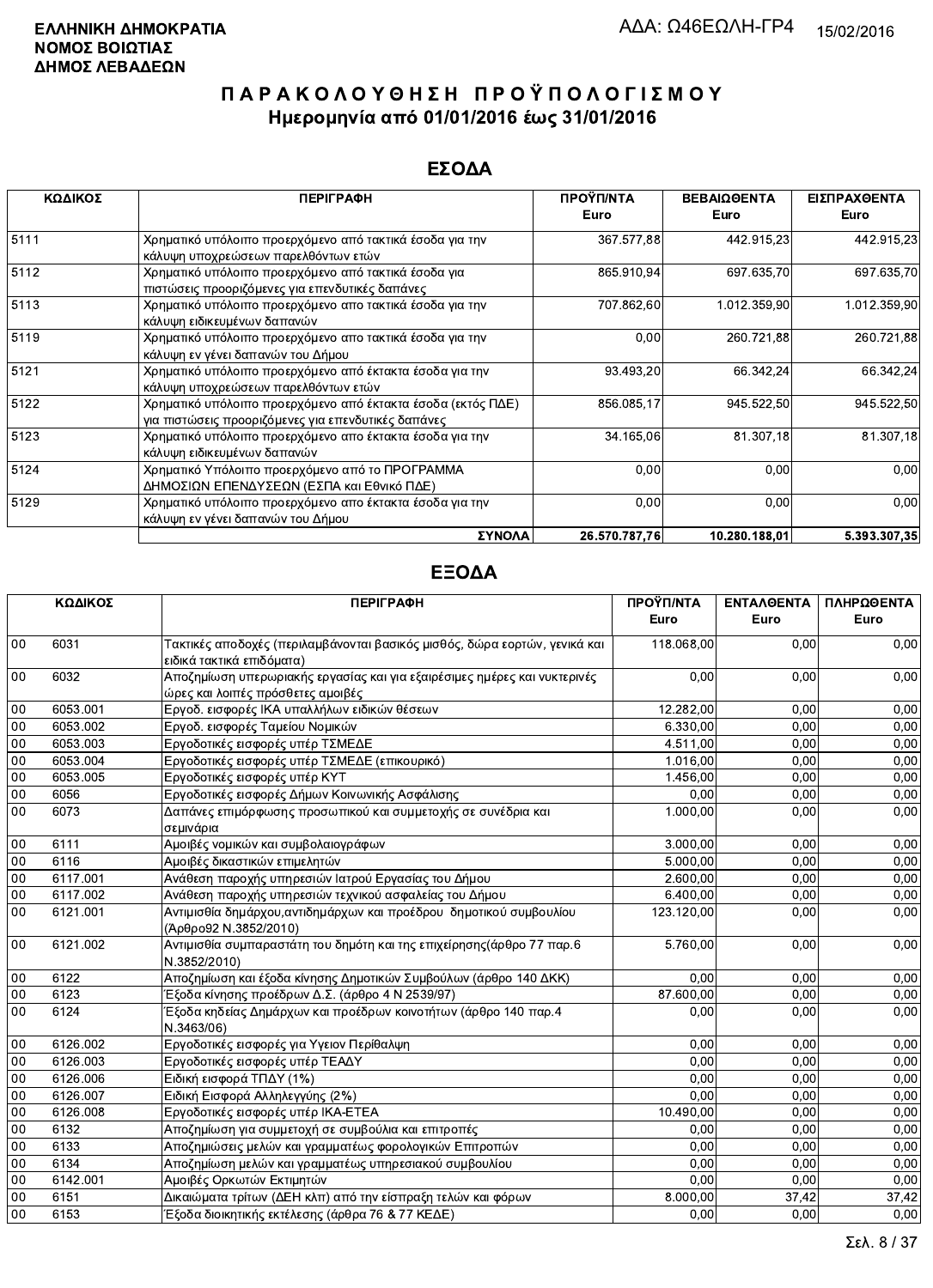|        | ΚΩΔΙΚΟΣ  | <b>ПЕРІГРАФН</b>                                                                                                          | ΠΡΟΫΠ/ΝΤΑ<br>Euro | ΕΝΤΑΛΘΕΝΤΑ<br>Euro | ΠΛΗΡΩΘΕΝΤΑ<br>Euro |
|--------|----------|---------------------------------------------------------------------------------------------------------------------------|-------------------|--------------------|--------------------|
| 00     | 6221     | Ταχυδρομικά τέλη                                                                                                          | 20.000,00         | 0.00               | 0,00               |
| 00     | 6222     | Τηλεφωνικά, τηλεγραφικά και τηλετυπία τέλη εσωτερικού                                                                     | 31.000,00         | 0.00               | 0,00               |
| $00\,$ | 6223     | Κινητή Τηλεφωνία                                                                                                          | 0,00              | 0,00               | 0,00               |
| 00     | 6331.001 | Λοιποί φόροι και τέλη                                                                                                     | 15.000,00         | 0,00               | 0,00               |
| 00     | 6331.002 | Φόρος εισοδηματος φορολογικού έτους 2014                                                                                  | 0.00              | 0,00               | 0,00               |
| 00     | 6331.003 | Φόρος εισοδήματος φορολογικού έτους 2015                                                                                  | 52.900,00         | 0,00               | 0,00               |
| 00     | 6421     | Οδοιπορικά έξοδα και αποζημίωση μετακινούμενων αιρετών                                                                    | 3.000,00          | 0,00               | 0,00               |
| 00     | 6423.001 | Οδοιπορικά έξοδα και αποζημίωση τρίτων                                                                                    | 0,00              | 0.00               | 0,00               |
| 00     | 6431     | Έξοδα ενημέρωσης και προβολής δραστηριοτήτων του Δήμου                                                                    | 2.000,00          | 0,00               | 0,00               |
| 00     | 6432     | Δαπάνες εκθέσεων στο εσωτερικό και στο εξωτερικό                                                                          | 0,00              | 0,00               | 0,00               |
| 00     | 6433     | Τιμητικές διακρίσεις, αναμνηστικά δώρα και έξοδα φιλοξενίας φυσικών                                                       | 2.000,00          | 0,00               | 0,00               |
|        |          | προσώπων και αντιπροσωπειών                                                                                               |                   |                    |                    |
| 00     | 6434     | Λοιπές δαπάνες δημοσίων σχέσεων                                                                                           | 1.500,00          | 0,00               | 0,00               |
| 00     | 6442     | Διοργάνωση συνεδρίων συναντήσεων και διαλέξεων                                                                            | 0,00              | 0,00               | 0,00               |
| 00     | 6443     | Δαπάνες δεξιώσεων και εθνικών ή τοπικών εορτών                                                                            | 4.000,00          | 0,00               | 0,00               |
| 00     | 6451.001 | Συνδρομές σε εφημερίδες - περιοδικά                                                                                       | 750,00            | 0,00               | 0,00               |
| 00     | 6451.002 | Συνδρομή σε νομικές βάσεις δεδομένων                                                                                      | 4.000,00          | 0,00               | 0,00               |
| 00     | 6463     | Έξοδα λοιπών δημοσιεύσεων                                                                                                 | 3.000,00          | 0,00               | 0,00               |
| 00     | 6492     | Δικαστικά έξοδα και έξοδα εκτέλεσης δικαστικών αποφάσεων ή                                                                | 20.000,00         | 0,00               | 0,00               |
|        |          | συμβιβαστικών πράξεων                                                                                                     |                   |                    |                    |
| 00     | 6494     | Έξοδα συμβολαιογράφων και δικαστικών επιμελητών                                                                           | 5.000,00          | 0,00               | 0,00               |
| $00\,$ | 6495.001 | Δαπάνες για μεταβίβαση αδειών κυκλοφορίας οχημάτων & Μ.Ε. στο νέο                                                         | 0,00              | 0,00               | 0,00               |
|        |          | Καλλικρατικό Δήμο Λεβαδεών                                                                                                |                   |                    |                    |
| $00\,$ | 6495.007 | Δαπάνες για πάγια τέλη κτηματογράφησης ακινήτων του Δήμου                                                                 | 0,00              | 0,00               | 0,00               |
| 00     | 6495.010 | Δαπάνη για μηχανογραφικό αρχείο ΔΕΗ χρέωσης δημοτικών τελών                                                               | 0,00              | 0,00               | 0,00               |
| 00     | 6511     | Τόκοι δανείων εσωτερικού                                                                                                  | 192.630,12        | 17.511,83          | 17.511,83          |
| 00     | 6513     | Τόκοι εκ λοιπών χρεών                                                                                                     | 0,00              | 0.00               | 0,00               |
| 00     | 6514     | Συμβολαιογραφικά έξοδα και δαπάνες σύναψης δανείων                                                                        | 0,00              | 0,00               | 0,00               |
| 00     | 6515     | Αμοιβές και προμήθειες τραπεζών                                                                                           | 3.000,00          | 0,00               | 0,00               |
| 00     | 6516     | Χρεολύσια δανείων εσωτερικού                                                                                              | 188.718,95        | 17.156,27          | 17.156,27          |
| 00     | 6518     | Χρεολύσια λοιπών χρεών                                                                                                    | 0,00              | 0,00               | 0,00               |
| 00     | 6521     | Τόκοι δανείων εσωτερικού                                                                                                  | 129.695,30        | 11.790,48          | 11.790,48          |
| 00     | 6523     | Τόκοι εκ λοιπών χρεών                                                                                                     | 0,00              | 0,00               | 0,00               |
| 00     | 6524     | Συμβολαιογραφικά έξοδα και δαπάνες σύναψης δανείων                                                                        | 0,00              | 0,00               | 0,00               |
| 00     | 6525     | Αμοιβές και προμήθειες τραπεζών                                                                                           | 0,00              | 0,00               | 0,00               |
| 00     | 6526     | Χρεολύσια δανείων εσωτερικού                                                                                              | 142.554,94        | 12.959,54          | 12.959,54          |
| 00     | 6711.001 | Μεταβιβάσεις σε σχολικές επιτροπές για λειτουργικές δαπάνες                                                               | 377.129,52        | 0,00               | 0,00               |
| 00     | 6711.002 | Μεταβιβάσεις σε σχολικές επιτροπές για πρόγραμμα σχολικού τροχονόμου                                                      | 0,00              | 0,00               | 0,00               |
| 00     | 6711.003 | Μεταβιβάσεις σε σχολικές επιτροπές για έργα επισκευής και συντήρησης                                                      | 20.000,00         | 0,00               | 0,00               |
|        |          | σχολικών κτιρίων                                                                                                          |                   |                    |                    |
| 00     | 6715.010 | Επιχορήγηση Αθλητικού Πολιτιστικού Οργανισμού Δήμου Λεβαδέων<br>(ΑΠΟΔΗΛ)                                                  | 0,00              | 0,00               | 0,00               |
| $00\,$ | 6716     | Συμμετοχή στη δαπάνη αποζημίωσης μελών υπηρεσιακού συμβουλίου                                                             | 0,00              | 0,00               | 0.00               |
| $00\,$ | 6721.001 | Εισφορά υπέρ συνδέσμου Δήμων και Κοινοτήτων Προστασίας & Ορθολογικής<br>Ανάπτυξης του Κορινθιακού Κόλπου (ΣΠΟΑΚ) ο 'ΑΡΙΩΝ | 7.184,50          | 0,00               | 0,00               |
| 00     | 6722     | Εισφορά για την εξασφάλιση μέσων προστασίας άμαχου πληθυσμού                                                              | 9.057,59          | 0,00               | 0,00               |
| 00     | 6723     | Κράτηση 0,50% υπέρ λογαριασμού του άρθρου 68 ΝΔ 3033/54                                                                   | 45.287,93         | 706,10             | 706,10             |
| 00     | 6725     | Εισφορά υπέρ ΤΠΟΕΚΕ                                                                                                       | 750,00            | 0,00               | 0,00               |
| $00\,$ | 6726.001 | Υπέρ δήμων και κοινοτήτων απο το Τέλος Ακίνητης Περιουσίας (15% επι των                                                   | 22.000,00         | 1.112,98           | 1.112,98           |
| 00     | 6726.003 | εισπράξεων - Ν. 2130/93)<br>Εισφορές (ωφελούμενων και εργοδότη )μέσω Προγραμμάτων Κοινωφελούς                             | 0,00              | 0,00               | 0,00               |
|        |          | Χαρακτήρα (παρ.ΙΔ Ν.4152/2013)                                                                                            |                   |                    |                    |
| 00     | 6733     | Καταβολή χρηματικών βοηθημάτων σε άπορους δημότες                                                                         | 10.000,00         | 0,00               | 0,00               |
| $00\,$ | 6734     | Καταβολή επιδόματος ένδειας στους δικαιούχους                                                                             | 10.000,00         | 0,00               | 0,00               |
| 00     | 6735     | Επιχορηγήσεις σε αθλητικούς συλλόγους και σωματεία                                                                        | 0,00              | 0,00               | 0,00               |
| 00     | 6736     | Επιχορηγήσεις σε πολιτιστικούς συλλόγους και σωματεία                                                                     | 10.100,00         | 0,00               | 0,00               |
| 00     | 6737     | Υλοποίηση προγραμματικών συμβάσεων                                                                                        | 0,00              | 0.00               | 0,00               |
| $00\,$ | 6738.001 | Χρηματοδότηση Κοινωφελούς Επιχείρησης Δήμου Λεβαδέων                                                                      | 10.000,00         | 0,00               | 0,00               |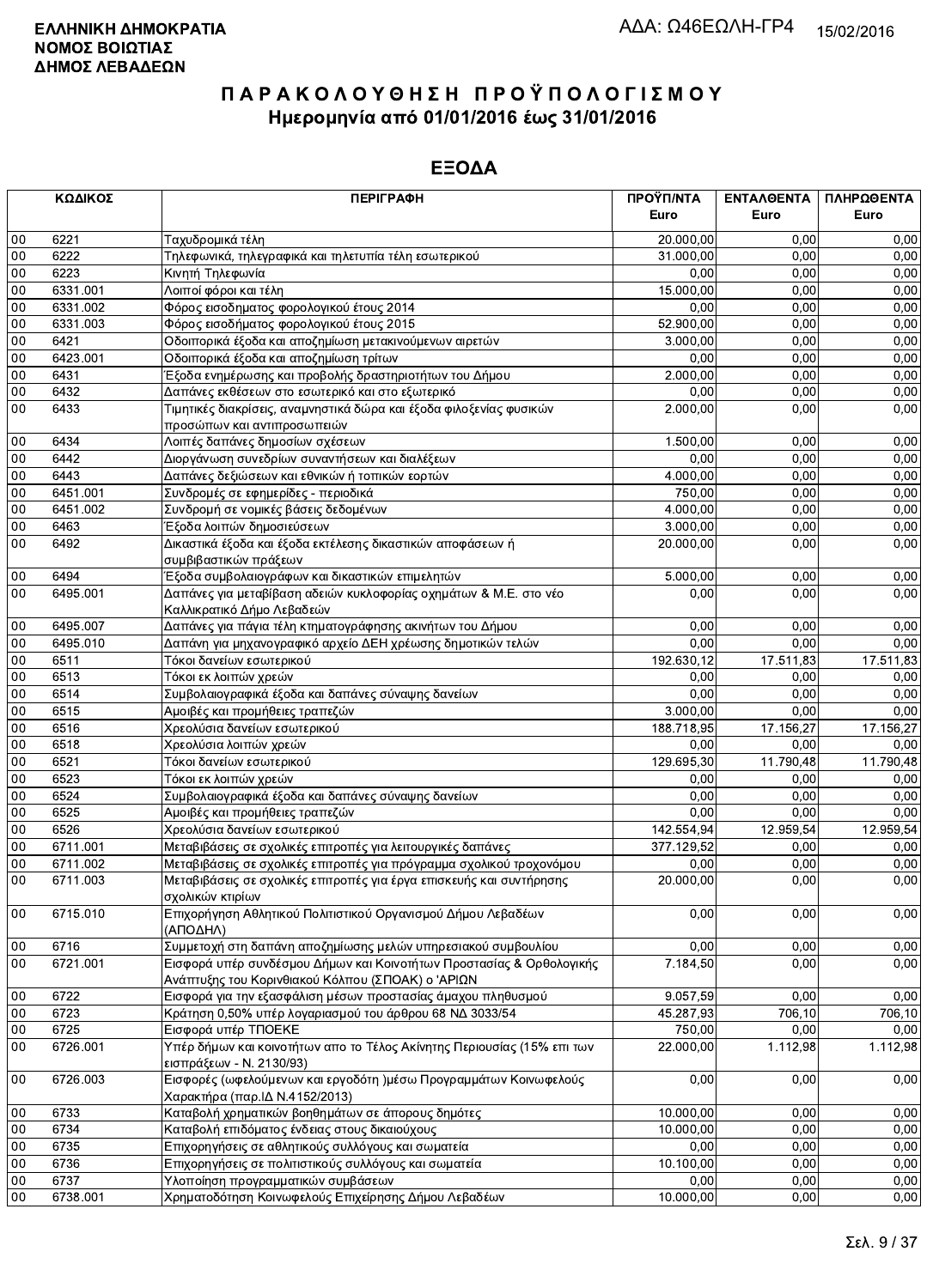|        | ΚΩΔΙΚΟΣ  | <b>ПЕРІГРАФН</b>                                                                                                          | ΠΡΟΫΠ/ΝΤΑ<br>Euro | ΕΝΤΑΛΘΕΝΤΑ<br>Euro | ΠΛΗΡΩΘΕΝΤΑ<br>Euro |
|--------|----------|---------------------------------------------------------------------------------------------------------------------------|-------------------|--------------------|--------------------|
| $00\,$ | 6739     | Λοιπές προαιρετικές πληρωμές για μεταβιβάσεις εισοδημάτων σε τρίτους                                                      | 0,00              | 0.00               | 0,00               |
| 00     | 6811     |                                                                                                                           | 0,00              | 0.00               | 0,00               |
| $00\,$ | 6812     | Εγγυήσεις ενοικίου<br>Εγγυήσεις Δημοσίων οργανισμών                                                                       | 0,00              | 0,00               | 0,00               |
| 00     | 6818     | Καταπτώσεις εγγυήσεων υπέρ δημοτικών επιχειρήσεων                                                                         | 0,00              | 0,00               | 0,00               |
| 00     | 6819     | Λοιπές εγγυήσεις                                                                                                          | 0,00              | 0,00               | 0,00               |
| 00     | 6821.001 | Φορολογικά πρόστιμα και προσαυξήσεις χρήσης                                                                               | 1.500,00          | 0,00               | 0,00               |
| $00\,$ | 6822     | Προσαυξήσεις Ασφαλιστικών ταμείων χρήσης                                                                                  | 4.000,00          | 0,00               | 0,00               |
| $00\,$ | 6823.001 | Τόκοι υπερημερίας χρήσης                                                                                                  | 60.000,00         | 0,00               | 0,00               |
| 10     | 6011     | Τακτικές αποδοχές (περιλαμβάνονται βασικός μισθός, δώρα εορτών, γενικά και                                                | 1.029.279,00      | 115.273,31         | 115.273,31         |
|        |          | ειδικά τακτικά επιδόματα)                                                                                                 |                   |                    |                    |
| 10     | 6012.001 | Αποζημίωση υπερωριακής εργασίας μονίμων υπαλλήλων                                                                         | 1.000.00          | 0,00               | 0,00               |
| 10     | 6012.002 | Αμοιβή υπαλλήλων που ασκούν καθήκοντα ληξιάρχου                                                                           | 3.840,00          | 0,00               | 0,00               |
| 10     | 6012.003 | Αμοιβή υπαλλήλου που τηρεί τα πρακτικά του Δημοτικού Συμβουλίου                                                           | 950,00            | 0,00               | 0,00               |
| 10     | 6012.004 | Αμοιβή υπαλλήλων για την γραμματειακή υποστήριξη των συμβουλίων των                                                       | 4.450,00          | 0,00               | 0,00               |
|        |          | τοπικών και δημοτικών κοινοτήτων                                                                                          |                   |                    |                    |
| 10     | 6012.006 | Αποζημίωση υπερωριακής εργασίας για την καταβολή εκλογικής                                                                | 0,00              | 0,00               | 0,00               |
|        |          | αποζημίωσης                                                                                                               |                   |                    |                    |
| 10     | 6021.002 | Τακτικές αποδοχές υπαλλήλων με σύμβαση αορίστου χρόνου                                                                    | 202.393,00        | 0,00               | 0,00               |
| 10     | 6022.001 | Αποζημίωση υπερωριακής εργασίας για την καταβολή εκλογικής                                                                | 0.00              | 0,00               | 0,00               |
|        |          | αποζημίωσης                                                                                                               |                   |                    |                    |
| 10     | 6041     | Τακτικές αποδοχές (περιλαμβάνονται βασικός μισθός, δώρα εορτών, γενικά και                                                | 0,00              | 0,00               | 0,00               |
|        |          | ειδικά τακτικά επιδόματα)                                                                                                 |                   |                    |                    |
| 10     | 6051.001 | Εργοδοτικές εισφορές ΙΚΑ μονίμων διοικητικών-οικονομικών υπηρεσιών                                                        | 7.121,00          | 573,28             | 573,28             |
| 10     | 6051.002 | Εργοδοτικές εισφορές ΤΥΔΚΥ μονίμων διοικητικών-οικονομικών υπηρεσιών                                                      | 114.459,00        | 9.283,70           | 9.283,70           |
| 10     | 6051.003 | Εργοδοτικές εισφορές ΤΑΔΚΥ- ΤΕΑΔΥ μονίμων διοικητικών-οικονομικών                                                         | 26.886,00         | 2.040,03           | 2.040,03           |
|        |          | υπηρεσιών                                                                                                                 |                   |                    |                    |
| 10     | 6051.004 | Εργοδοτικές εισφορές ΤΣΜΕΔΕ μονίμων διοικητικών-οικονομικών υπηρεσιών                                                     | 5.862,00          | 488,48             | 488,48             |
| 10     | 6051.005 | Εργοδοτικές εισφορές ΤΣΜΕΔΕ (ΕΠΙΚΟΥΡΙΚΟ) μονίμων διοικητικών-                                                             | 1.320,00          | 109,94             | 109,94             |
|        |          | οικονομικών υπηρεσιών                                                                                                     |                   |                    |                    |
| 10     | 6051.006 | Εργοδοτικές εισφορές ΚΥΤ μονίμων διοικητικών-οικονομικών υπηρεσιών                                                        | 1.891,00          | 157,57             | 157,57             |
| 10     | 6051.007 | Εργοδοτικές εισφορές τακτικών υπαλλήλων υπέρ ΚΣΚΥ                                                                         | 15.850,00         | 1.316,24           | 1.316,24           |
| 10     | 6051.008 | Εργοδοτικές εισφορές τακτικών υπαλλήλων υπέρ ΟΠΑΔ                                                                         | 4.774,00          | 378,47             | 378,47             |
| 10     | 6051.009 | Εργοδοτικές εισφορές ΤΕΑΔΥ μονίμων υπαλλήλων                                                                              | 1.417,00          | 73,77              | 73,77              |
| 10     | 6052.001 | Εργοδοτικές εισφορές (ΙΚΑ) 16 Σχολικών Φυλάκων με σύμβαση ιδ. δικαίου                                                     | 0,00              | 0,00               | 0,00               |
|        |          | αορ. χρόνου                                                                                                               |                   |                    |                    |
| 10     | 6052.002 | Εργοδοτικές εισφορές ΙΚΑ υπαλλήλων με σύμβαση αορίστου χρόνου                                                             | 48.270,00         | 0.00               | 0,00               |
| 10     | 6052.003 | Εργοδοτικές εισφορές ΤΥΔΚΥ υπαλλήλων με σύμβαση αορίστου χρόνου                                                           | 0,00              | 0,00               | 0,00               |
| 10     | 6052.004 | Εργοδοτικές εισφορές ΤΕΑΔΥ υπαλλήλων με σύμβαση αορίστου                                                                  | 0,00              | 0,00               | 0,00               |
| 10     | 6054.001 | Εργοδοτική εισφορά Ι.Κ.Α.                                                                                                 | 0,00              | 0,00               | 0,00               |
| 10     | 6056     | Εργοδοτικές εισφορές Δήμων Κοινωνικής Ασφάλισης                                                                           | 100.574,00        | 2.202,27           | 2.202,27           |
| 10     | 6061.001 | Παροχές σε είδος-είδη ατομικής προστασίας εργαζομένων (ένδυση κλπ)                                                        | 0,00              | 0,00               | 0,00               |
| 10     | 6061.002 | Παροχές σε είδος-γάλα εργαζομένων                                                                                         | 0,00              | 0,00               | 0,00               |
| 10     | 6062     | Έξοδα κηδείας αποβιούντων υπαλλήλων (άρθρο 112 Ν 118/81)                                                                  | 0,00              | 0,00               | 0,00               |
| 10     | 6111     | Αμοιβές νομικών και συμβολαιογράφων                                                                                       | 0,00              | 0,00               | 0,00               |
| 10     | 6117.006 | Ανάπτυξη υποδομών δικτύων τοπικής πρόσβασης                                                                               | 0,00              | 0,00               | 0,00               |
| 10     | 6142.002 | Ανάθεση εργασίας σε ορκωτούς ελεγκτές για τον έλεγχο των οικονομικών<br>καταστάσεων του Δήμου (Ν. 2880/2001, Ν.3146/2003) | 9.600,00          | 0,00               | 0,00               |
| 10     | 6142.003 | Ανάθεση εργασίας σε ορκωτό ελεγκτή-λογιστή της εκκαθάρισης της δημοτικής<br>επιχείρησης Κ.Α.Ε.Κυριακίου                   | 7.380,00          | 0,00               | 0,00               |
| 10     | 6142.004 | Ανάθεση εργασίας σε ορκωτό ελεγκτή-λογιστή της εκκαθάρισης της δημοτικής<br>επιχείρησης ΔΕΠΑΛ                             | 0,00              | 0,00               | 0,00               |
| 10     | 6142.005 | Ανάθεση εργασίας σε ορκωτό ελεγκτή-λογιστή της εκκαθάρισης της δημοτικής<br>επιχείρησης ΔΕΤΕΛ                             | 0,00              | 0,00               | 0,00               |
| 10     | 6151     | Δικαιώματα τρίτων (ΔΕΗ κλπ) από την είσπραξη τελών και φόρων                                                              | 0,00              | 0,00               | 0,00               |
| 10     | 6231.001 | Εκμίσθωση χώρου για λειτουργία εμποροπανήγυρης, εκθέσεων κλπ                                                              | 12.021,60         | 1.001,80           | 0,00               |
| 10     | 6232     | Μισθώματα κτιρίων - Τεχνικών έργων ακινήτων                                                                               | 52.026,24         | 4.335,52           | 0,00               |
| 10     | 6236.001 | Μίσθωση χημικών τουαλετών για την Εμποροπανήγυρη                                                                          | 5.000,00          | 0,00               | 0,00               |
| 10     | 6253     | Ασφάλιστρα μεταφορικών μέσων                                                                                              | 2.550,00          | 705,49             | 705,49             |
|        |          |                                                                                                                           |                   |                    |                    |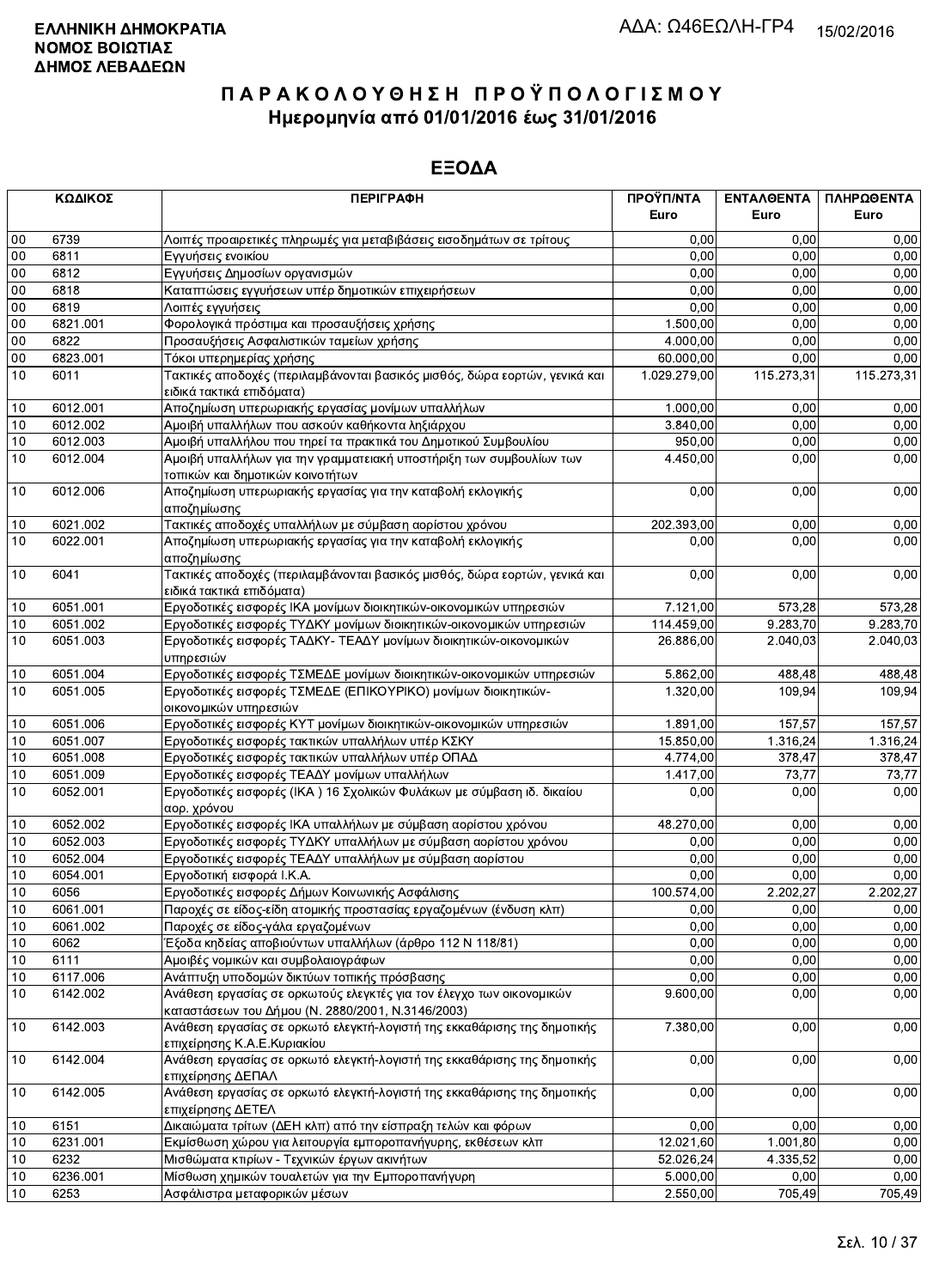|      | ΚΩΔΙΚΟΣ  | <b>ПЕРІГРАФН</b>                                                                                               | ΠΡΟΫΠ/ΝΤΑ<br>Euro | ΕΝΤΑΛΘΕΝΤΑ<br>Euro | ΠΛΗΡΩΘΕΝΤΑ<br>Euro |
|------|----------|----------------------------------------------------------------------------------------------------------------|-------------------|--------------------|--------------------|
| 10   | 6262.001 | Συντήρηση και επισκευή ηλεκτρομηχανολογικιού εξοπλισμού κτιρίων<br>(ανελκυστήρας, κλιματιστικά κλπ)            | 2.800,00          | 0,00               | 0,00               |
| 10   | 6263.001 | Συντήρηση και επισκευή μεταφορικών μέσων                                                                       | 6.800,00          | 0,00               | 0,00               |
| 10   | 6263.002 | Δαπάνες για τεχνικό έλεγχο αυτοκινήτων (Κ.Τ.Ε.Ο.)                                                              | 250,00            | 0,00               | 0,00               |
| 10   | 6263.003 | Τοποθέτηση υγραεριοκίνησης σε υπάρχοντα αυτοκίνητα του Δήμου                                                   | 0,00              | 0,00               | 0,00               |
| 10   | 6264.001 | Συντήρηση και επισκευή εγκαταστάσεων θέρμανσης, κλιματισμού, αερισμού και<br>λοιπών μηχανημάτων                | 7.000,00          | 0,00               | 0,00               |
| 10   | 6265.001 | Συντήρηση και επισκευή επίπλων και σκευών                                                                      | 0,00              | 0,00               | 0,00               |
| 10   | 6265.002 | Συντήρηση και επισκευή ηλεκτρονικών υπολογιστών, φωτοτυπικών, fax κλπ                                          | 5.000,00          | 0,00               | 0,00               |
| 10   | 6265.004 | Εργασίες συντήρησης συστημάτων κατάσβεσης-πυρόσβεσης                                                           | 850,00            | 0,00               | 0,00               |
| 10   | 6266.001 | Συντήρηση Εφαρμογών λογισμικού                                                                                 | 25.388,00         | 0,00               | 0.00               |
| 10   | 6271     | Ύδρευση δημοτικών κτιρίων κ.λ.π.                                                                               | 0,00              | 0,00               | 0,00               |
| 10   | 6273     | Φωτισμός και κίνηση (με ηλεκτρισμό η φωταέριο) για δικές τους υπηρεσίες                                        | 0,00              | 0,00               | 0,00               |
| 10   | 6274     | Δαπάνες καθαρισμού γραφείων                                                                                    | 0,00              | 0,00               | 0,00               |
| 10   | 6276     | Δαπάνες εκκένωσης βόθρων                                                                                       | 0,00              | 0,00               | 0,00               |
| 10   | 6278     | Δαπάνες φύλαξης κτιρίων (άρθρο 21 Ν. 3731/2008)                                                                | 0,00              | 0,00               | 0,00               |
| 10   | 6279.001 | Λοιπές δαπάνες για ύδρευση, άρδευση, φωτισμό, καθαριότητα                                                      | 42.000,00         | 3.923,00           | 3.923,00           |
| 10   | 6321     | Τέλη κυκλοφορίας επιβατηγών αυτοκινήτων                                                                        | 2.000,00          | 0,00               | 0,00               |
| 10   | 6323     |                                                                                                                | 0,00              | 0,00               | 0,00               |
| 10   | 6411     | Λοιπά τέλη κυκλοφορίας<br>Έξοδα κίνησης ιδιοκτητών μεταφορικών μέσων (καύσιμα, λιπαντικά, διόδια<br>κλπ)       | 7.000,00          | 0,00               | 0,00               |
| 10   | 6412     | Έξοδα μεταφοράς αγαθών φορτοεκφορτωτικά                                                                        | 0,00              | 0,00               | 0,00               |
| 10   | 6413     | Μεταφορές προσώπων                                                                                             | 0,00              | 0,00               | 0,00               |
| 10   | 6422     | Οδοιπορικά έξοδα και αποζημίωση μετακινούμενων υπαλλήλων                                                       | 1.250,00          | 0,00               | 0,00               |
| 10   | 6461     | Έξοδα δημοσίευσης οικονομικών καταστάσεων                                                                      | 1.400,00          | 0,00               | 0,00               |
| 10   | 6462     | Δημοσίευση προκηρύξεων                                                                                         | 3.000,00          | 0,00               | 0,00               |
| 10   | 6463     | Εξοδα λοιπών δημοσιεύσεων                                                                                      | 0,00              | 0,00               | 0,00               |
| 10   | 6611.001 | Προμήθεια βιβλίων, περιοδικών και λοιπών εκδόσεων                                                              | 500,00            | 0,00               | 0,00               |
| 10   | 6611.002 | Προμήθεια ληξιαρχικών βιβλίων (υποχρεωτ. εισφορά ΥΠ.ΕΣ 55327/89)                                               | 100,00            | 0,00               | 0,00               |
| 10   | 6612     | Προμήθεια γραφικής ύλης και λοιπά υλικά γραφείων                                                               | 10.000,00         | 0,00               | 0,00               |
| 10   | 6613.001 | Προμήθεια εντύπων υπηρεσιών                                                                                    | 850,00            | 0,00               | 0,00               |
| 10   | 6613.002 | Προμήθεια υλικών μηχανογράφησης και πολλαπλών εκτυπώσεων (τόνερ,<br>μελανοταινίες-αναλώσιμα fax κλπ)           | 11.450,00         | 0,00               | 0,00               |
| 10   | 6614     | Λοιπές προμήθειες ειδών γραφείου                                                                               | 0,00              | 0.00               | 0,00               |
| 10   | 6615.001 | Εργασίες εκτυπώσεων, εκδόσεων, βιβλιοδετήσεων                                                                  | 1.000,00          | 0,00               | 0,00               |
| 10   | 6615.002 | Εργασίες εκτύπωσης φωτοτυπιών                                                                                  | 2.000,00          | 0.00               | 0,00               |
| 10   | 6615.003 | Εκτύπωση Μητρώου Αρρένων (υποχρεωτ. εισφορά ΥΠ.ΕΣ 55327/89)                                                    | 100,00            | 0,00               | 0,00               |
| 10   | 6631     | Προμήθεια υγειονομικού και φαρμακευτικού υλικού                                                                | 0,00              | 0,00               | 0,00               |
| 10   | 6634     | Προμήθεια ειδών καθαριότητας και ευπρεπισμού                                                                   | 600,00            | 0,00               | 0,00               |
| 10   | 6635     | Προμήθεια λοιπών ειδών υγιεινής και καθαριότητας                                                               | 0,00              | 0,00               | 0,00               |
| 10   | 6643     | Προμήθεια καυσίμων για θέρμανση και φωτισμό                                                                    | 38.000,00         | 0,00               | 0,00               |
| 10   | 6644     | Προμήθεια καυσίμων και λιπαντικών για λοιπές ανάγκες                                                           | 0,00              | 0,00               | 0,00               |
| 10   | 6652.001 | Προμήθεια φωτογραφικού υλικού                                                                                  | 0,00              | 0,00               | 0,00               |
| 10   | 6661     | Υλικά συντήρησης και επισκευής κτιρίων                                                                         | 0,00              | 0,00               | 0,00               |
| $10$ | 6662.001 | Προμήθεια υλικών ενεργητικής πυροπροστασίας - συστημάτων συναγερμού-                                           | 2.500,00          | 0,00               | 0,00               |
|      |          | πυρανίχνευσης, αναγομώσεις πυροσβεστήρων                                                                       |                   |                    |                    |
| 10   | 6662.002 | Προμήθεια ηλεκτρολογικού υλικού κτιριακών εγκαταστάσεων                                                        | 1.000,00          | 0,00               | 0,00               |
| 10   | 6671.001 | Προμήθεια ανταλλακτικών μεταφορικών μέσων                                                                      | 0,00              | 0,00               | 0.00               |
| 10   | 6671.002 | Προμήθεια ελαστικών μεταφορικών μέσων                                                                          | 1.000,00          | 0,00               | 0,00               |
| 10   | 6672.001 | Ανταλλακτικά ηλεκτρονικών υπολογιστών (δίσκοι, μνήμες κλπ)                                                     | 0,00              | 0,00               | 0,00               |
| 10   | 6673.001 | Ανταλλακτικά εγκαταστάσεων θέρμανσης, κλιματισμού, αερισμού και λοιπών<br>μηχανημάτων                          | 2.000,00          | 0,00               | 0,00               |
| 10   | 6691     | Προμήθεια ειδών σημαιοστολισμού και φωταγωγήσεων                                                               | 1.000,00          | 0.00               | 0,00               |
| 15   | 6011     | Τακτικές αποδοχές (περιλαμβάνονται βασικός μισθός, δώρα εορτών, γενικά και<br>ειδικά τακτικά επιδόματα)        | 435.343,00        | 49.529,00          | 48.979,00          |
| 15   | 6012     | Αποζημίωση υπερωριακής εργασίας και για εξαιρέσιμες ημέρες και νυκτερινές<br>ώρες και λοιπές πρόσθετες αμοιβές | 0,00              | 0,00               | 0,00               |
| 15   | 6013     | Εφάπαξ βοήθημα του Ν 103/75                                                                                    | 15.000,00         | 0,00               | 0,00               |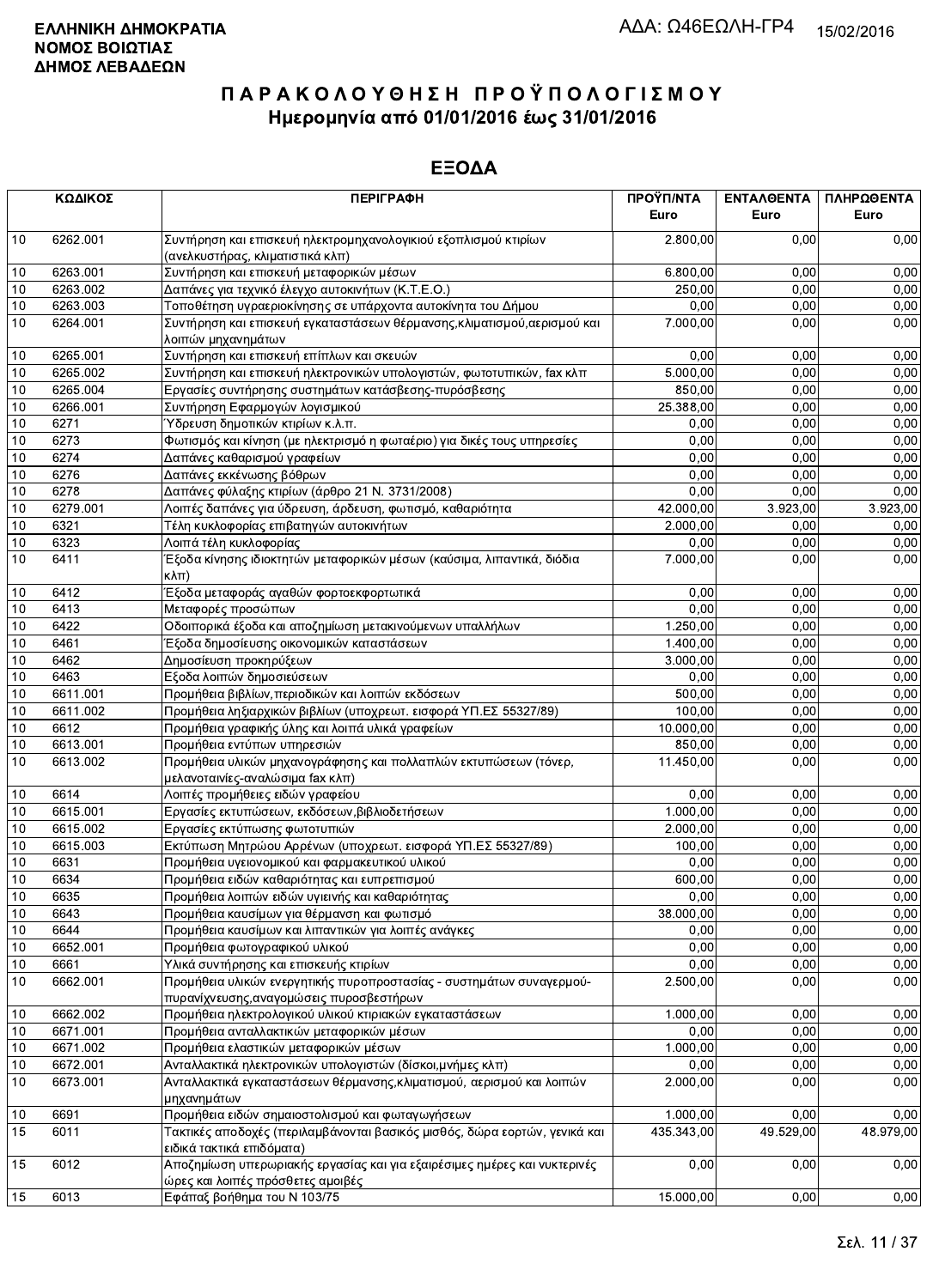|             | ΚΩΔΙΚΟΣ          | <b>ПЕРІГРАФН</b>                                                                                                                       | ΠΡΟΫΠ/ΝΤΑ<br>Euro | ΕΝΤΑΛΘΕΝΤΑ<br>Euro | ΠΛΗΡΩΘΕΝΤΑ<br>Euro |
|-------------|------------------|----------------------------------------------------------------------------------------------------------------------------------------|-------------------|--------------------|--------------------|
| 15          | 6021.001         | Τακτικές αποδοχές  καθαριστριών σχολικών μονάδων (αρθ. 18 Ν.3870/2010)                                                                 | 110.585,00        | 0.00               | 0,00               |
| 15          | 6021.002         | Τακτικές αποδοχές υπαλλήλων Κοινωνικής Προστασίας, Παιδείας, Αθλητισμού<br>και Πολιτισμού (Παιδικοί Σταθμοί, ΚΑΠΗ, Δημοτικό Ωδείο κλπ) | 228.075,00        | 0.00               | 0,00               |
| 15          | 6021.003         | Τακτικές αποδοχές σχολικών φυλάκων με σύμβαση Ιδιωτ. Δικαίου Αορίστου<br>Χρόνου                                                        | 102.260,00        | 0,00               | 0,00               |
| 15          | 6022.001         | Αποζημίωση υπερωριακής αποζημίωσης για την καταβολή εκλογικής<br>αποζημίωσης                                                           | 0,00              | 0,00               | 0,00               |
| 15          | 6022.002         | Αποζημίωση υπερωριακής απασχόλησης για καταβολή εκλογικής<br>αποζημίωσης σε σχολικούς φύλακες                                          | 0,00              | 0,00               | 0,00               |
| 15          | 6041.001         | Τακτικές αποδοχές ωρομισθίων γυμναστών ΠΑγΟ                                                                                            | 0,00              | 0,00               | 0,00               |
| 15          | 6041.003         | Τακτικές αποδοχες εκτάκτων υπαλλήλων Παιδικών Σταθμών                                                                                  | 0,00              | 0,00               | 0,00               |
| 15          | 6041.004         | Τακτικές αποδοχές εκτάκτων υπαλλήλων Κατασκήνωσης                                                                                      | 22.470,00         | 0,00               | 0,00               |
| 15          | 6041.005         | Αμοιβές συμβασιούχων αμιγώς αμοιβομένων από καταβολή αντιτίμου στο<br>Ωδείο Λιβαδειάς                                                  | 4.725,00          | 0,00               | 0,00               |
| 15          | 6042             | Αποζημίωση υπερωριακής εργασίας και για εξαιρέσιμες ημέρες και νυκτερινές<br>ώρες και λοιπές πρόσθετες αμοιβές                         | 0,00              | 0,00               | 0,00               |
| 15          | 6051.001         | Εργοδοτικές εισφορές ΙΚΑ μονίμων κοινωνικών υπηρεσιών                                                                                  | 25.670,00         | 2.124,52           | 2.124,52           |
| 15          | 6051.002         | Εργοδοτικές εισφορες ΤΥΔΚΥ μονίμων κοινωνικών υπηρεσιών                                                                                | 30.808,00         | 2.545,81           | 2.545,81           |
| 15          | 6051.003         | Εργοδοτικές εισφορες ΤΑΔΚΥ-ΤΕΑΔΥ μονίμων υπαλλήλων κοινωνικών<br>υπηρεσιών                                                             | 2.720,00          | 195,47             | 195,47             |
| 15          | 6051.007         | Εργοδοτικές εισφορές Τ.Σ.Κ.Υ μονίμων υπαλλήλων κοινωνικών υπηρεσιών                                                                    | 0,00              | 0.00               | 0,00               |
| 15          | 6051.008         | Εργοδοτικές εισφορες ΤΕΑΔΥ τακτικών υπαλλήλων κοινωνικών υπηρεσιών                                                                     | 5.607,00          | 408,02             | 408,02             |
| 15          | 6051.009         | Εργοδοτικές εισφορές ΟΠΑΔ μονίμων κοινωνικών υπηρεσιών                                                                                 | 9.633,00          | 815,60             | 787.55             |
| 15          | 6052.001         | Εργοδοτικές εισφορές (ΙΚΑ) υπαλλήλων αορίστου. χρόνου (καθαρ. σχολικών<br>μονάδων)                                                     | 26.616,00         | 0,00               | 0,00               |
| 15          | 6052.002         | Εργοδοτικές εισφορές (ΙΚΑ) υπαλλήλων κοινωνικής προστασίας, πολιτισμού<br>και αθλητισμού (Παιδικοί Σταθμοί, ΚΑΠΗ, Δημ. Ωδείο κλπ)      | 59.052,00         | 0,00               | 0,00               |
| 15          | 6052.003         | Εργοδοτικές εισφορές (ΙΚΑ ) σχολικών φυλάκων                                                                                           | 26.298,00         | 0,00               | 0,00               |
| 15          | 6054.001         | Εργοδοτικές εισφορές ωρομισθίων γυμναστών ΠΑγΟ                                                                                         | 0,00              | 0,00               | 0,00               |
| 15          | 6054.003         | Εργοδοτικές εισφορες ΙΚΑ εκτάκτων υπαλλήλων Παιδικών Σταθμών                                                                           | 0,00              | 0,00               | 0,00               |
| 15          | 6054.004         | Εργοδοτικές εισφορές ΙΚΑ εκτάκτων υπαλλήλων Κατασκήνωσης                                                                               | 5.840,00          | 0,00               | 0,00               |
| 15          | 6054.005         | Εργοδοτικές εισφορες συμβασιούχων αμιγώς αμοιβομένων από καταβολή<br>αντιτίμου στο Ωδείο Λιβαδειάς                                     | 1.215,00          | 0,00               | 0,00               |
| 15          | 6055             | Λοιπές εργοδοτικές εισφορές                                                                                                            | 0,00              | 0,00               | 0,00               |
| 15          | 6056             | Εργοδοτικές εισφορές Δήμων Κοινωνικής Ασφάλισης                                                                                        | 44.112,00         | 965,92             | 965,92             |
| 15          | 6061.001         | Παροχές σε ειδος- γάλα εργαζόμενων                                                                                                     | 10.173,00         | 0,00               | 0,00               |
| 15          | 6061.002         | Προμήθειες στολών μουσικών Φιλαρμονικής                                                                                                | 3.000,00          | 0,00               | 0,00               |
| 15          | 6062             | Έξοδα κηδείας αποβιούντων υπαλλήλων (άρθρο 112 Ν 118/81)                                                                               | 0,00              | 0.00               | 0.00               |
| 15          | 6063             | Λοιπές παροχές σε είδος (ένδυση εργατοτεχνικού προσωπικού κ.λ.π.)                                                                      | 0,00              | 0,00               | 0,00               |
| $\sqrt{15}$ | 6114             | Αμοιβές καλλιτεχνών                                                                                                                    | 0,00              | 0,00               | 0,00               |
| 15          | 6117.002         | Εργασίες απολύμανσης-απεντόμωσης                                                                                                       | 800,00            | 0,00               | 0,00               |
| 15          | 6117.003         | Ανάθεση παροχής υπηρεσιών ιατρού για μέλη του ΚΑΠΗ                                                                                     | 2.000,00          | 0,00               | 0,00               |
| 15          | 6117.004         | Ανάθεση παροχής υπηρεσιών σε παιδίατρο για Παιδικούς Σταθμούς                                                                          | 5.000,00          | 0,00               | 0,00               |
| 15          | 6117.005         | Ανάθεση παροχής υπηρεσιών σε παιδίατρο για Κατασκήνωση                                                                                 | 1.200,00          | 0,00               | 0,00               |
| 15          | 6117.006         | Καθαρισμός εγκαταστάσεων Αθλητισμού, Πολιτισμού και λοιπών υπηρεσιών                                                                   | 24.600,00         | 0,00               | 0,00               |
|             | 6117.008         | Ανάθεση για σύνταξη ΗΑCCP για το Κατασκηνωτικό Κεντρο στη Παλιομηλιά                                                                   | 0,00              | 0,00               | 0,00               |
| 15          |                  |                                                                                                                                        | 2.000,00          | 0,00               | 0,00               |
| 15          | 6117.009         | Σύμβαση έργου με γιατρό για παροχή υπηρεσιών στα μέλη του ΚΑΠΗ<br>Αμοιβές νομικών προσώπων Δημοσίου Δικαίου                            |                   |                    | 0,00               |
| 15<br>15    | 6141<br>6142.003 | Λειτουργία κατασκήνωσης του Δήμου Λεβαδέων στην θέση Παλιομηλιά στον                                                                   | 0,00<br>0,00      | 0,00<br>0,00       | 0,00               |
|             | 6151             | Ελικώνα<br>Δικαιώματα τρίτων (ΔΕΗ κλπ) από την είσπραξη τελών και φόρων                                                                | 0,00              | 0,00               | 0,00               |
| 15          | 6161             | Υλοποίηση συμβάσεων διαδημοτικής συνεργασίας                                                                                           | 0,00              |                    | 0,00               |
| 15          |                  |                                                                                                                                        | 0,00              | 0,00<br>0,00       | 0,00               |
| 15          | 6211.001         | Δαπάνη σύνδεσης παροχης στο σχολείο Αλαλκομενών                                                                                        |                   | 0,00               |                    |
| 15          | 6211.002         | Δαπάνη ηλεκτρικού ρεύματος για φωτισμό Δημοτικού Σταδίου                                                                               | 23.000,00         |                    | 0,00               |
| 15          | 6232.002         | Μίσθωμα κτιριου Β΄ Παιδικού Σταθμού Λιβαδειάς                                                                                          | 15.288,00         | 0,00               | 0,00               |
| 15          | 6232.003         | Μίσθωμα κτιριου ΚΑΠΗ Δαύλειας                                                                                                          | 2.851,20          | 237,60             | 0,00               |
| 15          | 6232.005         | Μίσθωμα κτιρίου ιατρειου (ΚΑΠΗ)                                                                                                        | 4.602,00          | 383,50             | 0,00               |
| 15          | 6232.006         | Μίσθωμα κυλικείου ΚΑΠΗ Λιβαδειάς (καντίνα)                                                                                             | 5.831,76          | 485,98             | 0,00               |
| 15          | 6232.008         | Μίσθωμα για στέγαση Δημοτικού Θεάτρου                                                                                                  | 4.560,00          | 380,00             | 0,00               |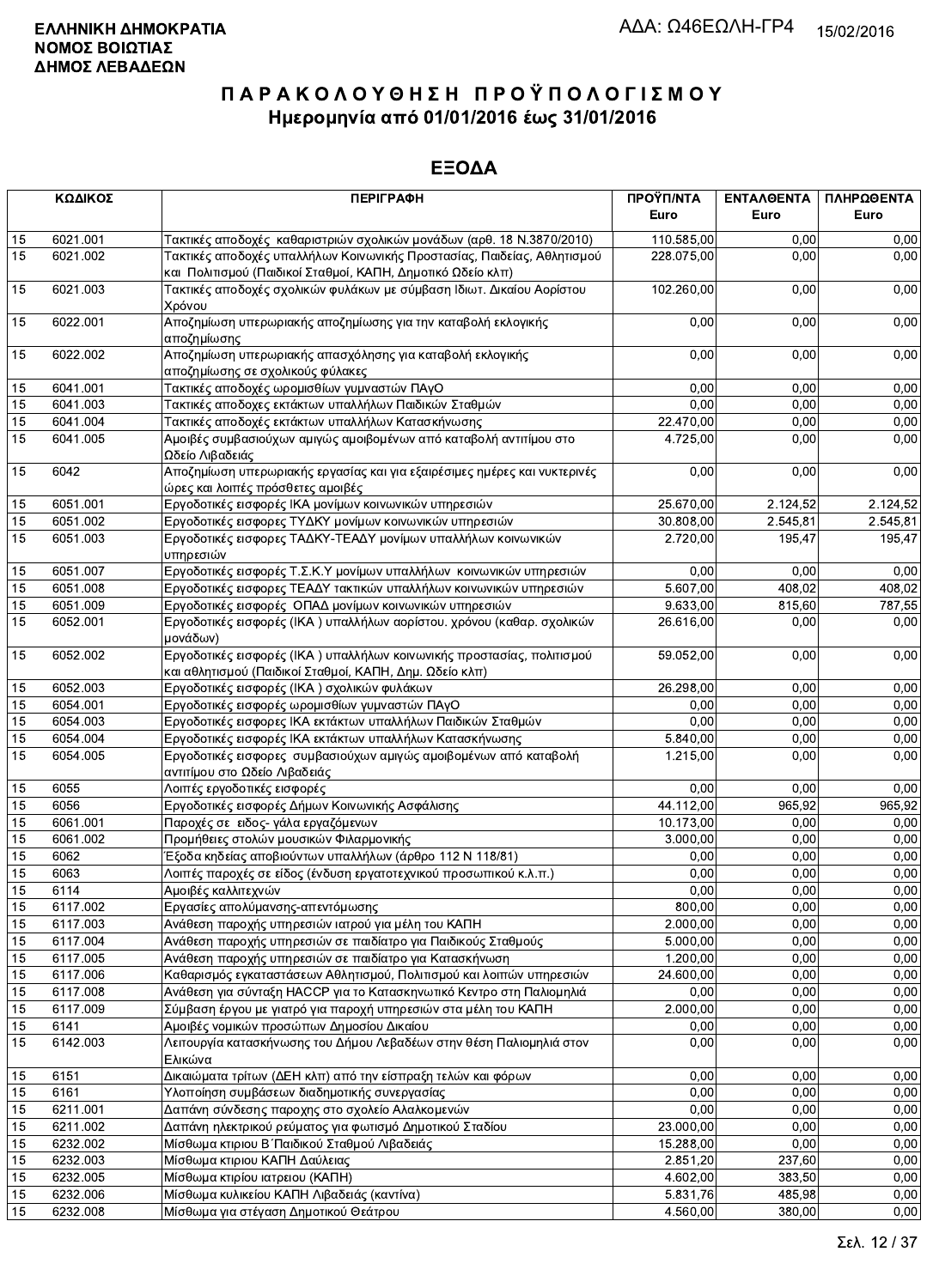|    | ΚΩΔΙΚΟΣ  | <b>ПЕРІГРАФН</b>                                                                        | ΠΡΟΫΠ/ΝΤΑ<br>Euro | ΕΝΤΑΛΘΕΝΤΑ<br>Euro | ΠΛΗΡΩΘΕΝΤΑ<br>Euro |
|----|----------|-----------------------------------------------------------------------------------------|-------------------|--------------------|--------------------|
|    |          |                                                                                         |                   |                    |                    |
| 15 | 6236.001 | Μισθώματα σχολικών κτιρίων (άρθ.94 Ν.3852/10)                                           | 87.685,56         | 0.00               | 0,00               |
| 15 | 6236.002 | Μίσθωμα κτιρίου "Δια Βίου Μάθηση"                                                       | 3.200,00          | 259.20             | 0,00               |
| 15 | 6253.001 | Ασφάλιστρα μεταφορικών μέσων                                                            | 750,00            | 70,68              | 70,68              |
| 15 | 6261.001 | Συντήρηση και επισκευή κτιριων Παδικών Σταθμών                                          | 0,00              | 0,00               | 0,00               |
| 15 | 6261.002 | Συντήρηση και επισκευή κτιρίων ΚΑΠΗ Δήμου Λεβαδέων                                      | 0,00              | 0,00               | 0,00               |
| 15 | 6262.001 | Συντήρηση και επισκευή λοιπών μονίμων εγκαταστάσεων Αθλητισμού -<br>Πολιτισμού          | 5.000,00          | 0,00               | 0,00               |
| 15 | 6263.001 | Τοποθέτηση υγραεριοκίνησης σε υπάρχοντα αυτοκίνητα του Δήμου                            | 0,00              | 0,00               | 0,00               |
| 15 | 6263.002 | Συντήρηση και επισκευή μεταφορικών μέσων                                                | 700,00            | 0,00               | 0,00               |
| 15 | 6263.003 | Δαπάνες για τεχνιικό έλεγχο αυτοκινήτων (ΚΤΕΟ)                                          | 100,00            | 0,00               | 0,00               |
| 15 | 6264.001 | Συντήρηση και επισκευή εγκαταστάσεων θέρμανσης, κλιματισμού, αερισμού                   | 5.000,00          | 0,00               | 0,00               |
|    |          | και λοιπών μηχανημάτων                                                                  |                   |                    |                    |
| 15 | 6264.002 | Συντήρηση και επισκευή λοιπών μηχανημάτων                                               | 1.000,00          | 0,00               | 0,00               |
| 15 | 6265.001 | Συντήρηση και επισκευή λοιπού εξοπλισμού Κατασκήνωσης στην Παλιομηλιά                   | 1.000,00          | 0,00               | 0,00               |
| 15 | 6265.002 | Συντήρηση και επισκευή επίπλων και λοιπού εξοπλισμού σκευών και λοιπού                  | 1.000,00          | 0,00               | 0,00               |
|    |          | εξοπλισμού Παιδικών Σταθμών                                                             |                   |                    |                    |
| 15 | 6265.003 | Συντήρηση συστημάτων κατάσβεσης-πυρόσβεσης                                              | 2.000,00          | 0,00               | 0,00               |
| 15 | 6265.004 | Συντήρηση και επισκευή ηλεκτρικών συσκευών                                              | 500,00            | 0,00               | 0,00               |
| 15 | 6265.005 | Συντήρηση και επισκευή εξοπλισμού Δημοτικού Κολυμβητηρίου                               | 2.000,00          | 0,00               | 0,00               |
| 15 | 6265.006 | Συντήρηση και επισκευή επίπλων και λοιπού εξοπλισμού υπηρεσιών<br>Πολιτισμού-Αθλητισμού | 1.000,00          | 0,00               | 0,00               |
| 15 | 6265.007 | Επισκευή επαγγελματικής σκούπας Δημοτικού Κολυμβητηρίου                                 | 4.000,00          | 0,00               | 0,00               |
| 15 | 6266     | Συντήρηση Εφαρμογών λογισμικού                                                          | 0,00              | 0,00               | 0,00               |
| 15 | 6271     | Ύδρευση δημοτικών κτιρίων κ.λ.π.                                                        | 0,00              | 0,00               | 0,00               |
| 15 | 6273     | Φωτισμός και κίνηση (με ηλεκτρισμό η φωταέριο) για δικές του υπηρεσίες                  | 0,00              | 0,00               | 0,00               |
| 15 | 6274     | Δαπάνες καθαρισμού γραφείων                                                             | 0,00              | 0,00               | 0,00               |
| 15 | 6275     | Δαπάνες καθαρισμού φρεατίων, δεξαμενών κλπ                                              | 0,00              | 0,00               | 0,00               |
| 15 | 6278     | Δαπάνες φύλαξης κτιρίων (άρθρο 21 Ν. 3731/2008)                                         | 0,00              | 0,00               | 0,00               |
| 15 | 6279.001 | Λοιπές δαπάνες για ύδρευση, άρδευση, φωτισμό, καθαριότητα                               | 60.000,00         | 4.886,00           | 4.886,00           |
| 15 | 6279.002 | Δαπάνη κοινόχρηστων για το κτίριο στέγασης ΄ Δια Βίου Μάθηση''                          | 750,00            | 0,00               | 0,00               |
| 15 | 6413.001 | Δαπάνη για εκδρομές ΚΑΠΗ                                                                | 3.000,00          | 0,00               | 0,00               |
| 15 | 6462     | Δημοσίευση προκηρύξεων                                                                  | 1.250,00          | 0,00               | 0,00               |
| 15 | 6471.001 | Εκδηλώσεις εορτών ΠΑΣΧΑ                                                                 | 35.000,00         | 0,00               | 0,00               |
| 15 | 6471.002 | Πολιτιστικές εκδηλώσεις ΤΡΟΦΩΝΕΙΑ                                                       | 30.000,00         | 0,00               | 0,00               |
| 15 | 6471.003 | Πολιτιστικές εκδηλώσεις ΓΑΙΤΑΝΑΚΙ ΛΙΒΑΔΕΙΑΣ                                             | 5.000,00          | 0.00               | 0,00               |
| 15 | 6471.005 | Επετειακές-εορταστικές εκδηλώσεις και δραστηριότητες όλων των Κοινοτήτων<br> του Δήμου  | 10.000,00         | 0,00               | 0,00               |
| 15 | 6471.006 | Εκδηλώσεις εορτασμού Χριστουγέννων & Πρωτοχρονιάς                                       | 15.000,00         | 0,00               | 0,00               |
| 15 | 6471.007 | Λοιπές πολιτιστικές εκδηλώσεις (ΚΑΠΗ- ημέρα ηλικιωμένων)                                | 0,00              | 0,00               | 0,00               |
| 15 | 6472.001 | Εξοδα αθλητικών δραστηριοτήτων και εκδηλώσεων                                           | 3.000,00          | 0,00               | 0,00               |
| 15 | 6473.001 | Εκδηλώσεις στα ΚΑΠΗ                                                                     | 2.000,00          | 0,00               | 0,00               |
| 15 | 6481.001 | Προμήθεια ειδών παντοπωλείου                                                            | 13.000,00         | 0,00               | 0,00               |
| 15 | 6481.002 | Προμήθεια φρούτων και λαχανικών                                                         | 10.200,00         | 0,00               | 0,00               |
| 15 | 6481.003 | Προμήθεια ειδών κρεοπωλείου                                                             | 13.000,00         | 0,00               | 0,00               |
| 15 | 6481.004 | Προμήθεια γαλακτοκομικών ειδων                                                          | 7.500,00          | 0,00               | 0,00               |
| 15 | 6481.005 | Προμήθεια κατεψυγμένων ειδών                                                            | 3.000,00          | 0,00               | 0,00               |
| 15 | 6481.006 | Προμήθεια ειδών αρτοποιείου                                                             | 8.000,00          | 0,00               | 0,00               |
| 15 | 6481.007 | Προμήθεια ειδών διαβιωσης & περίθαλψης                                                  | 0,00              | 0,00               | 0,00               |
| 15 | 6482.001 | Προμήθεια ειδών παντοπωλείου για Κατασκήνωση                                            | 4.600,00          | 0,00               | 0,00               |
| 15 | 6482.002 | Προμήθεια φρούτων και λαχανικών για Κατασκήνωση                                         | 5.020,00          | 0,00               | 0,00               |
| 15 | 6482.003 | Προμήθεια ειδών κρεοπωλείου για Κατασκήνωση                                             | 4.700,00          | 0,00               | 0,00               |
| 15 | 6482.004 | Προμήθεια γαλακτοκομικών ειδών για Κατασκήνωση                                          | 3.200,00          | 0,00               | 0,00               |
| 15 | 6482.005 | Προμήθεια κατεψυγμένων ειδών για Κατασκήνωση                                            | 1.250,00          | 0,00               | 0,00               |
| 15 | 6482.006 | Προμήθεια ειδών αρτοποιείου για Κατασκήνωση                                             | 4.150,00          | 0,00               | 0,00               |
| 15 | 6482.007 | Προμήθεια ειδών ζαχαροπλαστείου για Κατασκήνωση                                         | 950,00            | 0,00               | 0,00               |
| 15 | 6611     | Προμήθεια βιβλίων κλπ                                                                   | 0,00              | 0,00               | 0,00               |
| 15 | 6612     | Προμήθεια γραφικής ύλης και λοιπά υλικά γραφείων                                        | 500,00            | 0,00               | 0,00               |
| 15 | 6613.001 | Προμήθεια βιβλιαρίων υγείας κοινωνικής πρόνοιας                                         | 1.200,00          | 0,00               | 0,00               |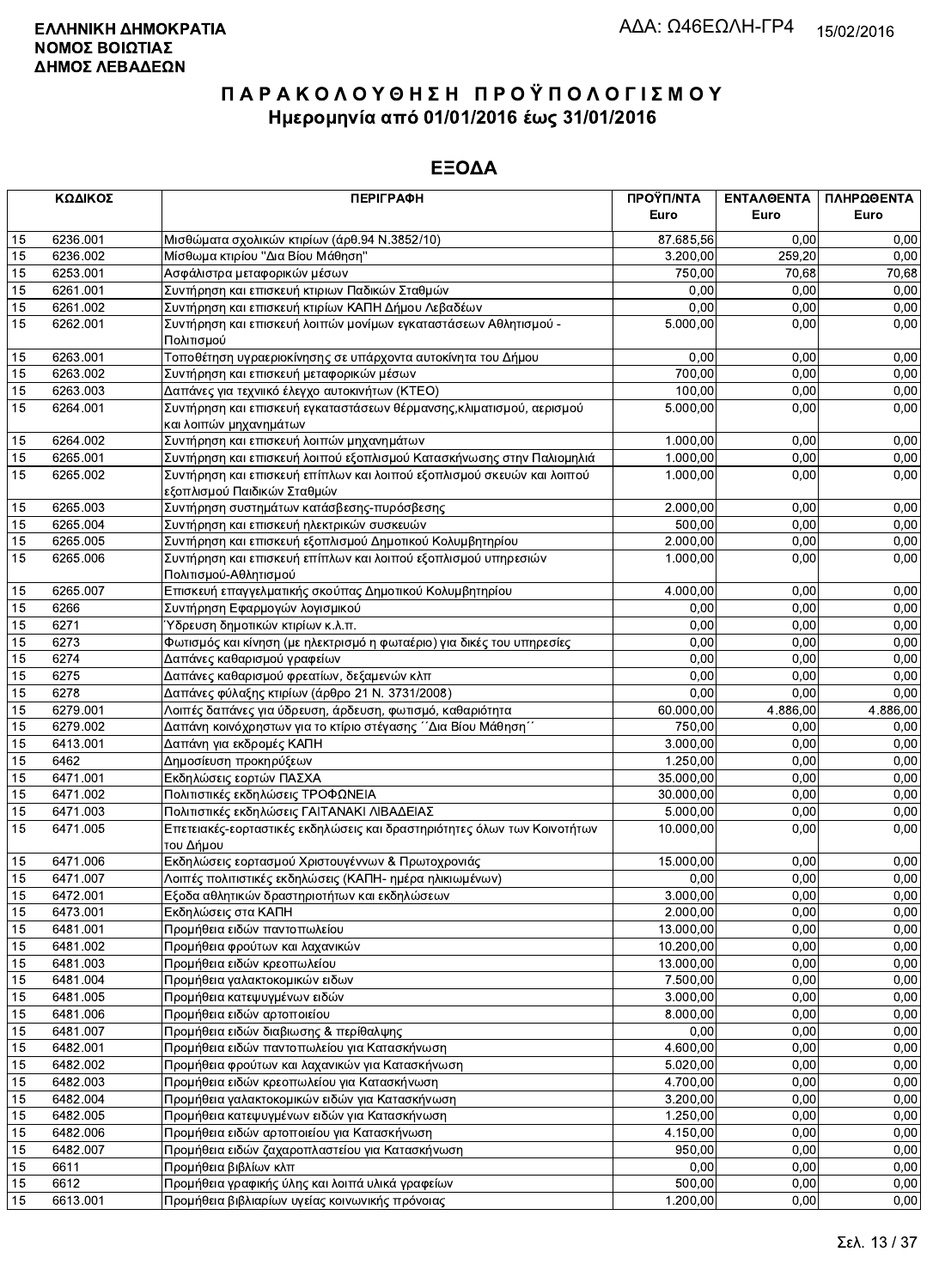|                 | ΚΩΔΙΚΟΣ  | <b>ПЕРІГРАФН</b>                                                                                                         | ΠΡΟΫΠ/ΝΤΑ<br>Euro     | <b>ENTAA@ENTA</b><br>Euro | ΠΛΗΡΩΘΕΝΤΑ<br>Euro |
|-----------------|----------|--------------------------------------------------------------------------------------------------------------------------|-----------------------|---------------------------|--------------------|
| 15              | 6613.002 | Προμήθεια εντύπων και υλικών μηχανογράφησης και πολλαπλών                                                                | 750,00                | 0.00                      | 0,00               |
| 15              | 6613.003 | εκτυπώσεων Παιδικών Σταθμών<br>Προμήθεια εντύπων και υλικών μηχανογράφησης και πολλαπλών<br>εκτυπώσεων ΚΑΠΗ              | 200,00                | 0,00                      | 0,00               |
| 15              | 6614     | Λοιπές προμήθειες ειδών γραφείου                                                                                         | 0,00                  | 0,00                      | 0,00               |
| 15              | 6615.001 | Διάφορες εκδόσεις για την προβολή του Δήμου                                                                              | 8.500,00              | 0,00                      | 0,00               |
| 15              | 6622.002 | Προμήθεια ειδών δημιουργικής απασχόλησης για την κατασκήνωση (χαρτικά,<br>μπογιές, εκπαιδευτικό υλικό)                   | 0,00                  | 0,00                      | 0,00               |
| 15              | 6622.003 | Προμήθεια ειδών ψυχαγωγίας για Παιδικούς Σταθμούς                                                                        | 2.000.00              | 0,00                      | 0,00               |
| 15              | 6622.004 | Προμήθεια εποπτικού υλικού                                                                                               | 0,00                  | 0,00                      | 0,00               |
| 15              | 6622.005 | Προμήθεια ειδών δημιουργικής απασχόλησης για τους παιδικούς σταθμούς<br>(χαρτικά, μπογιές,εκπαιδευτικό υλικό κλπ)        | 3.000,00              | 0,00                      | 0,00               |
| 15              | 6622.006 | Προμήθεια παιδικών στρωμάτων                                                                                             | 700,00                | 0,00                      | 0,00               |
| 15              | 6622.008 | Προμήθεια τροφίμων για Κοινωνικό Παντοπωλείο                                                                             | 70.500,00             | 0,00                      | 0,00               |
| 15              | 6622.009 | Προμήθεια ποδοκίνητου νιπτήρα και λιποσυλλέκτη για το Κατασκηνωτικό<br>Κέντρο ΄΄Παλιομηλιά"                              | 0,00                  | 0,00                      | 0,00               |
| 15              | 6622.010 | Προμήθεια δύο (2) ανοξείδωτων ποδοκίνητων κάδων για Κατασκήνωση                                                          | 500,00                | 0.00                      | 0,00               |
| 15              | 6631.001 | Προμήθεια υγειονομικού και φαρμακευτικού υλικού                                                                          | 200,00                | 0,00                      | 0,00               |
| 15              | 6633     | Προμήθεια χημικού υλικού (απολυμαντικά, χημικά κλπ)                                                                      | $\overline{2.000,00}$ | 0,00                      | 0,00               |
| 15              | 6634.001 | Προμήθεια ειδών καθαριότητας και ευπρεπισμού για Παιδικούς Σταθμούς,<br>Κατασκήνωση και υπηρεσίες Πολιτισμού, Αθλητισμού | 8.000,00              | 0,00                      | 0,00               |
| 15              | 6634.002 | Προμήθεια ειδών καθαριότητας και ευπρεπισμού για Κοινωνικό Παντοπωλείο                                                   | 11.500,00             | 0,00                      | 0,00               |
| 15              | 6635.001 | Προμήθεια ειδών καθαριότητας για την κατασκήνωση στην Παληομηλιά                                                         | 0,00                  | 0,00                      | 0,00               |
| 15              | 6641.001 | Προμήθεια καυσίμων και λιπαντικών για κίνηση μεταφορικών μέσων                                                           | 700,00                | 0,00                      | 0,00               |
| 15              | 6643     | Προμήθεια καυσίμων για θέρμανση και φωτισμό                                                                              | 45.000,00             | 0,00                      | 0,00               |
| 15              | 6644.001 | Προμήθεια καυσίμων κίνησης και λιπαντικών για μηχ/τα κίνησης του νερού της<br>πισινας                                    | 60.000,00             | 0,00                      | 0,00               |
| 15              | 6661.001 | Προμήθεια ειδών συντήρησης κτιριακών και λοιπών εγκαταστάσεων                                                            | 0,00                  | 0.00                      | 0,00               |
| 15              | 6662.001 | Προμήθεια υλικών ενεργητικής πυροπροστασίας-συστημάτων συναγερμού-<br>πυρανίχνευσης, αναγομώσεις πυροσβεστήρων           | 6.000,00              | 0,00                      | 0,00               |
| 15              | 6662.002 | Προμήθεια ηλεκτρολογικού υλικού κτιριακών εγκαταστάσεων                                                                  | 1.000,00              | 0,00                      | 0,00               |
| 15              | 6662.003 | Προμήθεια υδραυλικών υλικών και εξαρτημάτων                                                                              | 1.500,00              | 0,00                      | 0,00               |
| 15              | 6662.004 | Προμήθεια ξυλείας για την συντήρηση του Κατασκηνωτικού Κέντρου                                                           | 0.00                  | 0.00                      | 0,00               |
| 15              | 6672.001 | Ανταλλακτικά μηχανολογικού-ηλεκτρολογικού εξοπλισμού                                                                     | 2.000,00              | 0,00                      | 0,00               |
| 15              | 6673.001 | Ανταλλακτικά επίπλων και σκευών και λοιπού εξοπλισμού                                                                    | 0,00                  | 0,00                      | 0,00               |
| 15              | 6673.002 | Ανταλλακτικά εγκαταστάσεων θέρμανσης, κλιματισμού, αερισμού και λοιπών<br>μηχανημάτων                                    | 2.000,00              | 0,00                      | 0,00               |
| 15              | 6673.003 | Ανταλλακτικά μουσικών οργάνων Φιλαρμονικής                                                                               | 1.150,00              | 0.00                      | 0,00               |
| 15              | 6681.002 | Προμήθεια ειδων φαρμακείου                                                                                               | 500,00                | 0,00                      | 0,00               |
| $\overline{15}$ | 6699.001 | Διάφορα αναλώσιμα υλικά για τον χώρο του Ιατρείου του ΚΑΠΗ                                                               | 400,00                | 0,00                      | 0,00               |
| 15              | 6699.002 | Διάφορα αναλώσιμα υλικά για τον χώρο του Φυσιοθεραπευτηρίου του ΚΑΠΗ                                                     | 300,00                | 0,00                      | 0,00               |
| 15              | 6699.003 | Ταινίες για μηχανήματα μέτρησης σακχάρου και χοληστερίνης                                                                | 500,00                | 0,00                      | 0,00               |
| 15              | 6699.004 | Προμήθεια εκπαιδευτικού υλικού για τμήματα μουσικής προπαιδείας<br>(τυμπανάκια, μεταλλόφωνα, ντέφια, μαράκες κλπ.)       | 500,00                | 0,00                      | 0,00               |
| 15              | 6699.005 | Προμήθεια αθλητικού υλικού (μπάλες, κορύνες, δίκτυα κλπ.)                                                                | 3.000,00              | 0,00                      | 0,00               |
| 15              | 6699.006 | Προμήθεια σακουλών ηλεκτρικών σκουπών των Παιδικών Σταθμών                                                               | 400,00                | 0,00                      | 0,00               |
| 15              | 6699.007 | Προμήθεια ιματισμού Παιδικών Σταθμών (σαλιάρες, πετσέτες κουζίνας κλπ.)                                                  | $\overline{800,00}$   | 0,00                      | 0,00               |
| 15              | 6741.001 | Ενίσχυση ατόμων με ανάγκες Βαριάς Αναπηρίας                                                                              | 3.005.079,72          | 486.829,78                | 486.829,78         |
| 15              | 6741.002 | Επίδομα αιματολογικών νοσημάτων, αιμολυτική αναιμία, αιμορροφυλία, AIDS                                                  | 539.360,00            | 81.534,00                 | 81.534,00          |
| 15              | 6741.004 | Επίδομα βαριάς νοητικής καθυστέρησης                                                                                     | 1.020.000,00          | 156.386,56                | 156.386,56         |
| 15              | 6741.005 | Επίδομα κίνησης σε παραπληγικούς/τετραπληγικούς/ακρωτηριασμένους                                                         | 175.340,00            | 28.358,00                 | 28.358,00          |
| 15              | 6741.006 | Επίδομα Στεγαστικής Συνδρομής                                                                                            | 0,00                  | 0,00                      | 0,00               |
| 15              | 6741.007 | Επίδομα Ανασφάλιστων Παραπληγικών, Τετραπληγικών                                                                         | 96.640,00             | 13.657,60                 | 13.657,60          |
| 15              | 6741.008 | Επίδομα Παραπληγικών, Τετραπληγικών Δημοσίου                                                                             | 102.000,00            | 17.754,96                 | 17.754,96          |
| 15              | 6741.009 | Επίδομα Τυφλότητας                                                                                                       | 960.745,00            | 144.182,68                | 144.182,68         |
| 15              | 6741.010 | Επίδομα σε Κωφάλαλα άτομα                                                                                                | 118.792,00            | 18.160,33                 | 18.160,33          |
| 15              | 6741.011 | Επίδομα εγκεφαλικής παράλυσης                                                                                            | 8.364,00              | 1.394,00                  | 1.394,00           |
| 15              | 6741.012 | Επίδομα απροστάτευτων παιδιών                                                                                            | 75.394,00             | 6.630,86                  | 6.630,86           |
| 15              | 6741.013 | Επίδομα ομογενών-προσφύγων                                                                                               | 8.000,00              | 1.465, 15                 | 1.465,15           |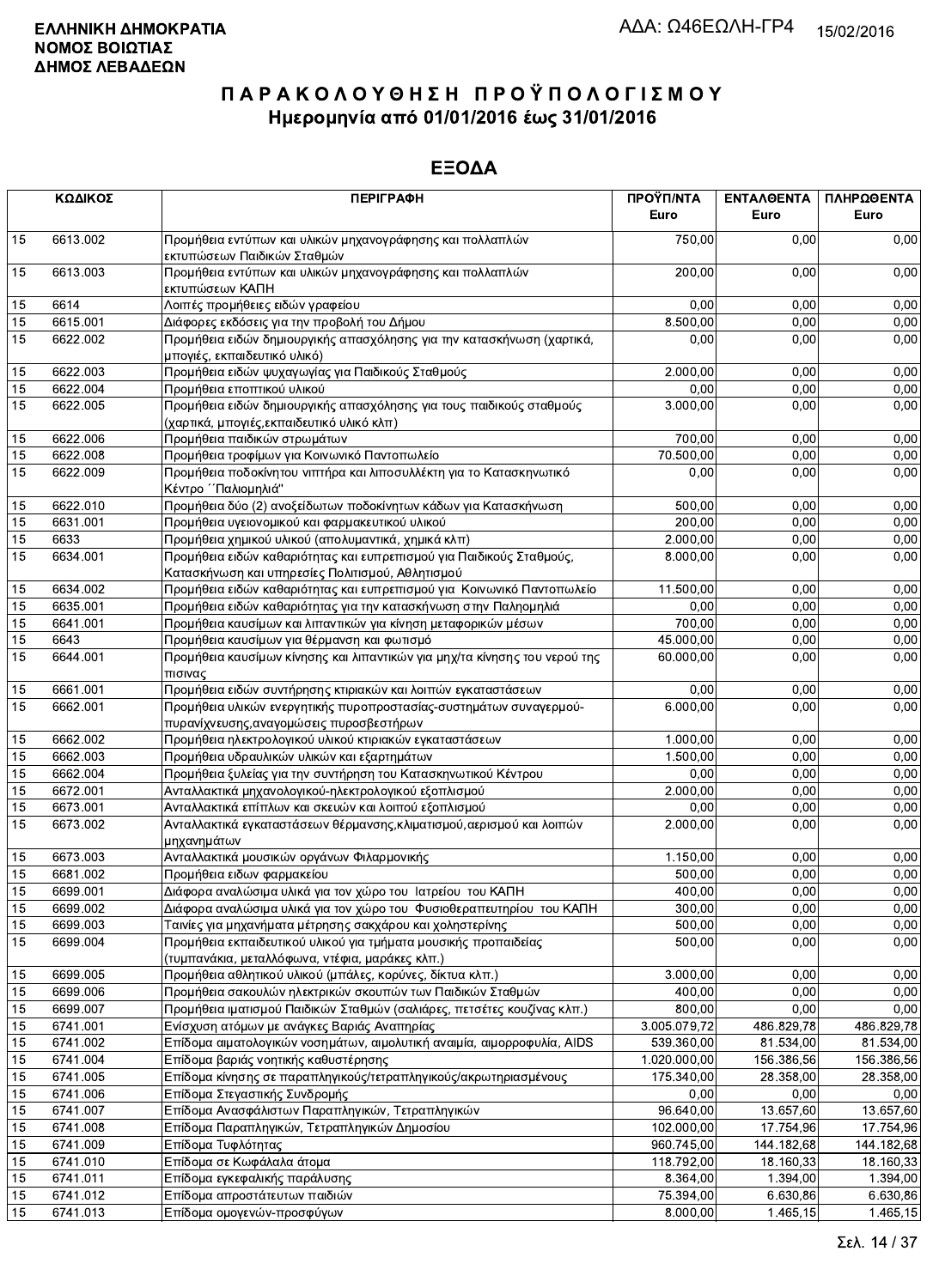|        | ΚΩΔΙΚΟΣ                                                  | <b>ПЕРІГРАФН</b>                                                                                                        | ΠΡΟΫΠ/ΝΤΑ<br>Euro | ΕΝΤΑΛΘΕΝΤΑ<br>Euro  | ΠΛΗΡΩΘΕΝΤΑ<br>Euro |
|--------|----------------------------------------------------------|-------------------------------------------------------------------------------------------------------------------------|-------------------|---------------------|--------------------|
|        |                                                          |                                                                                                                         |                   |                     |                    |
| 15     | 6741.014                                                 | Επίδομα Προστασίας μητρότητας                                                                                           | 0,00              | 0.00                | 0,00               |
| 15     | 6741.015                                                 | Α΄ Κοινωνικών βοηθειών/έκτακτες οικονομικές ενισχύσεις Επίδομα<br>απροστάτευτων παιδιών                                 | 0,00              | 0.00                | 0,00               |
| 20     | 6011                                                     | Τακτικές αποδοχές (περιλαμβάνονται βασικός μισθός, δώρα εορτών, γενικά και<br>ειδικά τακτικά επιδόματα)                 | 551.363,00        | 60.807,02           | 60.807,02          |
| 20     | 6012.001                                                 | Αποζημίωση υπερωριακής εργασίας μονίμων υπαλλήλων                                                                       | 3.000,00          | 0.00                | 0,00               |
| 20     | 6012.002                                                 | Εκλογικό επίδομα μονίμων υπαλλήλων                                                                                      | 0,00              | 0,00                | 0,00               |
| 20     | 6021                                                     | Τακτικές αποδοχές (περιλαμβάνονται βασικός μισθός, δώρα εορτών, γενικά και<br>ειδικά τακτικά επιδόματα)                 | 116.831.00        | 0,00                | 0,00               |
| 20     | 6022.001                                                 | Αποζημίωση υπερωριακής εργασίας υπαλλήλων με σύμβαση Αορ. Χρόνου                                                        | 580,00            | 0,00                | 0,00               |
| 20     | 6022.002                                                 | Αποζημίωση υπερωριακής εργασίας για την καταβολή εκλογικής<br>αποζημίωσης                                               | 0,00              | 0,00                | 0,00               |
| 20     | 6041                                                     | Τακτικές αποδοχές (περιλαμβάνονται βασικός μισθός, δώρα εορτών, γενικά και<br>ειδικά τακτικά επιδόματα)                 | 69.389,00         | 0,00                | 0,00               |
| 20     | 6042                                                     | Αποζημίωση υπερωριακής εργασίας και για εξαιρέσιμες ημέρες και νυκτερινές<br>ώρες και λοιπές πρόσθετες αμοιβές          | 0,00              | 0,00                | 0,00               |
| 20     | 6051.001                                                 | Εργοδοτικές εισφορές ΙΚΑ μονίμων υπ. καθαριότητας και ηλεκτροφωτισμού                                                   | 0,00              | 0,00                | 0,00               |
| $20\,$ | 6051.002<br>6051.003<br>6051.004<br>6051.005<br>6051.006 | Εργοδοτικές εισφορές ΤΥΔΚΥ μονίμων υπ. καθαριότητας και ηλεκτροφωτισμού                                                 | 65.220,00         | 5.400,80            | 5.400,80           |
| 20     |                                                          | Εργοδοτικές εισφορές ΤΑΔΚΥ μονίμων υπ. καθαριότητας και ηλεκτροφωτισμού                                                 | 15.533,00         | 1.159,98            | 1.159,98           |
| 20     |                                                          | Εργοδοτικές εισφορές ΤΣΜΕΔΕ μονίμων υπηρεσίας καθαριότητας και<br>ηλεκτροφωτισμού                                       | 3.947,00          | 328,91              | 328,91             |
| 20     |                                                          | Εργοδοτικές εισφορές ΤΣΜΕΔΕ (ΕΠΙΚΟΥΡΙΚΟ) μονίμων υπηρεσίας<br>καθαριότητας και ηλεκτροφωτισμού                          | 889,00            | $\overline{7}$ 4,02 | 74,02              |
| 20     |                                                          | Εργοδοτικές εισφορές ΚΥΤ μονίμων υπηρεσίας καθαριότητας και<br>ηλεκτροφωτισμού                                          | 1.274,00          | 106, 10             | 106,10             |
| 20     | 6051.007                                                 | Εργοδοτικές εισφορές Τ.Σ.Κ.Υ                                                                                            | 2.302,00          | 163.84              | 163,84             |
| 20     | 6052.001                                                 | Εργοδοτικές εισφορές ΙΚΑ υπαλλήλων αορ. χρόνου υπ. καθαριότητας και<br>ηλεκτροφωτισμού                                  | 30.061,00         | 0,00                | 0,00               |
| 20     | 6054.001                                                 | Εργοδοτικές εισφορές ΙΚΑ εκτάκτων υπ. καθαριότητας και ηλεκτροφωτισμού                                                  | 20.790,00         | 0,00                | 0,00               |
| 20     | 6055                                                     | Λοιπές εργοδοτικές εισφορές                                                                                             | 0,00              | 0,00                | 0,00               |
| 20     | 6056                                                     | Εργοδοτικές εισφορές Δήμων Κοινωνικής Ασφάλισης                                                                         | 56.463,00         | 1.236,37            | 1.236,37           |
| $20\,$ | 6061.001                                                 | Παροχές σε είδος-είδη ατομικής προστασίας εργαζομένων (ένδυση κλπ)                                                      | 3.000,00          | 0,00                | 0,00               |
| 20     | 6061.002                                                 | Παροχές σε είδος-γάλα εργαζομένων                                                                                       | 15.110,00         | 0.00                | 0,00               |
| 20     | 6062                                                     | Έξοδα κηδείας αποβιούντων υπαλλήλων (άρθρο 112 Ν 118/81)                                                                | 0,00              | 0,00                | 0,00               |
| 20     | 6063                                                     | Λοιπές παροχές σε είδος (ένδυση εργατοτεχνικού προσωπικού κ.λ.π.)                                                       | 2.000,00          | 0,00                | 0,00               |
| 20     | 6117.001                                                 | Διαχείριση-ανακύκλωση αγροχημικών αποβλήτων                                                                             | 0,00              | 0,00                | 0,00               |
| 20     | 6141                                                     | Αμοιβές νομικών προσώπων Δημοσίου Δικαίου                                                                               | 0,00              | 0,00                | 0,00               |
| 20     | 6151                                                     | Δικαιώματα τρίτων (ΔΕΗ κλπ) από την είσπραξη τελών και φόρων                                                            | 58.000,00         | 6.061,19            | 6.061,19           |
| 20     | 6211.001                                                 | Ηλεκτρικό ρεύμα για φωτισμό οδών, πλατειών και κοινοχρήστων χώρων                                                       | 535.000,00        | 60.706,70           | 60.706,70          |
| $20\,$ | 6211.002                                                 | Δαπάνες ηλεκτρικών παροχών, οδικών φωτισμών, αυξήσεις ισχύος κλπ                                                        | 2.700,00          | 0,00                | 0,00               |
| 20     | 6234.001                                                 | Μισθώματα γερανοφόρων οχημάτων για μεταφορά οχημάτων, κοντέϊνερ, κοπή<br>και κλάδεμα ψηλών και επικίνδυνων δένδρων κλπ. | 3.000,00          | 0,00                | 0,00               |
| 20     | 6251                                                     | Ασφάλιστρα ακινήτων                                                                                                     | 0,00              | 0,00                | 0,00               |
| 20     | 6252                                                     | Ασφάλιστρα μηχανημάτων - Τεχνικών εγκαταστάσεων                                                                         | 0,00              | 0,00                | 0,00               |
| 20     | 6253.001                                                 | Ασφάλιστρα μεταφορικών μέσων και αυτοκινούμενων μηχανημάτων                                                             | 12.000,00         | 2.755,49            | 2.755,49           |
| 20     | 6262.001                                                 | Συντήρηση και επισκευή λοιπών μονίμων εγκαταστάσεων                                                                     | 0,00              | 0,00                | 0,00               |
| 20     | 6263.001                                                 | Συντηρήσεις-Επισκευές αυτοκινήτων                                                                                       | 123.000,00        | 0,00                | 0,00               |
| 20     | 6263.002                                                 | Δαπάνες για τεχνικό έλεγχο οχημάτων (ΚΤΕΟ)                                                                              | 1.000,00          | 0.00                | 0,00               |
| 20     | 6263.003                                                 | Τοποθέτηση υγραεριοκίνησης σε υπάρχοντα αυτοκίνητα του Δήμου                                                            | 0,00              | 0,00                | 0,00               |
| 20     | 6263.010                                                 | Συντήρηση και επισκευή κοντέινερς απορριμμάτων                                                                          | 500,00            | 0,00                | 0,00               |
| 20     | 6264.001                                                 | Συντηρήσεις και Επισκευές μηχανημάτων Χ.Υ.Τ.Α.                                                                          | 22.500,00         | 0,00                | 0,00               |
| 20     | 6264.002                                                 | Συντήρηση και επισκευή μηχανημάτων καθαριότητας                                                                         | 0,00              | 0,00                | 0,00               |
| 20     | 6265.002                                                 | Συντήρηση λοιπού εξοπλισμού                                                                                             | 500,00            | 0,00                | 0,00               |
| 20     | 6265.003                                                 | Επισκευή μεταλλικών κάδων απορριμμάτων                                                                                  | 8.000,00          | 0,00                | 0,00               |
| 20     | 6265.004                                                 | Επισκευή μεταλλικών καλαθιών απορριμμάτων                                                                               | 1.000,00          | 0,00                | 0,00               |
| 20     | 6271                                                     | Ύδρευση δημοτικών κτιρίων κ.λ.π.                                                                                        | 0,00              | 0,00                | 0,00               |
| 20     | 6273                                                     | Φωτισμός και κίνηση (με ηλεκτρισμό η φωταέριο) για δικές του υπηρεσίες                                                  | 0,00              | 0,00                | 0,00               |
| 20     | 6274<br>6275                                             | Δαπάνες καθαρισμού γραφείων                                                                                             | 0,00<br>0,00      | 0,00<br>0,00        | 0,00               |
| 20     |                                                          | Δαπάνες καθαρισμού φρεατίων, δεξαμενών κ.λ.π.                                                                           |                   |                     | 0,00               |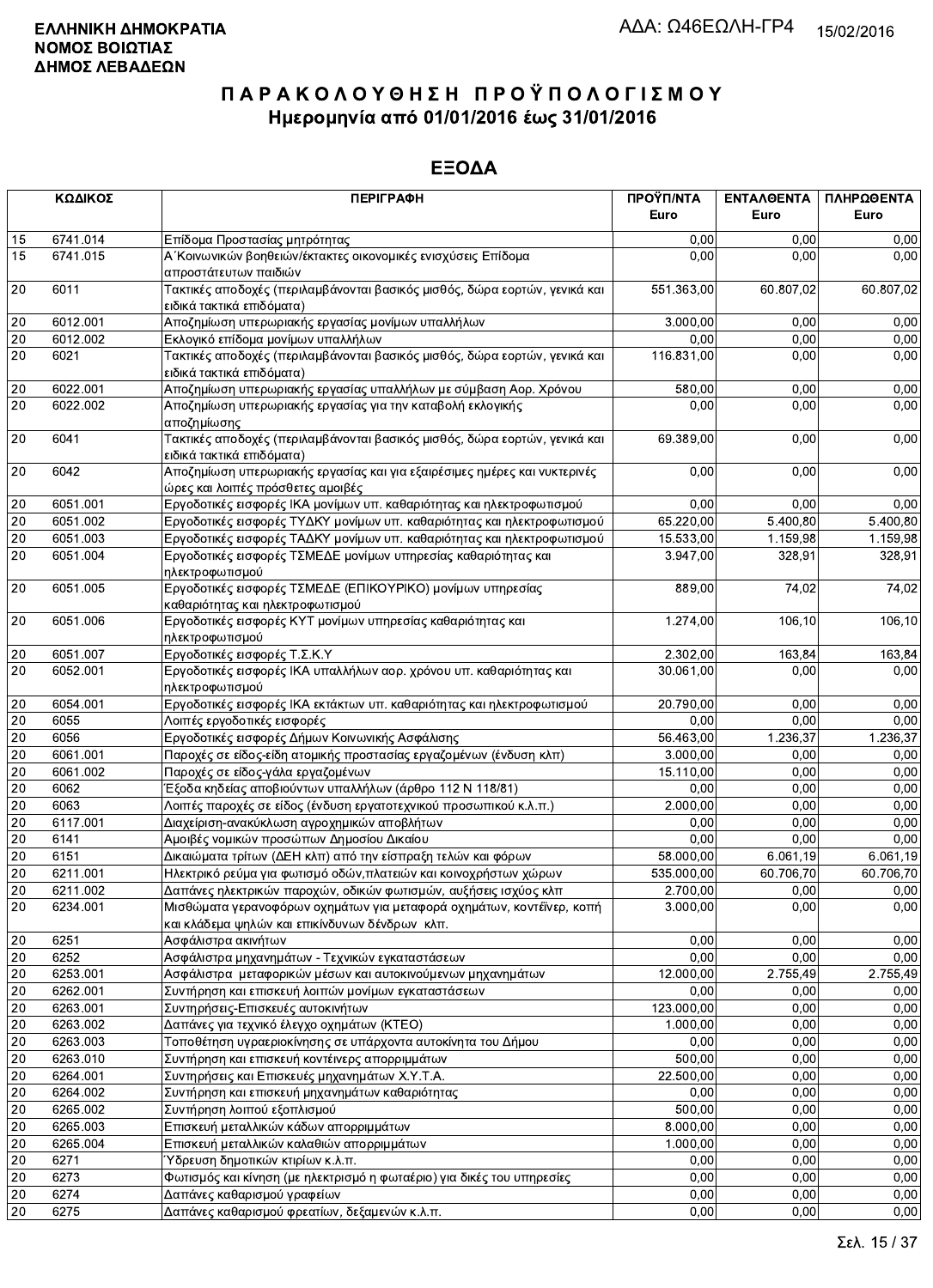|                 | ΚΩΔΙΚΟΣ              | <b>ПЕРІГРАФН</b>                                                                                                                                                         | ΠΡΟΫΠ/ΝΤΑ        | ΕΝΤΑΛΘΕΝΤΑ   | ΠΛΗΡΩΘΕΝΤΑ   |
|-----------------|----------------------|--------------------------------------------------------------------------------------------------------------------------------------------------------------------------|------------------|--------------|--------------|
|                 |                      |                                                                                                                                                                          | Euro             | Euro         | Euro         |
| $20\,$          | 6276                 | Δαπάνες εκκένωσης βόθρων                                                                                                                                                 | 0,00             | 0.00         | 0,00         |
| 20              | 6277.001             | Δαπάνες συλλογής και μεταφοράς στερεών αποβλήτων και ανακυκλώσιμων<br>υλικών μέσω δημοσίων συμβάσεων (άρθρο 61 Ν. 3979/2011)                                             | 0,00             | 0,00         | 0,00         |
| 20              | 6277.002             | Δαπάνες συλλογής και μεταφοράς στερεών αποβλήτων και ανακυκλώσιμων<br>υλικών απο ΦΟΔΣΑ μέσω προγραμματικών συμβάσεων (παρ. 7δ του άρθρου<br>24 TOU N. 3613/2007)         | 0,00             | 0,00         | 0,00         |
| 20              | 6277.003             | Δαπάνες για την υγιεινομική ταφή των απορριμμάτων του Δήμου Λεβαδέων<br>στον ΧΥΤΑ της 2ης Διαχειριστικής Ενότητας Ν. Βοιωτίας μέσω προγραμματικής<br>σύμβασης με ΔΕΠΟΔΑΘ | 0,00             | 0,00         | 0,00         |
| 20              | 6278                 | Δαπάνες φύλαξης κτιρίων (άρθρο 21 Ν. 3731/2008)                                                                                                                          | 0,00             | 0,00         | 0,00         |
| 20              | 6279.001             | Λοιπές δαπάνες για ύδρευση, άρδευση, φωτισμό, καθαριότητα                                                                                                                | 7.000,00         | 947,00       | 947,00       |
| 20              | 6321                 | Τέλη κυκλοφορίας επιβατηγών αυτοκινήτων                                                                                                                                  | 0,00             | 0,00         | 0,00         |
| $20\,$          | 6322                 | Τέλη κυκλοφορίας φορτηγών αυτοκινήτων                                                                                                                                    | 1.500,00         | 0,00         | 0,00         |
| $20\,$<br>20    | 6323<br>6411         | Λοιπά τέλη κυκλοφορίας<br>Έξοδα κίνησης ιδιοκτητών μεταφορικών μέσων (καύσιμα, λιπαντικά, διόδια<br>$K\lambda\pi$ )                                                      | 2.500,00<br>0,00 | 0,00<br>0,00 | 0,00<br>0,00 |
| 20              | 6412                 | Έξοδα μεταφοράς αγαθών φορτοεκφορτωτικά                                                                                                                                  | 0,00             | 0,00         | 0,00         |
| 20              | 6413                 | Μεταφορές προσώπων                                                                                                                                                       | 0,00             | 0,00         | 0,00         |
| $\overline{20}$ | 6414                 | Μεταφορές εν γένει                                                                                                                                                       | 0,00             | 0,00         | 0,00         |
| $20\,$          | 6422                 | Οδοιπορικά έξοδα και αποζημίωση μετακινούμενων υπαλλήλων                                                                                                                 | 250,00           | 0,00         | 0,00         |
| $20\,$          | 6462                 | Δημοσίευση προκηρύξεων                                                                                                                                                   | 600,00           | 0,00         | 0,00         |
| 20              | 6463                 | Λοιπές δημοσιεύσεις                                                                                                                                                      | 0.00             | 0,00         | 0,00         |
| 20<br>$20\,$    | 6612<br>6615         | Προμήθεια γραφικής ύλης και λοιπά υλικά γραφείων                                                                                                                         | 0,00<br>0,00     | 0,00<br>0.00 | 0,00<br>0,00 |
| $20\,$          | 6631                 | Εκτυπώσεις, εκδόσεις, βιβλιοδετήσεις<br>Προμήθεια υγειονομικού και φαρμακευτικού υλικού                                                                                  | 0,00             | 0,00         | 0,00         |
| $20\,$          | 6633                 | Προμήθεια χημικού υλικού (απολυμαντικά, χημικά κλπ)                                                                                                                      | 2.500,00         | 0,00         | 0,00         |
| 20              | 6635                 | Προμήθεια λοιπών ειδών υγιεινής και καθαριότητας                                                                                                                         | 500,00           | 0,00         | 0,00         |
| 20              | 6641.001             | Προμήθεια καυσίμων και λιπαντικών για κίνηση μεταφ. μέσων υπ.<br>καθαριότητας και ηλεκτροφωτισμού                                                                        | 145.000,00       | 0,00         | 0,00         |
| 20              | 6641.002             | Καύσιμα και λιπαντικά για μηχανήματα Χ.Υ.Τ.Α.                                                                                                                            | 40.000,00        | 0,00         | 0,00         |
| 20              | 6644                 | Προμήθεια καυσίμων και λιπαντικών για λοιπές ανάγκες                                                                                                                     | 0,00             | 0.00         | 0,00         |
| 20              | 6661.001             | Υλικά συντήρησης και επισκευής κτιρίων (λαμπτήρων και λοιπού ηλεκτ<br>υλικού)                                                                                            | 0,00             | 0,00         | 0,00         |
| 20              | 6662.001             | Προμήθεια ηλεκτρολογικού υλικού για τη συντήρηση ηλεκτροφωτισμού<br>Λιβαδειάς και τοπικών διαμερισμάτων                                                                  | 32.000,00        | 0,00         | 0,00         |
| 20              | 6662.002             | Προμήθειες υλικών συντήρησης και επισκευής λοιπών εγκαταστάσεων                                                                                                          | 0,00             | 0,00         | 0,00         |
| 20              | 6671.001             | Ανταλλακτικά μεταφορικών μέσων                                                                                                                                           | 0,00             | 0,00         | 0,00         |
| 20              | 6671.002             | Προμήθεια και τοποθέτηση ελαστικών μεταφορικών μέσων                                                                                                                     | 10.000,00        | 0,00         | 0,00         |
| 20              | 6671.003             | Προμήθεια και τοποθέτηση ελαστικών μηχανημάτων Χ.Υ.Τ.Α.                                                                                                                  | 5.000,00         | 0,00         | 0,00         |
| 20              | 6672.001             | Ανταλλακτικά μηχανημάτων Χ.Υ.Τ.Α. (κομπάκτορας κλπ)                                                                                                                      | 0,00             | 0,00         | 0,00         |
| 20              | 6673.001             | Ανταλλακτικά επίπλων και σκευών και λοιπού εξοπλισμού                                                                                                                    | 500,00           | 0,00         | 0.00         |
| 20              | 6691.001             | Προμήθεια εορταστικού φωτιζόμενου διάκοσμου                                                                                                                              | 6.000,00         | 0,00         | 0,00         |
| 20<br>$20\,$    | 6699.001<br>6699.002 | Προμήθεια σάκκων απορριμμάτων<br>Κάρτες ταχογράφου οδηγών                                                                                                                | 6.000,00<br>0,00 | 0,00<br>0,00 | 0,00<br>0,00 |
| $20\,$          | 6699.003             | Προμήθεια λοιπών αναλωσίμων                                                                                                                                              | 500.00           | 0,00         | 0,00         |
| 20              | 6721.001             | Ετήσια εισφορά σε ΔΕΠΟΔΑΛ-Α.Ε. (ΦΟΔΣΑ) 1ης Διαχειριστικής Ενότητας Ν.<br>Βοιωτίας                                                                                        | 412.911,00       | 0,00         | 0,00         |
| 25              | 6011                 | Τακτικές αποδοχές (περιλαμβάνονται βασικός μισθός, δώρα εορτών, γενικά και<br>ειδικά τακτικά επιδόματα)                                                                  | 0,00             | 0,00         | 0,00         |
| 25              | 6021                 | Τακτικές αποδοχές (περιλαμβάνονται βασικός μισθός, δώρα εορτών, γενικά και<br>ειδικά τακτικά επιδόματα)                                                                  | 0,00             | 0,00         | 0,00         |
| 25              | 6041                 | Τακτικές αποδοχές (περιλαμβάνονται βασικός μισθός, δώρα εορτών, γενικά και<br>ειδικά τακτικά επιδόματα)                                                                  | 22.800,00        | 0,00         | 0,00         |
| 25              | 6042                 | Αποζημίωση υπερωριακής εργασίας και για εξαιρέσιμες ημέρες και νυκτερινές<br>ώρες και λοιπές πρόσθετες αμοιβές                                                           | 0,00             | 0,00         | 0,00         |
| 25              | 6051.002             | Εργοδοτικές εισφορές ΤΥΔΚΥ μονίμων υπαλλήλων                                                                                                                             | 0,00             | 0,00         | 0,00         |
| 25              | 6051.003             | Εργοδοτικές εισφορές ΤΑΔΚΥ μονίμων υπαλλήλων                                                                                                                             | 0,00             | 0,00         | 0.00         |
| $\overline{25}$ | 6052.001             | Εργοδοτικές εισφορές (ΙΚΑ) με σύμβαση ιδ. δικαίου αορ. χρόνου                                                                                                            | 0,00             | 0,00         | 0,00         |
| 25              | 6054.001             | Εργοδοτικές εισφορές Ι.Κ.Α. εκτάκτου προσωπικού                                                                                                                          | 5.968,00         | 0,00         | 0,00         |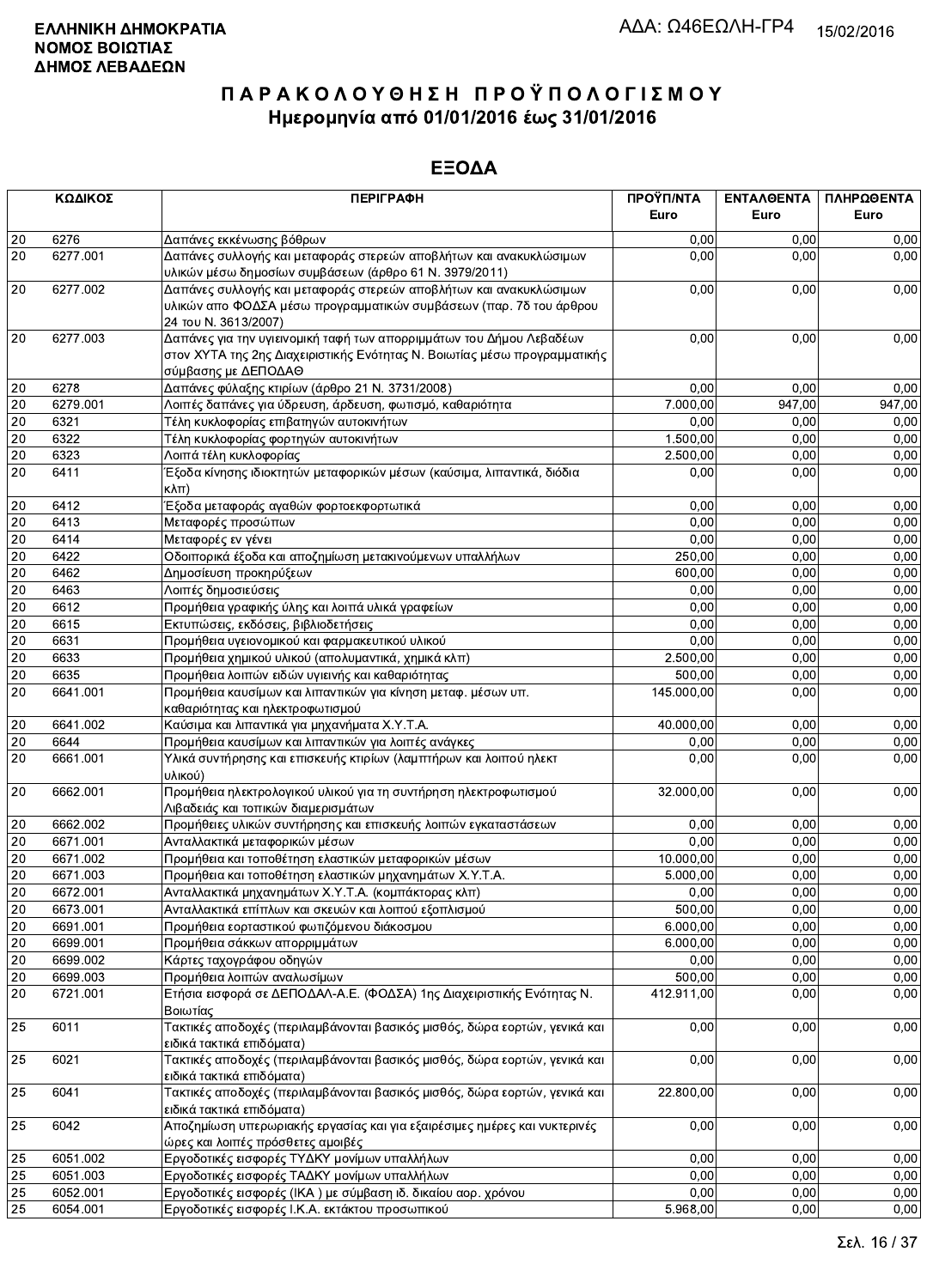|                 | ΚΩΔΙΚΟΣ  | <b>ПЕРІГРАФН</b>                                                                                                                                                 | ΠΡΟΫΠ/ΝΤΑ<br>Euro | ΕΝΤΑΛΘΕΝΤΑ<br>Euro | ΠΛΗΡΩΘΕΝΤΑ<br>Euro |
|-----------------|----------|------------------------------------------------------------------------------------------------------------------------------------------------------------------|-------------------|--------------------|--------------------|
| 25              | 6056     | Ετήσια εισφορά στο ΤΠΔΚΥ-ΤΕΑΔΚΥ (άρθρα 3 Ν 1726/44, 30 Ν 2262/52, 100<br>ΝΔ 4260/61 και 33 ΝΔ 5441/66)                                                           | 0,00              | 0.00               | 0,00               |
| 25              | 6061.001 | Είδη ατομικής προστασίας υπαλλήλων του Δήμου (παροχές ένδυσης)                                                                                                   | 0.00              | 0,00               | 0,00               |
| 25              | 6063.001 | Είδη ατομικής προστασίας υπαλλήλων του Δήμου (λοιπές παροχές-γάλα<br>$\kappa\lambda\pi$ )                                                                        | 0,00              | 0.00               | 0,00               |
| 25              | 6151     | Δικαιώματα τρίτων (ΔΕΗ κλπ) από την είσπραξη τελών και φόρων                                                                                                     | 0,00              | 0,00               | 0,00               |
| 25              | 6211.001 | Αντίτιμο ηλεκτρικού ρεύματος για την κίνηση των αντλιοστασίων άρδευσης                                                                                           | 285.000,00        | 2.340,00           | 2.340,00           |
| 25              | 6213     | Ύδρευση και παραγωγική διαδικασία (αγορά απο ΕΥΔΑΠ)                                                                                                              | 0,00              | 0,00               | 0,00               |
| 25              | 6231     | Μισθώματα εδαφικών εκτάσεων γαιών                                                                                                                                | 0,00              | 0,00               | 0,00               |
| 25              | 6232     | Μισθώματα κτιρίων - Τεχνικών έργων ακινήτων                                                                                                                      | 0,00              | 0,00               | 0,00               |
| 25              | 6233     | Μισθώματα μηχανημάτων - Τεχνικών Εγκαταστάσεων                                                                                                                   | 0,00              | 0,00               | 0,00               |
| 25              | 6234     | Μισθώματα μεταφορικών μέσων                                                                                                                                      | 0,00              | 0,00               | 0,00               |
| 25              | 6252     | Ασφάλιστρα μηχανημάτων - Τεχνικών εγκαταστάσεων                                                                                                                  | 0,00              | 0,00               | 0,00               |
| 25              | 6262.001 | Καθαρισμός και συντήρηση δεξαμενών άρδευσης                                                                                                                      | 0,00              | 0,00               | 0,00               |
| 25              | 6262.003 | Συντήρηση και επισκευή δικτύου άρδευσης                                                                                                                          | 0,00              | 0,00               | 0,00               |
| 25              | 6262.005 | Συντήρηση και επισκευή αντλιοστασίων άρδευσης                                                                                                                    | 15.000,00         | 0,00               | 0,00               |
| 25              | 6262.006 | Επισκευή αντλιοστασίου στην Τ.Κ. Λαφυστίου                                                                                                                       | 0,00              | 0,00               | 0,00               |
| 25              | 6262.007 | Επισκευή αντλιοστασίου στην θέση 'ΚΑΡΑΜΕΤ ΘΟΥΡΙΟΥ                                                                                                                | 0,00              | 0,00               | 0,00               |
| 25              | 6263.001 | Συντήρηση και επισκευή μεταφορικών μέσων και μηχανημάτων                                                                                                         | 0,00              | 0,00               | 0,00               |
| 25              | 6263.003 | Δαπάνες για τεχνικό έλεγχο οχημάτων (ΚΤΕΟ)                                                                                                                       | 0,00              | 0,00               | 0,00               |
| 25              | 6264.001 | Συντήρηση και επισκευή λοιπών μηχανημάτων (αντλιοστασίων, χλωριοτήρων<br>κλπ)                                                                                    | 0,00              | 0,00               | 0,00               |
| 25              | 6271     | Ύδρευση δημοτικών κτιρίων κ.λ.π.                                                                                                                                 | 0,00              | 0,00               | 0,00               |
| 25              | 6272     | Αρδευση                                                                                                                                                          | 0,00              | 0,00               | 0,00               |
| 25              | 6273     | Φωτισμός και κίνηση (με ηλεκτρισμό η φωταέριο) για δικές του υπηρεσίες                                                                                           | 0,00              | 0,00               | 0,00               |
| 25              | 6275     | Δαπάνες καθαρισμού φρεατίων, δεξαμενών κ.λ.π.                                                                                                                    | 0,00              | 0,00               | 0,00               |
| 25              | 6276     | Δαπάνες εκκένωσης βόθρων                                                                                                                                         | 0,00              | 0,00               | 0,00               |
| $\overline{25}$ | 6277.001 | Δαπάνες συλλογής και μεταφοράς στερεών αποβλήτων και ανακυκλώσιμων<br>υλικών μέσω δημοσίων συμβάσεων (άρθρο 61 Ν. 3979/2011)                                     | 0,00              | 0,00               | 0,00               |
| 25              | 6277.002 | Δαπάνες συλλογής και μεταφοράς στερεών αποβλήτων και ανακυκλώσιμων<br>υλικών απο ΦΟΔΣΑ μέσω προγραμματικών συμβάσεων (παρ. 7δ του άρθρου<br>24 TOU N. 3613/2007) | 0,00              | 0,00               | 0,00               |
| 25              | 6278     | Δαπάνες φύλαξης κτιρίων (άρθρο 21 Ν. 3731/2008)                                                                                                                  | 0,00              | 0,00               | 0,00               |
| 25              | 6279.001 | Λοιπές δαπάνες για ύδρευση, άρδευση, φωτισμό, καθαριότητα                                                                                                        | 0,00              | 0,00               | 0,00               |
| 25              | 6322     | Τέλη κυκλοφορίας φορτηγών αυτοκινήτων                                                                                                                            | 0,00              | 0,00               | 0,00               |
| 25              | 6323     | Λοιπά τέλη κυκλοφορίας                                                                                                                                           | 0,00              | 0,00               | 0,00               |
| 25              | 6412     | Έξοδα μεταφοράς αγαθών φορτοεκφορτωτικά                                                                                                                          | 0,00              | 0,00               | 0,00               |
| 25              | 6633     | Προμήθεια χημικού υλικού (απολυμαντικά, χημικά κλπ)                                                                                                              | 0,00              | 0.00               | 0,00               |
| 25              | 6635     | Προμήθεια λοιπών ειδών υγιεινής και καθαριότητας                                                                                                                 | 0,00              | 0.00               | 0,00               |
| 25              | 6641.001 | Προμήθεια καυσίμων και λιπαντικών για κίνηση αυτοκινήτων                                                                                                         | 0,00              | 0,00               | 0,00               |
| 25              | 6644     | Προμήθεια καυσίμων και λιπαντικών για λοιπές ανάγκες                                                                                                             | 0,00              | 0,00               | 0,00               |
| 25              | 6673.002 | Προμήθεια ανταλλακτικών και σωλήνων άρδευσης                                                                                                                     | 15.000,00         | 0,00               | 0,00               |
| 25              | 6673.003 | Προμήθεια ανταλλακτικών για την επισκευή αρδευτικού αγωγού Λαφυστίου                                                                                             | 0,00              | 0,00               | 0,00               |
| 25              | 6693.001 | Προμήθεια φυτοπαθολογικού υλικού, λιπασμάτων και βελτιωτικών εδάφους                                                                                             | 0,00              | 0,00               | 0.00               |
| 30              | 6011     | Τακτικές αποδοχές (περιλαμβάνονται βασικός μισθός, δώρα εορτών, γενικά και<br>ειδικά τακτικά επιδόματα)                                                          | 463.578,00        | 52.076,99          | 52.076,99          |
| 30              | 6012.001 | Αποζημίωση υπερωριακής εργασίας                                                                                                                                  | 2.000,00          | 0,00               | 0,00               |
| 30              | 6012.002 | Αποζημίωση υπερωριακής εργασίας για την καταβολή εκλογικής<br>αποζημίωσης                                                                                        | 0,00              | 0,00               | 0,00               |
| 30              | 6021     | Τακτικές αποδοχές (περιλαμβάνονται βασικός μισθός, δώρα εορτών, γενικά και<br>ειδικά τακτικά επιδόματα)                                                          | 46.548,00         | 0,00               | 0,00               |
| 30              | 6022.001 | Αποζημίωση υπερωριακής εργασίας και για εξαιρέσιμες ημέρες και νυκτερινές<br>ώρες και λοιπές πρόσθετες αμοιβές                                                   | 500,00            | 0,00               | 0,00               |
| 30              | 6022.002 | Εκλογικό επίδομα                                                                                                                                                 | 0,00              | 0,00               | 0,00               |
| 30              | 6041     | Τακτικές αποδοχές (περιλαμβάνονται βασικός μισθός, δώρα εορτών, γενικά και<br>ειδικά τακτικά επιδόματα)                                                          | 0,00              | 0,00               | 0,00               |
| 30              | 6051.001 | Εργοδοτικές εισφορές Ι.Κ.Α. μονίμων υπαλλήλων                                                                                                                    | 9.697,00          | 803,23             | 803,23             |
| 30              | 6051.002 | Εργοδοτικές εισφορές ΤΥΔΚΥ μονίμων υπαλλήλων                                                                                                                     | 51.356,00         | 4.249,57           | 4.249,57           |
| 30              | 6051.003 | Εργοδοτικές εισφορές ΤΑΔΚΥ μονίμων υπαλλήλων                                                                                                                     | 11.036,00         | 903,76             | 903,76             |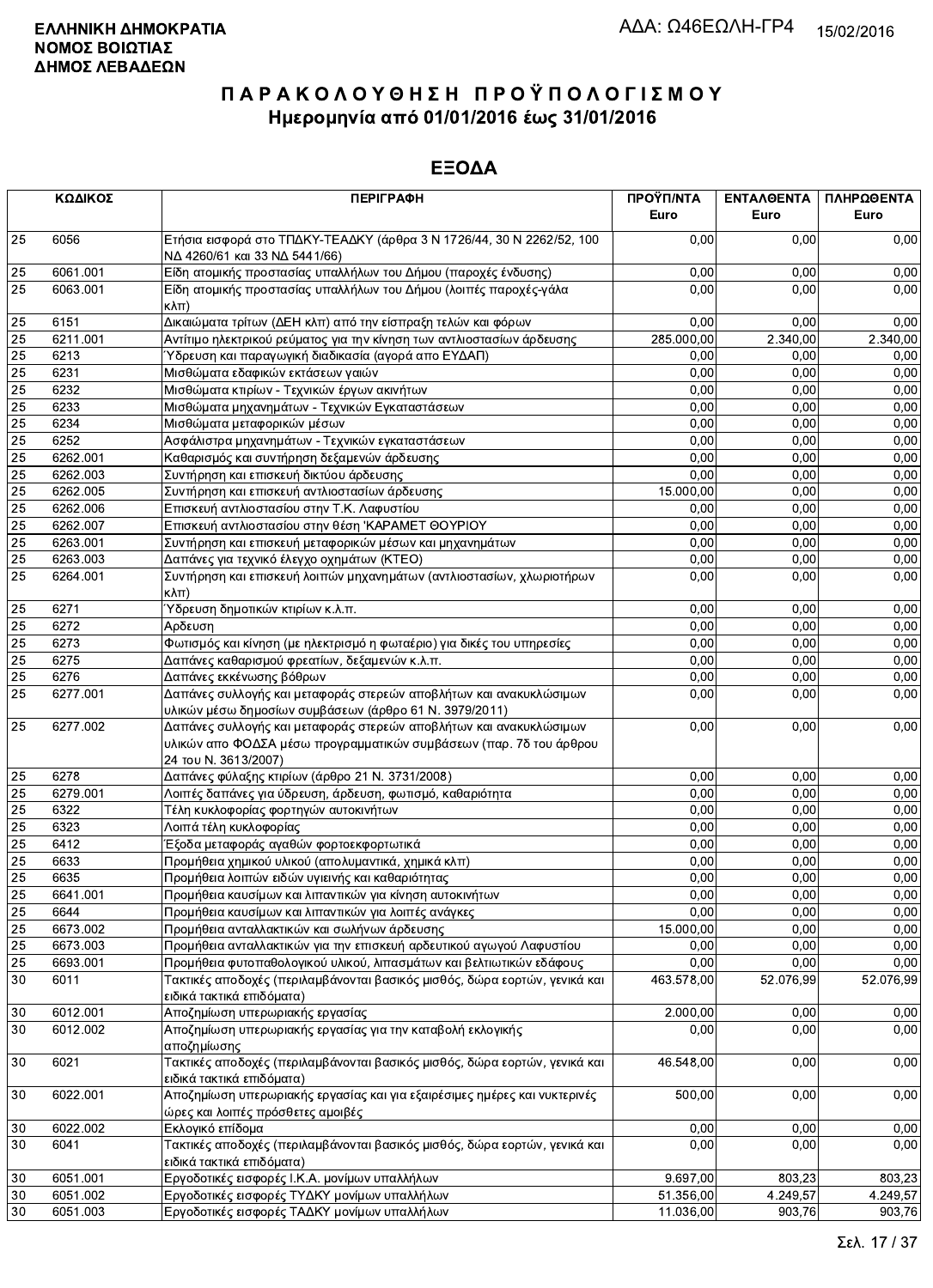|        | ΚΩΔΙΚΟΣ  | <b>ПЕРІГРАФН</b>                                                                               | ΠΡΟΫΠ/ΝΤΑ | ΕΝΤΑΛΘΕΝΤΑ | ΠΛΗΡΩΘΕΝΤΑ |
|--------|----------|------------------------------------------------------------------------------------------------|-----------|------------|------------|
|        |          |                                                                                                | Euro      | Euro       | Euro       |
| 30     | 6051.004 | Εργοδοτικές εισφορές ΤΣΜΕΔΕ μονίμων υπαλλήλων                                                  | 21.545,00 | 1.762.32   | 1.762,32   |
| 30     | 6051.005 | Εργοδοτικές εισφορές ΤΣΜΕΔΕ (ΕΠΙΚΟΥΡΙΚΟ) μονίμων υπαλλήλων                                     | 631,00    | 45,21      | 45,21      |
| $30\,$ | 6051.006 | Εργοδοτικές εισφορές ΚΥΤ μονίμων υπαλλήλων                                                     | 904,00    | 64,80      | 64,80      |
| 30     | 6051.008 | Εργοδοτικές εισφορές ΤΕΑΔΥ μονίμων υπαλλήλων                                                   | 392.00    | 0,00       | 0,00       |
| 30     | 6051.009 | Εργοδοτικές εισφορές ΟΠΑΔ                                                                      | 0,00      | 0,00       | 0,00       |
| 30     | 6052.001 | Εργοδοτικές εισφορές Ι.Κ.Α. υπαλλήλων με σχέση Αορ. Χρόνου                                     | 11.493,00 | 0.00       | 0,00       |
| 30     | 6052.002 | Εργοδοτικές εισφορές ΤΣΜΕΔΕ υπαλλήλων με σχέση Αορίστου Χρόνου                                 | 0,00      | 0,00       | 0,00       |
| 30     | 6052.003 | Εργοδοτικές εισφορές ΤΣΜΕΔΕ (ΕΠΙΚΟΥΡΙΚΟ) υπαλλήλων με σχέση Αορίστου<br>Χρόνου                 | 0,00      | 0,00       | 0,00       |
| 30     | 6052.004 | Εργοδοτικές εισφορές ΚΥΤ υπαλλήλων με σχέση εργασίας Αορίστου Χρόνου                           | 0,00      | 0.00       | 0,00       |
| 30     | 6054.001 | Εργοδοτικές εισφορές Ι.Κ.Α. εκτάκτου προσωπικού                                                | 0,00      | 0,00       | 0,00       |
| 30     | 6056     | Εργοδοτικές εισφορές Δήμων Κοινωνικής Ασφάλισης                                                | 40.583,00 | 888,65     | 888,65     |
| 30     | 6061.001 | Παροχές σε είδος-είδη ατομικής προστασίας εργαζομένων (ένδυση κλπ)                             | 1.000,00  | 0,00       | 0,00       |
| 30     | 6061.002 | Παροχές σε είδος-γάλα εργαζομένων                                                              | 4.595,00  | 0,00       | 0,00       |
| 30     | 6062     | Έξοδα κηδείας αποβιούντων υπαλλήλων (άρθρο 112 Ν 118/81)                                       | 0,00      | 0,00       | 0,00       |
| 30     | 6063     | Λοιπές παροχές σε είδος (ένδυση εργατοτεχνικού προσωπικού κ.λ.π.)                              | 0,00      | 0,00       | 0,00       |
| 30     | 6112     | Αμοιβές τεχνικών                                                                               | 0,00      | 0.00       | 0,00       |
| $30\,$ | 6117.002 | Κατεδάφιση κτιρίων (σε κοινόχρηστους χώρους, ετοιμόρροπα και επικίνδυνα)                       | 5.000,00  | 0,00       | 0,00       |
| 30     | 6117.004 | Δαπάνη για πόρισμα ελεγκτή δόμησης του αναψυκτηρίου Χαιρώνειας                                 | 0,00      | 0,00       | 0,00       |
| 30     | 6142.001 | Αμοιβή για ανάθεση διαμόρφωσης-κατασκευής των παραγκών της<br>εμποροπανήγυρης                  | 25.000,00 | 0,00       | 0,00       |
| 30     | 6142.002 | Παροχή υπηρεσιών για πιστοποίηση-καταχώρηση ανελκυστήρων                                       | 650,00    | 0,00       | 0,00       |
| 30     | 6142.003 | Αμοιβή αξιολόγησης συμμόρφωσης απαιτήσεων ασφαλείας παιδικών χαρών                             | 6.000,00  | 0,00       | 0,00       |
| 30     | 6142.005 | Αμοιβή για εργαστηριακές δοκιμές αντοχής υλικών                                                | 500,00    | 0,00       | 0,00       |
| 30     | 6142.006 | Αμοιβή για έλεγχο πιστοποίησης για αλεξικέραυνα                                                | 2.000,00  | 0.00       | 0,00       |
| $30\,$ | 6142.401 | Αποκατάσταση ΧΑΔΑ πλησίον της Τ.Κ. Αγίας Αννας                                                 | 96.000,00 | 0,00       | 0,00       |
| 30     | 6151     | Δικαιώματα τρίτων (ΔΕΗ κλπ) από την είσπραξη τελών και φόρων                                   | 0,00      | 0,00       | 0,00       |
| 30     | 6211.001 | Ηλεκτροδότηση προσωρινών τριφασικών παροχών Εμποροπανήγυρης<br>Λιβαδειάς                       | 2.200,00  | 0,00       | 0,00       |
| $30\,$ | 6232     | Μισθώματα κτιρίων - Τεχνικών έργων ακινήτων                                                    | 3.000,00  | 251,28     | 0,00       |
| 30     | 6253.001 | Ασφάλιστρα μεταφορικών μέσων                                                                   | 6.000,00  | 1.401,51   | 1.401,51   |
| 30     | 6262.001 | Μικροσυντηρήσεις - επισκευές στις παιδικές χαρές                                               | 0,00      | 0,00       | 0,00       |
| 30     | 6262.002 | Συντήρηση-επισκευή φωτεινών σηματοδοτών ρύθμισης κυκλοφορίας                                   | 8.000,00  | 0,00       | 0,00       |
| 30     | 6262.101 | Επείγουσες εργασίες επισκευής και γενικά εγκαταστάσεων κοινοχρήστων<br>χώρων Δ.Κ. Λιβαδειάς    | 3.000,00  | 0,00       | 0,00       |
| 30     | 6262.102 | Επείγουσες εργασίες επισκευής και γενικά εγκαταστάσεων κοινοχρήστων<br>χώρων Τ.Κ.Λαφυστίου     | 1.000,00  | 0,00       | 0,00       |
| 30     | 6262.103 | Επείγουσες εργασίες επισκευής και γενικά εγκαταστάσεων κοινοχρήστων<br>χώρων Τ.Κ. Ρωμαίικου    | 1.000,00  | 0,00       | 0,00       |
| $30\,$ | 6262.201 | Επείγουσες εργασίες επισκευής και γενικά εγκαταστάσεων κοινοχρήστων<br>χώρων Τ.Κ. Χαιρώνειας   | 1.000,00  | 0,00       | 0,00       |
| 30     | 6262.202 | Επείγουσες εργασίες επισκευής και γενικά εγκαταστάσεων κοινοχρήστων<br>χώρων Τ.Κ. Προφήτη Ηλία | 1.000,00  | 0,00       | 0,00       |
| 30     | 6262.203 | Επείγουσες εργασίες επισκευής και γενικά εγκαταστάσεων κοινοχρήστων<br>χώρων Τ.Κ. Προσηλίου    | 1.000,00  | 0,00       | 0,00       |
| 30     | 6262.204 | Επείγουσες εργασίες επισκευής και γενικά εγκαταστάσεων κοινοχρήστων<br>χώρων Τ.Κ.Θουρίου       | 1.000,00  | 0,00       | 0,00       |
| 30     | 6262.205 | Επείγουσες εργασίες επισκευής και γενικά εγκαταστάσεων κοινοχρήστων<br>χώρων Τ.Κ.Βασιλικών     | 1.000,00  | 0,00       | 0,00       |
| 30     | 6262.206 | Επείγουσες εργασίες επισκευής και γενικά εγκαταστάσεων κοινοχρήστων<br>χώρων Τ.Κ.Ανθοχωρίου    | 1.000,00  | 0,00       | 0,00       |
| 30     | 6262.207 | Επείγουσες εργασίες επισκευής και γενικά εγκαταστάσεων κοινοχρήστων<br>χώρων Τ.Κ.Ακοντίου      | 1.000,00  | 0,00       | 0,00       |
| 30     | 6262.208 | Επείγουσες εργασίες επισκευής και γενικά εγκαταστάσεων κοινοχρήστων<br>χώρων Τ.Κ.Αγίου Βλασίου | 1.000,00  | 0,00       | 0,00       |
| 30     | 6262.301 | Επείγουσες εργασίες επισκευής και γενικά εγκαταστάσεων κοινοχρήστων<br>χώρων Τ.Κ.Δαυλείας      | 1.000,00  | 0,00       | 0,00       |
| 30     | 6262.302 | Επείγουσες εργασίες επισκευής και γενικά εγκαταστάσεων κοινοχρήστων<br>γώρων Τ.Κ.Μαυρονερίου.  | 1.000,00  | 0,00       | 0,00       |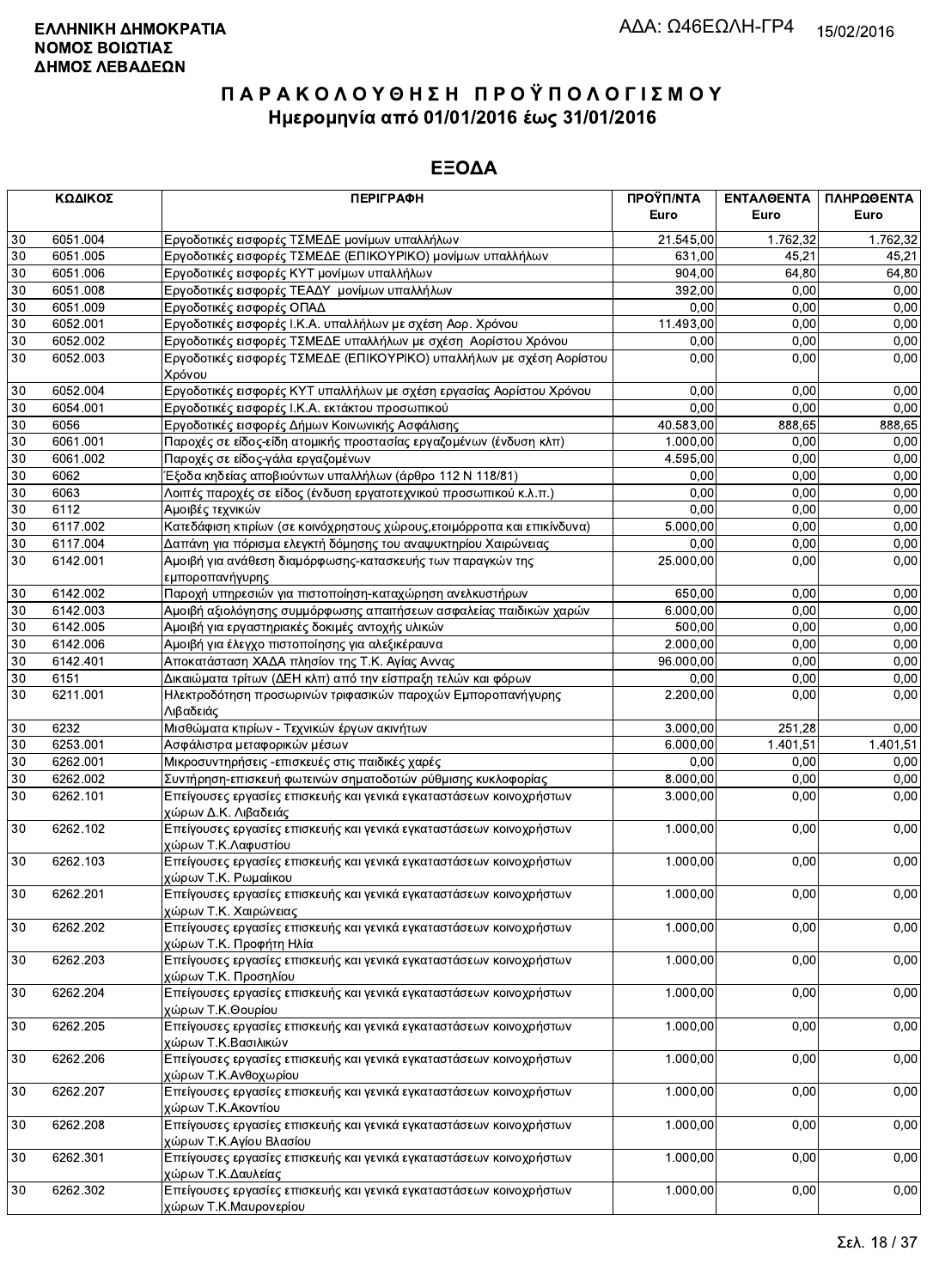|    | ΚΩΔΙΚΟΣ  | <b>ПЕРІГРАФН</b>                                                                                | ΠΡΟΫΠ/ΝΤΑ<br>Euro | ΕΝΤΑΛΘΕΝΤΑ<br>Euro | ΠΛΗΡΩΘΕΝΤΑ<br>Euro |
|----|----------|-------------------------------------------------------------------------------------------------|-------------------|--------------------|--------------------|
| 30 | 6262.303 | Επείγουσες εργασίες επισκευής και γενικά εγκαταστάσεων κοινοχρήστων<br>χώρων Τ.Κ.Παρορίου       | 1.000,00          | 0.00               | 0,00               |
| 30 | 6262.401 | Επείγουσες εργασίες επισκευής και γενικά εγκαταστάσεων κοινοχρήστων<br>χώρων Τ.Κ.Αγίας Αννας    | 1.000,00          | 0,00               | 0,00               |
| 30 | 6262.402 | Επείγουσες εργασίες επισκευής και γενικά εγκαταστάσεων κοινοχρήστων<br>χώρων Τ.Κ Αγίας Τριάδας  | 1.000,00          | 0,00               | 0,00               |
| 30 | 6262.403 | Επείγουσες εργασίες επισκευής και γενικά εγκαταστάσεων κοινοχρήστων<br>χώρων Τ.Κ.Αγίου Γεωργίου | 1.000,00          | 0,00               | 0,00               |
| 30 | 6262.404 | Επείγουσες εργασίες επισκευής και γενικά εγκαταστάσεων κοινοχρήστων<br>χώρων Τ.Κ.Αλαλκομενών    | 1.000,00          | 0,00               | 0,00               |
| 30 | 6262.405 | Επείγουσες εργασίες επισκευής και γενικά εγκαταστάσεων κοινοχρήστων<br>χώρων Τ.Κ.Κορώνειας      | 1.000,00          | 0,00               | 0,00               |
| 30 | 6262.501 | Επείγουσες εργασίες επισκευής και γενικά εγκαταστάσεων κοινοχρήστων<br>χώρων Δ.Κ. Κυριακίου     | 2.000,00          | 0,00               | 0,00               |
| 30 | 6263.001 | Συντήρηση και επισκευή μεταφορικών μέσων και μηχανημάτων                                        | 50.000,00         | 0,00               | 0,00               |
| 30 | 6263.002 | Δαπάνες για τεχνικό έλεγχο οχημάτων (ΚΤΕΟ)                                                      | 600,00            | 0,00               | 0,00               |
| 30 | 6263.003 | Τοποθέτηση υγραεριοκίνησης σε υπάρχοντα αυτοκίνητα του Δήμου                                    | 0,00              | 0,00               | 0,00               |
| 30 | 6266     | Συντήρηση Εφαρμογών λογισμικού                                                                  | 2.000,00          | 0,00               | 0,00               |
| 30 | 6271     | Ύδρευση δημοτικών κτιρίων κ.λ.π.                                                                | 0,00              | 0,00               | 0,00               |
| 30 | 6273     | Φωτισμός και κίνηση (με ηλεκτρισμό η φωταέριο) για δικές του υπηρεσίες                          | 0,00              | 0,00               | 0,00               |
| 30 | 6274     | Δαπάνες καθαρισμού γραφείων                                                                     | 0,00              | 0,00               | 0,00               |
| 30 | 6275     | Δαπάνες καθαρισμού φρεατίων, δεξαμενών κ.λ.π.                                                   | 0,00              | 0,00               | 0,00               |
| 30 | 6276     | Δαπάνες εκκένωσης βόθρων                                                                        | 0,00              | 0,00               | 0,00               |
| 30 | 6277.002 | Δαπάνες συλλογής και υγειονομικής ταφής απορριμάτων σπηλαιοβάραθρου<br>πλησίον Τ.Κ. Αγίας Αννας | 108.000,00        | 0,00               | 0,00               |
| 30 | 6278     | Δαπάνες φύλαξης κτιρίων (άρθρο 21 Ν. 3731/2008)                                                 | 0,00              | 0,00               | 0,00               |
| 30 | 6279.001 | Λοιπές δαπάνες για ύδρευση, άρδευση, φωτισμό, καθαριότητα                                       | 0.00              | 0,00               | 0,00               |
| 30 | 6279.002 | Δαπάνη για νέα κτιριακή τριφασική παροχή στο αναψυκτήριο Χαιρώνειας                             | 350,00            | 0,00               | 0,00               |
| 30 | 6322     | Τέλη κυκλοφορίας φορτηγών αυτοκινήτων                                                           | 1.255,00          | 0,00               | 0,00               |
| 30 | 6323     | Λοιπά τέλη κυκλοφορίας                                                                          | 2.045,00          | 0,00               | 0,00               |
| 30 | 6411.001 | Έξοδα κίνησης ιδιόκτητων μεταφορικών μέσων (καύσιμα, λιπαντικά, διόδια<br>$\kappa\lambda\pi$ )  | 1.400,00          | 0,00               | 0,00               |
| 30 | 6412     | Έξοδα μεταφοράς αγαθών φορτοεκφορτωτικά                                                         | 0,00              | 0,00               | 0,00               |
| 30 | 6422     | Οδοιπορικά έξοδα και αποζημίωση μετακινούμενων υπαλλήλων                                        | 1.300,00          | 0,00               | 0,00               |
| 30 | 6462     | Δημοσίευση προκηρύξεων                                                                          | 4.200,00          | 0,00               | 0,00               |
| 30 | 6611.001 | Προμήθεια βιβλίων, περιοδικών και λοιπών εκδόσεων                                               | 500,00            | 0,00               | 0,00               |
| 30 | 6615.001 | Εργασίες εκτύπωσης φωτοτυπιών                                                                   | 3.000,00          | 0.00               | 0,00               |
| 30 | 6635     | Προμήθεια λοιπών ειδών υγιεινής και καθαριότητας                                                | 150,00            | 0,00               | 0,00               |
| 30 | 6641.001 | Προμήθεια καυσίμων και λιπαντικών για κίνηση μεταφορικών μέσων και<br>μηχανημάτων               | 45.000,00         | 0,00               | 0,00               |
| 30 | 6644     | Προμήθεια καυσίμων και λιπαντικών για λοιπές ανάγκες                                            | 0,00              | 0,00               | 0,00               |
| 30 | 6651     | Προμήθεια υλικού τοπογραφήσεων και σχεδιάσεων                                                   | 1.000,00          | 0,00               | 0,00               |
| 30 | 6654     | Προμήθεια λοιπού υλικού                                                                         | 0,00              | 0,00               | 0,00               |
| 30 | 6661.001 | Υλικά συντήρησης και επισκευής κτιρίων                                                          | 0,00              | 0,00               | 0,00               |
| 30 | 6661.002 | Προμήθεια χρωμάτων για συντήρηση δημοτικών κτιρίων                                              | 5.000,00          | 0,00               | 0,00               |
| 30 | 6661.003 | Προμήθεια γυψοσανίδων για δημοτικά κτίρια                                                       | 0,00              | 0,00               | 0,00               |
| 30 | 6661.004 | Προμήθεια υαλοπινάκων-κουφωμάτων                                                                | 2.000,00          | 0,00               | 0,00               |
| 30 | 6662.001 | Προμήθεια ξυλείας                                                                               | 2.000,00          | 0,00               | 0,00               |
| 30 | 6662.002 | Προμήθεια χρωμάτων για κοινόχρηστους χώρους, διαγράμμιση οδών κλπ.                              | 3.500,00          | 0,00               | 0,00               |
| 30 | 6662.003 | Λοιπά υλικά συντήρησης και επισκευής λοιπών εγκαταστάσεων.                                      | 0,00              | 0,00               | 0,00               |
| 30 | 6662.004 |                                                                                                 | 1.000,00          | 0,00               | 0,00               |
|    |          | Προμήθεια ειδών κιγκαλερίας                                                                     |                   |                    |                    |
| 30 | 6662.005 | Προμήθεια υλικών συντήρησης μεταλλικών κατασκευών κοινόχρηστων χώρων                            | 0,00              | 0,00               | 0,00               |
| 30 | 6662.007 | Προμήθεια σκυροδέματος                                                                          | 5.000,00          | 0,00               | 0,00               |
| 30 | 6662.008 | Προμήθεια ασφαλτομίγματος και ψυχρής ασφάλτου                                                   | 15.000,00         | 0,00               | 0,00               |
| 30 | 6662.009 | Προμήθεια υδραυλικών υλικών και εξαρτημάτων                                                     | 5.000,00          | 0,00               | 0,00               |
| 30 | 6662.010 | Προμήθεια σιδηρών κιγκλιδωμάτων και φρεατίων                                                    | 3.000,00          | 0,00               | 0,00               |
| 30 | 6662.011 | Προμήθεια αδρανών υλικών λατομείου                                                              | 15.000,00         | 0,00               | 0,00               |
| 30 | 6662.012 | Προμήθεια οικοδομικών υλικών                                                                    | 10.000,00         | 0,00               | 0,00               |
| 30 | 6662.013 | Προμήθεια μονωτικών-στεγανωτικών υλικών                                                         | 750,00            | 0,00               | 0,00               |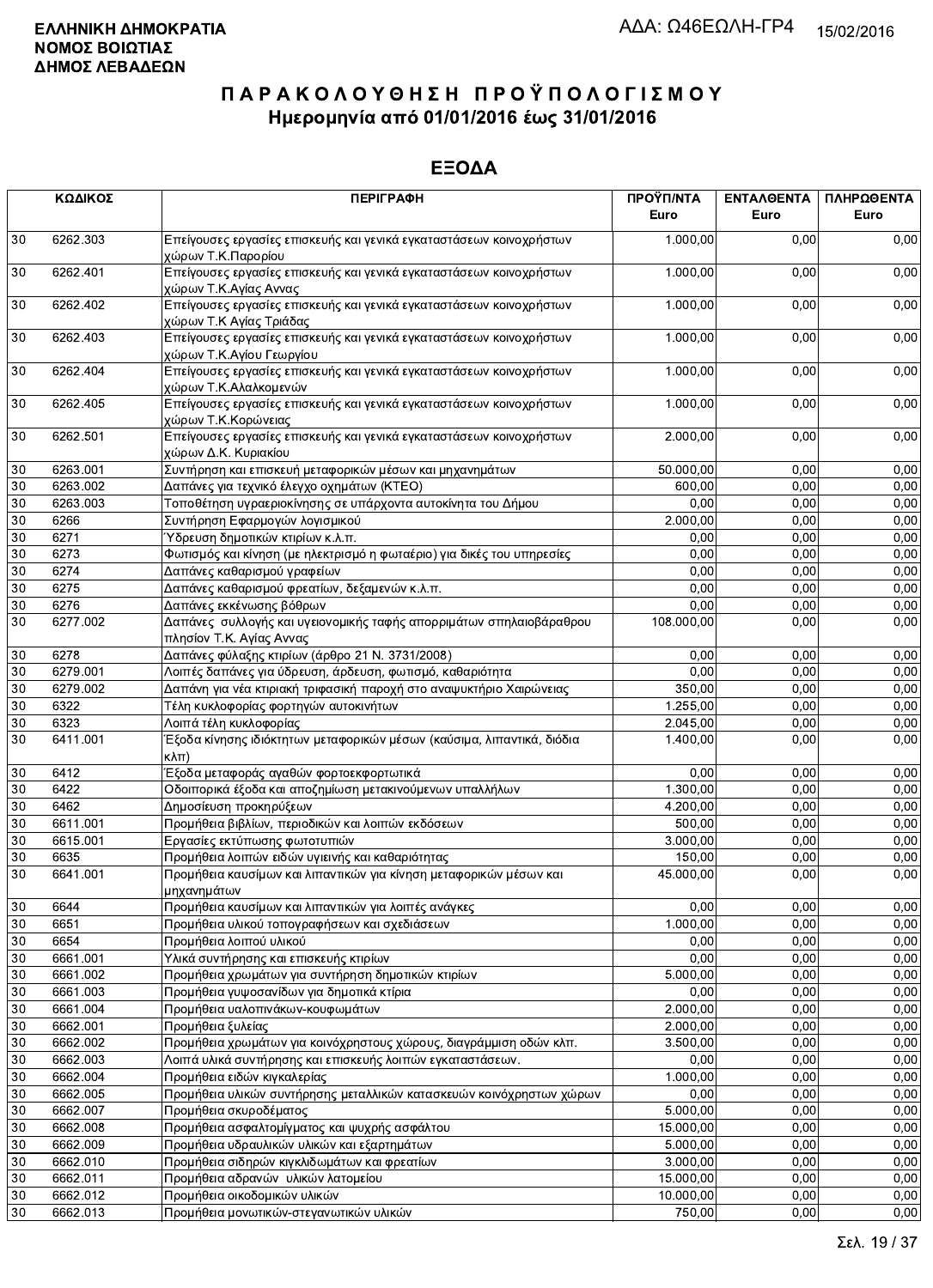|                 | ΚΩΔΙΚΟΣ      | <b>ПЕРІГРАФН</b>                                                                                                               | ΠΡΟΫΠ/ΝΤΑ<br>Euro | ΕΝΤΑΛΘΕΝΤΑ<br>Euro | ΠΛΗΡΩΘΕΝΤΑ<br>Euro |
|-----------------|--------------|--------------------------------------------------------------------------------------------------------------------------------|-------------------|--------------------|--------------------|
|                 |              |                                                                                                                                |                   |                    |                    |
| 30              | 6662.014     | Προμήθεια χυτοσιδηρών οριοδεικτών                                                                                              | 0,00              | 0,00               | 0,00               |
| 30              | 6671.001     | Ανταλλακτικά οχημάτων και μηχανημάτων                                                                                          | 0,00              | 0,00               | 0,00               |
| 30              | 6671.002     | Προμήθεια ελαστικών οχημάτων και μηχανημάτων                                                                                   | 10.000,00         | 0,00               | 0,00               |
| 30              | 6673.001     | Ανταλλακτικά επίπλων και σκευών και λοιπού εξοπλισμού                                                                          | 0,00              | 0,00               | 0,00               |
| 30              | 6673.002     | Ανταλλακτικά φωτεινών σηματοδοτών                                                                                              | 8.000,00          | 0,00               | 0,00               |
| 30              | 6673.003     | Ανταλλακτικά αντικεραυνικής προστασίας                                                                                         | 5.000,00          | 0,00               | 0,00               |
| 30<br>$30\,$    | 6692<br>6693 | Προμήθεια σπόρων, φυτών, δενδρυλλίων και έτοιμου χλοοτάπητα                                                                    | 0,00<br>0,00      | 0,00<br>0,00       | 0,00<br>0,00       |
| 30              | 6699.001     | Προμήθεια φυτοπαθολογικού υλικού, λιπασμάτων και βελτιωτικών εδάφους<br>Προμήθεια διάφορων μικροεργαλείων                      | 500,00            | 0,00               | 0,00               |
| 30              | 6699.007     | Προμήθεια αλατιού για αντιμετώπιση επιπτώσεων από έκτακτα καιρικά                                                              | 7.000,00          | 0,00               | 0,00               |
|                 |              | φαινόμενα (χιονοπτώσεις κ.λ.π.)                                                                                                |                   |                    |                    |
| 35              | 6011         | Τακτικές αποδοχές (περιλαμβάνονται βασικός μισθός, δώρα εορτών, γενικά και<br>ειδικά τακτικά επιδόματα)                        | 130.634,00        | 14.466,11          | 14.466,11          |
| 35              | 6012.001     | Αποζημίωση υπερωριακής εργασίας μονίμων υπαλλήλων                                                                              | 600,00            | 0,00               | 0,00               |
| 35              | 6012.002     | Εκλογικό επίδομα                                                                                                               | 0,00              | 0,00               | 0,00               |
| 35              | 6021         | Τακτικές αποδοχές (περιλαμβάνονται βασικός μισθός, δώρα εορτών, γενικά και<br>ειδικά τακτικά επιδόματα)                        | 14.112,00         | 0,00               | 0,00               |
| 35              | 6022.001     | Αποζημίωση υπερωριακής εργασίας για την καταβολή εκλογικής<br>αποζημίωσης                                                      | 500,00            | 0,00               | 0,00               |
| 35              | 6041         | Τακτικές αποδοχές (περιλαμβάνονται βασικός μισθός, δώρα εορτών, γενικά και<br>ειδικά τακτικά επιδόματα)                        | 16.476,00         | 0,00               | 0,00               |
| 35              | 6042         | <del>Αποζημίωση υπερωριακής εργασίας και για εξαιρέσιμες ημέρες και νυκτερινές</del><br>ώρες και λοιπές πρόσθετες αμοιβές      | 0,00              | 0,00               | 0,00               |
| 35              | 6051.001     | Εργοδοτικές εισφορές Ι.Κ.Α. μονίμων υπαλλήλων                                                                                  | 5.380,00          | 443,65             | 443,65             |
| 35              | 6051.002     | Εργοδοτικές εισφορές ΤΥΔΚΥ μονίμων υπαλλήλων                                                                                   | 13.860,00         | 1.153,03           | 1.153,03           |
| 35              | 6051.003     | Εργοδοτικές εισφορές ΤΑΔΚΥ μονίμων υπαλλήλων                                                                                   | 3.189,00          | 261,29             | 261,29             |
| 35              | 6052.001     | Εργοδοτικες εισφορές Ι.Κ.Α. υπαλλήλων με σχέση Αορ.Χρόνου                                                                      | 3.486,00          | 0,00               | 0,00               |
| 35              | 6054.001     | Εργοδοτικές εισφορές Ι.Κ.Α. εκτάκτου προσωπικού                                                                                | 4.247,00          | 0,00               | 0,00               |
| 35              | 6056         | Εργοδοτικές εισφορές Δήμων Κοινωνικής Ασφάλισης                                                                                | 12.351,00         | 270,45             | 270,45             |
| 35              | 6061.001     | Παροχές σε είδος-είδη ατομικής προστασίας εργαζομένων (ένδυση κλπ)                                                             | 500,00            | 0,00               | 0,00               |
| 35              | 6061.002     | Παροχές σε είδος- γάλα εργαζομένων                                                                                             | 1.645,00          | 0,00               | 0,00               |
| 35              | 6117.001     | Αμοιβές για εργασίες καθαριότητας και συντήρησης χώρων πρασίνου                                                                | 0,00              | 0,00               | 0,00               |
| 35              | 6151         | Δικαιώματα τρίτων (ΔΕΗ κλπ) από την είσπραξη τελών και φόρων                                                                   | 0,00              | 0,00               | 0,00               |
| 35              | 6233.001     | Μίσθωση μηχανημάτων για αντιμετώπιση εκτάκτων αναγκών για δράσεις<br>πολιτικής προστασίας                                      | 24.508,00         | 0,00               | 0,00               |
| 35              | 6233.002     | Μίσθωση μηχανημάτων για Αποχιονισμό, αντιπλημμυρική προστασία και<br>λοιπές δράσεις πολιτικής προστασίας                       | 20.000,00         | 0,00               | 0,00               |
| 35              | 6233.003     | Μίσθωση γερανοφόρου οχήματος για την κοπή επικίνδυνων και ψηλών<br>δένδρων                                                     | 2.000,00          | 0,00               | 0,00               |
| $\overline{35}$ | 6233.010     | Μίσθωση μηχανημάτων  για την αντιμετώπιση εκτάκτων αναγκών για δράσεις<br>πολιτικής προστασίας στην Δημοτική Ενότητα Λιβαδειάς | 14.477,00         | 0,00               | 0,00               |
| 35              | 6233.201     | Μίσθωση μηχανημάτων για την αντιμετώπιση εκτάκτων αναγκών για δράσεις<br>πολιτικής προστασίας στην Δημοτική Ενότητα Χαιρώνειας | 8.000,00          | 0,00               | 0,00               |
| 35              | 6233.302     | Μίσθωση μηχανημάτων για αντιμετώπιση εκτάκτων αναγκών για δράσεις<br>πολιτιικής προστασίας στην Δημοτική Ενότητα Δαύλειας      | 8.000,00          | 0,00               | 0,00               |
| 35              | 6233.402     | Μίσθωση μηχανημάτων για αντιμετώπιση εκτάκτων αναγκών για δράσεις                                                              | 8.000,00          | 0,00               | 0,00               |
| 35              | 6233.503     | πολιτικής προστασίας στην Δημοτική Ενότητας Κορωνείας<br>Μίσθωση μηχανημάτων για αντιμετώπιση εκτάκτων αναγκών για δράσεις     | 8.000,00          | 0,00               | 0,00               |
| 35              | 6262.002     | πολιτικής προστασίας στην Δημοτική Ενότητα Κυριακίου<br>Συντήρηση και επισκευή συντριβανιών                                    | 1.000,00          | 0,00               | 0,00               |
| 35              | 6262.003     | Συντήρηση και επισκευή μηχανημάτων.                                                                                            | 0,00              | 0,00               | 0,00               |
| 35              | 6263.001     | Συντήρηση και επισκευή οχημάτων και μηχανημάτων                                                                                | 8.000,00          | 0,00               | 0,00               |
| 35              | 6264.001     | Συντήρηση και επισκευή λοιπών μηχανημάτων                                                                                      | 900,00            | 0,00               | 0,00               |
| 35              | 6265         | Συντήρηση και επισκευή επίπλων και λοιπού εξοπλισμού σκευών και λοιπού                                                         | 300,00            | 0,00               | 0,00               |
|                 |              | εξοπλισμού                                                                                                                     |                   |                    |                    |
| 35              | 6272         | Αρδευση                                                                                                                        | 0,00              | 0,00               | 0,00               |
| 35              | 6273         | Φωτισμός και κίνηση (με ηλεκτρισμό η φωταέριο) για δικές του υπηρεσίες                                                         | 0,00              | 0,00               | 0,00               |
| 35              | 6275         | Δαπάνες καθαρισμού φρεατίων, δεξαμενών κ.λ.π.                                                                                  | 0,00              | 0,00               | 0,00               |
| 35              | 6276         | Δαπάνες εκκένωσης βόθρων                                                                                                       | 0,00              | 0,00               | 0,00               |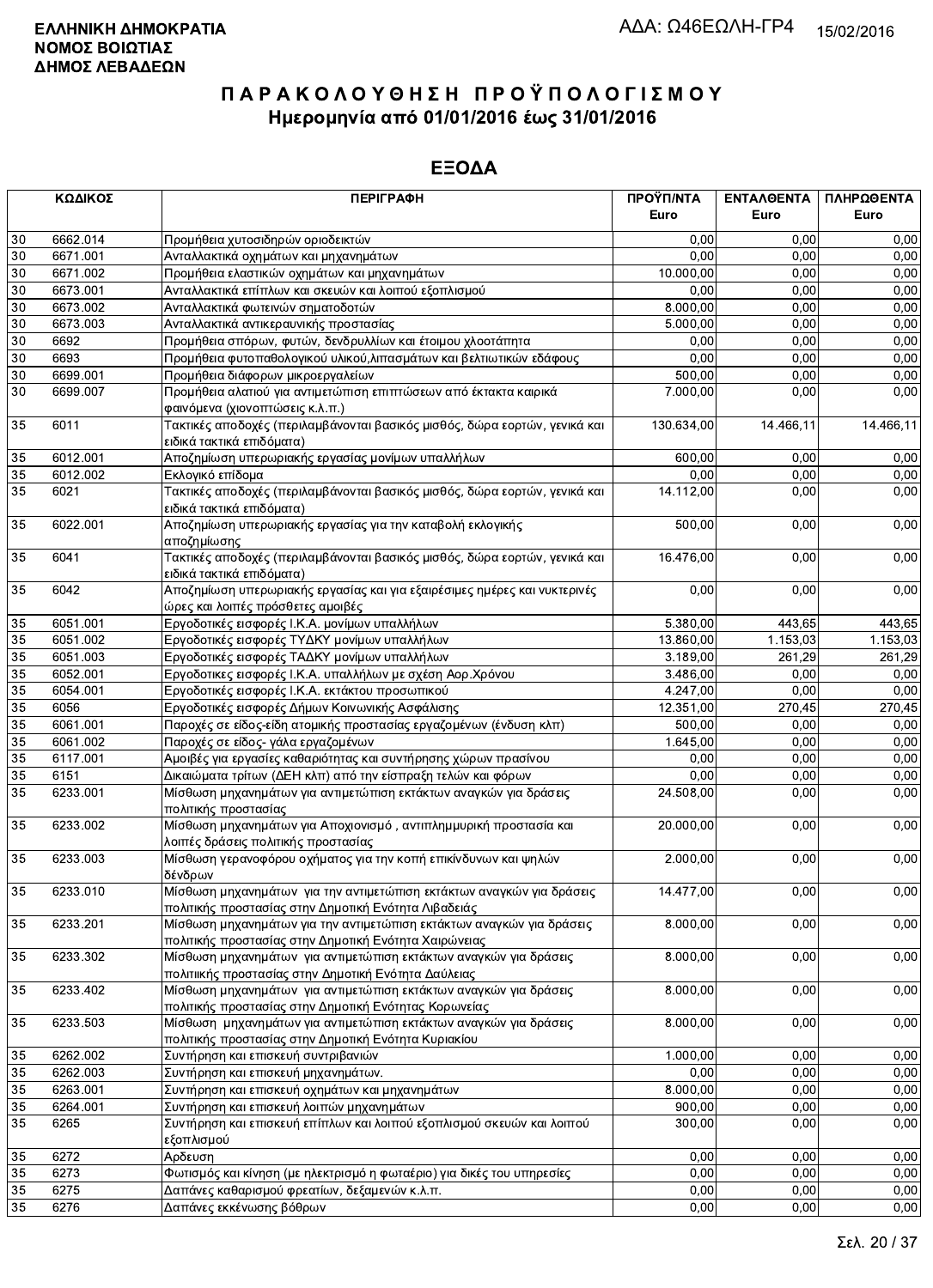|    | ΚΩΔΙΚΟΣ  | <b>ПЕРІГРАФН</b>                                                                                                                                                 | ΠΡΟΫΠ/ΝΤΑ<br>Euro | ΕΝΤΑΛΘΕΝΤΑ<br>Euro | ΠΛΗΡΩΘΕΝΤΑ<br>Euro |
|----|----------|------------------------------------------------------------------------------------------------------------------------------------------------------------------|-------------------|--------------------|--------------------|
| 35 | 6277.001 | Δαπάνες συλλογής και μεταφοράς στερεών αποβλήτων και ανακυκλώσιμων<br>υλικών μέσω δημοσίων συμβάσεων (άρθρο 61 Ν. 3979/2011)                                     | 0,00              | 0,00               | 0,00               |
| 35 | 6277.002 | Δαπάνες συλλογής και μεταφοράς στερεών αποβλήτων και ανακυκλώσιμων<br>υλικών απο ΦΟΔΣΑ μέσω προγραμματικών συμβάσεων (παρ. 7δ του άρθρου<br>24 του Ν. 3613/2007) | 0,00              | 0,00               | 0,00               |
| 35 | 6278     | Δαπάνες φύλαξης κτιρίων (άρθρο 21 Ν. 3731/2008)                                                                                                                  | 0,00              | 0,00               | 0,00               |
| 35 | 6279.001 | Λοιπές δαπάνες για ύδρευση, άρδευση, φωτισμό, καθαριότητα                                                                                                        | 0,00              | 0,00               | 0,00               |
| 35 | 6411.001 | Έξοδα κίνησης ιδιόκτητων μεταφορικών μέσων (καύσιμα, λιπαντικά, διόδια<br>κλπ)                                                                                   | 1.400,00          | 0,00               | 0,00               |
| 35 | 6412     | Έξοδα μεταφοράς αγαθών φορτοεκφορτωτικά                                                                                                                          | 0,00              | 0,00               | 0,00               |
| 35 | 6635     | Προμήθεια λοιπών ειδών υγιεινής και καθαριότητας                                                                                                                 | 200,00            | 0,00               | 0,00               |
| 35 | 6641.001 | Προμήθεια καυσίμων και λιπαντικών για την κίνηση μεταφορικών μέσων και<br>μηχανημάτων για τις ανάγκες της πυροπροστασίας                                         | 8.000,00          | 0,00               | 0,00               |
| 35 | 6641.002 | Προμήθεια καυσίμων και λιπαντικών για την κίνηση μεταφορικών μέσων και<br>μηχανημάτων για τις ανάγκες της πυροπροστασίας                                         | 9.000,00          | 0,00               | 0,00               |
| 35 | 6644     | Προμήθεια καυσίμων και λιπαντικών για λοιπές ανάγκες                                                                                                             | 3.000,00          | 0,00               | 0,00               |
| 35 | 6673.001 | Προμήθεια ανταλλακτικών για αυτόματα συστήματα ποτίσματος                                                                                                        | 3.000,00          | 0,00               | 0,00               |
| 35 | 6673.002 | Προμήθεια ανταλλακτικών λοιπού εξοπλισμού                                                                                                                        | 3.000,00          | 0.00               | 0,00               |
| 35 | 6673.003 | Προμήθεια ανταλλακτικών για εγκαταστάσεις Η/Μ συντριβανιών                                                                                                       | 1.000,00          | 0,00               | 0,00               |
| 35 | 6692.001 | Προμήθεια σπόρων, φυτών, δενδρυλλίων                                                                                                                             | 250,00            | 0,00               | 0,00               |
| 35 | 6692.002 | Προμήθεια καλλωπιστικών φυτών                                                                                                                                    | 4.000,00          | 0,00               | 0,00               |
| 35 | 6692.003 | Προμήθεια δένδρων                                                                                                                                                | 2.500,00          | 0,00               | 0,00               |
| 35 | 6692.004 | Προμήθεια σπόρων                                                                                                                                                 | 0.00              | 0.00               | 0.00               |
| 35 | 6693.001 | Προμήθεια λιπασμάτων, φαρμάκων, ζιζανιοκτόνων κλπ                                                                                                                | 2.000,00          | 0,00               | 0,00               |
| 40 | 6011     | Τακτικές αποδοχές (περιλαμβάνονται βασικός μισθός, δώρα εορτών, γενικά και<br>ειδικά τακτικά επιδόματα)                                                          | 210.057,00        | 23.445,65          | 23.445,65          |
| 40 | 6012     | Αποζημίωση υπερωριακής εργασίας και για εξαιρέσιμες ημέρες και νυκτερινές<br>ώρες και λοιπές πρόσθετες αμοιβές                                                   | 600,00            | 0.00               | 0,00               |
| 40 | 6051.001 | Εργοδοτικές εισφορές Ι.Κ.Α. μονίμων υπαλλήλων                                                                                                                    | 5.852,00          | 498,21             | 498,21             |
| 40 | 6051.002 | Εργοδοτικές εισφορές ΤΥΔΚΥ μονίμων υπαλλήλων                                                                                                                     | 2.345,00          | 195.34             | 195,34             |
| 40 | 6051.003 | Εργοδοτικές εισφορές ΤΑΔΚΥ μονίμων υπαλλήλων                                                                                                                     | 477,00            | 39,67              | 39,67              |
| 40 | 6051.004 | Εργοδοτικές εισφορές ΤΣΜΕΔΕ μονίμων υπαλλήλων                                                                                                                    | 15.561,00         | 1.290,08           | 1.290,08           |
| 40 | 6051.005 | Εργοδοτικές εισφορές ΤΣΜΕΔΕ (ΕΠΙΚΟΥΡΙΚΟ) μονίμων υπαλλήλων                                                                                                       | 2.654,00          | 221,17             | 221,17             |
| 40 | 6051.006 | Εργοδοτικές εισφορές ΚΥΤ μονίμων υπαλλήλων                                                                                                                       | 3.804,00          | 317,00             | 317,00             |
| 40 | 6051.007 | Εργοδοτικές εισφορες τακτικών υπαλλήλων υπέρ ΟΠΑΔ                                                                                                                | 4.389,00          | 363,02             | 363,02             |
| 40 | 6051.008 | Εργοδοτικές εισφορές ΤΕΑΔΥ μονίμων υπαλλήλων                                                                                                                     | 2.202,00          | 183,36             | 183,36             |
| 40 | 6056     | Εργοδοτικές εισφορές Δήμων Κοινωνικής Ασφάλισης                                                                                                                  | 8.822,00          | 193,17             | 193,17             |
| 40 | 6151     | Δικαιώματα τρίτων (ΔΕΗ κλπ) από την είσπραξη τελών και φόρων                                                                                                     | 0,00              | 0,00               | 0,00               |
| 40 | 6271     | Ύδρευση δημοτικών κτιρίων κ.λ.π.                                                                                                                                 | 0,00              | 0,00               | 0,00               |
| 40 | 6273     | Φωτισμός και κίνηση (με ηλεκτρισμό η φωταέριο) για δικές του υπηρεσίες                                                                                           | 0,00              | 0,00               | 0,00               |
| 40 | 6274     | Δαπάνες καθαρισμού γραφείων                                                                                                                                      | 0,00              | 0,00               | 0,00               |
| 40 | 6278     | Δαπάνες φύλαξης κτιρίων (άρθρο 21 Ν. 3731/2008)                                                                                                                  | 0,00              | 0,00               | 0,00               |
| 40 | 6279.001 | Λοιπές δαπάνες για ύδρευση, άρδευση, φωτισμό, καθαριότητα                                                                                                        | 0,00              | 0,00               | 0,00               |
| 40 | 6331.001 | Παράβολα για την νομιμοποίηση αυθαιρέτων                                                                                                                         | 3.000,00          | 0,00               | 0,00               |
| 40 | 6422     | Οδοιπορικά έξοδα και αποζημίωση μετακινούμενων υπαλλήλων                                                                                                         | 4.000,00          | 0,00               | 0,00               |
| 40 | 6462     | Δημοσίευση προκηρύξεων                                                                                                                                           | 650,00            | 0,00               | 0,00               |
| 40 | 6463     | Έξοδα λοιπών δημοσιεύσεων                                                                                                                                        | 0,00              | 0,00               | 0,00               |
| 40 | 6611.001 | Προμήθεια βιβλίων, περιοδικών και λοιπών εκδόσεων                                                                                                                | 0,00              | 0,00               | 0,00               |
| 40 | 6612     | Προμήθεια γραφικής ύλης και λοιπά υλικά γραφείων                                                                                                                 | 1.000,00          | 0,00               | 0,00               |
| 40 | 6613.001 | Προμήθεια εντύπων υπηρεσιών                                                                                                                                      | 500,00            | 0,00               | 0,00               |
| 40 | 6614     | Λοιπές προμήθειες ειδών γραφείου                                                                                                                                 | 0,00              | 0,00               | 0,00               |
| 40 | 6615.002 | Εργασίες εκτύπωσης φωτοτυπιών                                                                                                                                    | 1.200,00          | 0,00               | 0,00               |
| 40 | 6634     | Προμήθεια ειδών καθαριότητας και ευπρεπισμού                                                                                                                     | 200,00            | 0,00               | 0,00               |
| 40 | 6651     | Προμήθεια υλικού τοπογραφήσεων και σχεδιάσεων                                                                                                                    | 0,00              | 0,00               | 0,00               |
| 45 | 6011     | Τακτικές αποδοχές (περιλαμβάνονται βασικός μισθός, δώρα εορτών, γενικά και<br>ειδικά τακτικά επιδόματα)                                                          | 44.163,00         | 4.632,53           | 4.632,53           |
| 45 | 6012.001 | Αποζημίωση υπερωριακής εργασίας μονίμων υπαλλήλων                                                                                                                | 0,00              | 0.00               | 0,00               |
| 45 | 6012.002 | Εκλογικό επίδομα                                                                                                                                                 | 0,00              | 0,00               | 0,00               |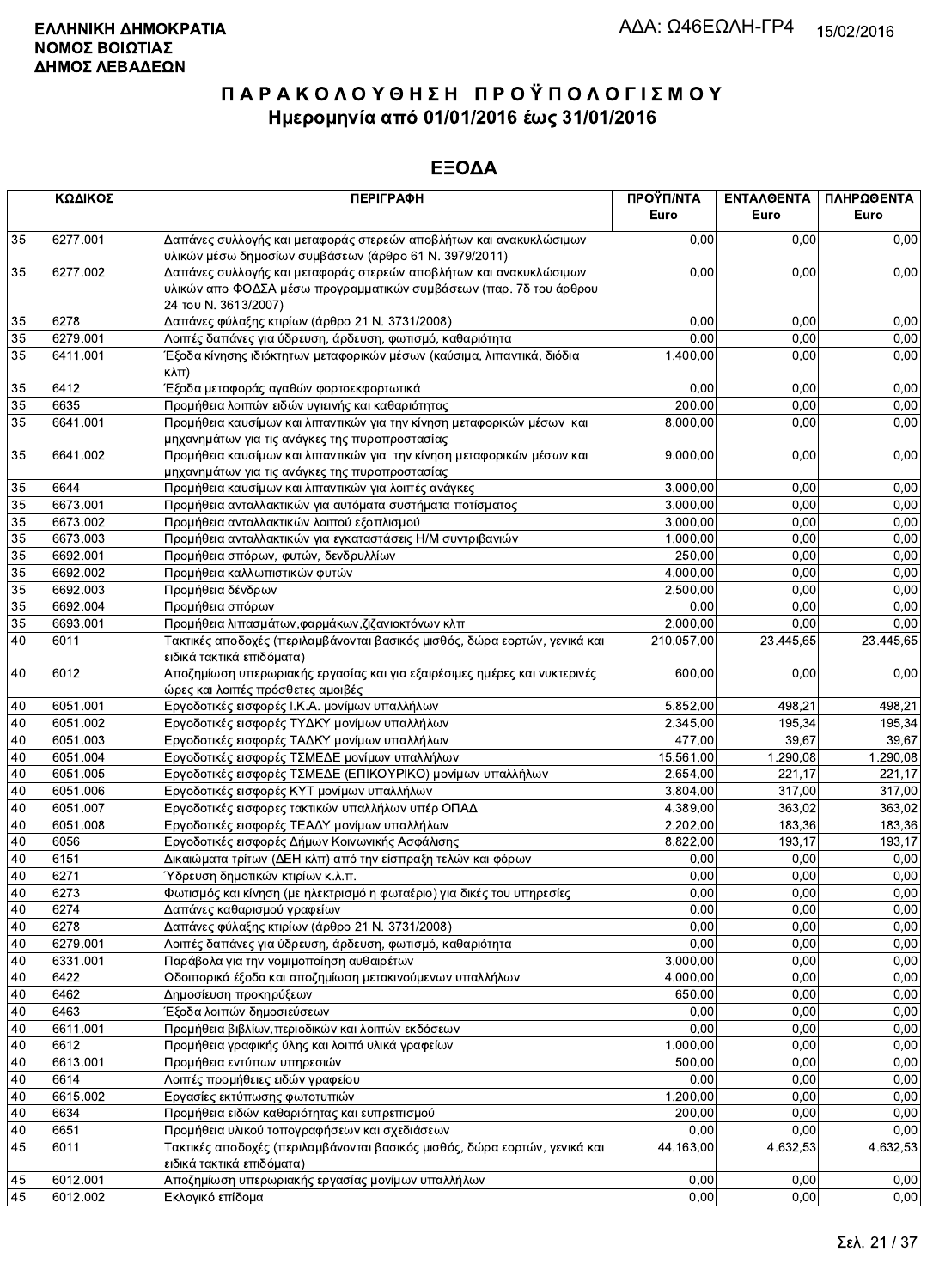|                 | ΚΩΔΙΚΟΣ  | <b>ПЕРІГРАФН</b>                                                                                                  | ΠΡΟΫΠ/ΝΤΑ<br>Euro | ΕΝΤΑΛΘΕΝΤΑ<br>Euro | ΠΛΗΡΩΘΕΝΤΑ<br>Euro |
|-----------------|----------|-------------------------------------------------------------------------------------------------------------------|-------------------|--------------------|--------------------|
| 45              | 6021     | Τακτικές αποδοχές (περιλαμβάνονται βασικός μισθός, δώρα εορτών, γενικά και<br>ειδικά τακτικά επιδόματα)           | 0,00              | 0.00               | 0,00               |
| 45              | 6022     | Αποζημίωση υπερωριακής εργασίας και για εξαιρέσιμες ημέρες και νυκτερινές<br>ώρες και λοιπές πρόσθετες αμοιβές    | 0,00              | 0,00               | 0,00               |
| 45              | 6051.001 | Εργοδοτικές εισφορές Ι.Κ.Α. μονίμων υπαλλήλων                                                                     | 0,00              | 0.00               | 0,00               |
| 45              | 6051.002 | Εργοδοτικές εισφορές ΤΥΔΚΥ μονίμων υπαλλήλων                                                                      | 5.521,00          | 458,62             | 458,62             |
| 45              | 6051.003 | Εργοδοτικές εισφορές ΤΑΔΚΥ μονίμων υπαλλήλων                                                                      | 1.274,00          | 101,64             | 101,64             |
| 45              | 6056     | Εργοδοτικές εισφορές Δήμων Κοινωνικής Ασφάλισης                                                                   | 5.293,00          | 115,90             | 115,90             |
| 45              | 6061.001 | Παροχές σε είδος-είδη ατομικής προστασίας εργαζομένων (ένδυση κλπ)                                                | 450,00            | 0,00               | 0,00               |
| 45              | 6061.002 | Παροχές σε είδος-γάλα εργαζομένων                                                                                 | 660,00            | 0,00               | 0,00               |
| 45              | 6151     | Δικαιώματα τρίτων (ΔΕΗ κλπ) από την είσπραξη τελών και φόρων                                                      | 0,00              | 0,00               | 0,00               |
| 45              | 6271     | Ύδρευση δημοτικών κτιρίων κ.λ.π.                                                                                  | 0,00              | 0,00               | 0,00               |
| 45              | 6272     | Αρδευση                                                                                                           | 0,00              | 0,00               | 0,00               |
| 45              | 6273     | Φωτισμός και κίνηση (με ηλεκτρισμό η φωταέριο) για δικές του υπηρεσίες                                            | 0,00              | 0,00               | 0,00               |
| 45              | 6275     | Δαπάνες καθαρισμού φρεατίων, δεξαμενών κ.λ.π.                                                                     | 0,00              | 0,00               | 0,00               |
| 45              | 6276     | Δαπάνες εκκένωσης βόθρων                                                                                          | 0,00              | 0,00               | 0,00               |
| 45              | 6278     | Δαπάνες φύλαξης κτιρίων (άρθρο 21 Ν. 3731/2008)                                                                   | 0,00              | 0,00               | 0,00               |
| $\overline{45}$ | 6279     | Λοιπές δαπάνες για ύδρευση, άρδευση, φωτισμό, καθαριότητα                                                         | 7.300,00          | 1.301,00           | 1.301,00           |
| 45              | 6635     | Προμήθεια λοιπών ειδών υγιεινής και καθαριότητας                                                                  | 150,00            | 0,00               | 0,00               |
| 45              | 6692     | Προμήθεια σπόρων, φυτών, δενδρυλλίων και έτοιμου χλοοτάπητα                                                       | 0,00              | 0,00               | 0,00               |
| 45              | 6693.001 | Προμήθεια φαρμάκων, ζιζανιοκτόνων κλπ                                                                             | 300,00            | 0,00               | 0,00               |
| 45              | 6699.001 | Προμήθεια λαδιού για τις ανάγκες του Νεκροταφείου                                                                 | 7.000,00          | 0,00               | 0,00               |
| 45              | 6699.002 | Προμήθεια κεριών για τις ανάγκες του Νεκροταφείου                                                                 | 1.500,00          | 0,00               | 0,00               |
| 50              | 6011     | Τακτικές αποδοχές (περιλαμβάνονται βασικός μισθός, δώρα εορτών, γενικά και<br>ειδικά τακτικά επιδόματα)           | 0.00              | 0,00               | 0,00               |
| 50              | 6012.001 | Αποζημίωση υπερωριακής εργασίας μονίμων υπαλλήλων                                                                 | 0,00              | 0,00               | 0,00               |
| 50              | 6012.002 | Εκλογικό επίδομα                                                                                                  | 0,00              | 0,00               | 0,00               |
| 50              | 6021.001 | Τακτικές αποδοχές υπαλλήλων με σύμβαση αορίστου χρόνου                                                            | 0,00              | 0,00               | 0,00               |
| 50              | 6022     | Αποζημίωση υπερωριακής εργασίας και για εξαιρέσιμες ημέρες και νυκτερινές<br>ώρες και λοιπές πρόσθετες αμοιβές    | 0,00              | 0,00               | 0,00               |
| 50              | 6051.001 | Εργοδοτικές εισφορές Ι.Κ.Α. μονίμων υπαλλήλων                                                                     | 0,00              | 0,00               | 0,00               |
| 50              | 6051.002 | Εργοδοτικές εισφορές ΤΥΔΚΥ μονίμων υπαλλήλων                                                                      | 0,00              | 0,00               | 0,00               |
| 50              | 6051.003 | Εργοδοτικές εισφορές ΤΑΔΚΥ μονίμων υπαλλήλων                                                                      | 0,00              | 0,00               | 0,00               |
| 50              | 6052.001 | Εργοδοτικές Εισφορές ΙΚΑ υπαλλήλων με σύμβαση αορίστου χρόνου                                                     | 0,00              | 0,00               | 0,00               |
| 50              | 6056     | Ετήσια εισφορά στο ΤΠΔΚΥ-ΤΕΑΔΚΥ (άρθρα 3 Ν 1726/44, 30 Ν 2262/52, 100<br>ΝΔ 4260/61 και 33 ΝΔ 5441/66)            | 0,00              | 0,00               | 0,00               |
| 50              | 6061.001 | Παροχές σε είδος-είδη ατομικής προστασίας εργαζομένων (ένδυση κλπ)                                                | 0,00              | 0,00               | 0,00               |
| 50              | 6061.002 | Παροχές σε είδος-γάλα εργαζομένων                                                                                 | 0,00              | 0,00               | 0,00               |
| 50              | 6063     | Λοιπές παροχές σε είδος (ένδυση εργατοτεχνικού προσωπικού κ.λ.π.)                                                 | 0,00              | 0,00               | 0,00               |
| 50              | 6072     | Δαπάνες εκπαίδευσης προσωπικού δημοτικής αστυνομίας (άρθρο 16 ΠΔ<br>23/2002)                                      | 0,00              | 0,00               | 0,00               |
| 50              | 6151     | Δικαιώματα τρίτων (ΔΕΗ κλπ) από την είσπραξη τελών και φόρων                                                      | 0,00              | 0,00               | 0,00               |
| 50              | 6273     | Φωτισμός και κίνηση (με ηλεκτρισμό η φωταέριο) για δικές του υπηρεσίες                                            | 0,00              | 0,00               | 0,00               |
| 50              | 6274     | Δαπάνες καθαρισμού γραφείων                                                                                       | 0,00              | 0,00               | 0,00               |
| 50              | 6278     | Δαπάνες φύλαξης κτιρίων (άρθρο 21 Ν. 3731/2008)                                                                   | 0,00              | 0,00               | 0,00               |
| 50              | 6279.001 | Λοιπές δαπάνες για ύδρευση, άρδευση, φωτισμό, καθαριότητα                                                         | 0,00              | 0,00               | 0,00               |
| 50              | 6612     | Προμήθεια γραφικής ύλης και λοιπά υλικά γραφείων                                                                  | 0,00              | 0,00               | 0,00               |
| 50              | 6615.001 | Κάρτες ελεγχόμενης στάθμευσης                                                                                     | 0,00              | 0,00               | 0,00               |
| 50              | 6615.002 | Ενημερωτικό υλικό                                                                                                 | 0,00              | 0,00               | 0,00               |
| 60              | 6021     | Τακτικές αποδοχές (περιλαμβάνονται βασικός μισθός, δώρα εορτών, γενικά και<br>ειδικά τακτικά επιδόματα)           | 49.710,00         | 0,00               | 0,00               |
| 60              | 6041     | Τακτικές αποδοχές εκτάκτων υπαλλήλων Παιδικών Σταθμών                                                             | 142.813,00        | 0,00               | 0,00               |
| 60              | 6052.001 | Εργοδοτικές εισφορές Ι.Κ.Α.υπαλλήλων με σχέση Αορ.Χρόνου                                                          | 12.769,00         | 0,00               | 0,00               |
| 60              | 6054.001 | Εργοδοτικές εισφορές ΙΚΑ εκτάκτων υπαλλήλων Παιδικών Σταθμών                                                      | 36.783,00         | 0,00               | 0,00               |
| 70              | 6011     | Τακτικές αποδοχές (περιλαμβάνονται βασικός μισθός, δώρα εορτών, γενικά και<br>ειδικά τακτικά επιδόματα)           | 34.152,00         | 3.826,89           | 3.826,89           |
| 70              | 6021     | Τακτικές αποδοχές υπαλλήλων (περιλαμβάνονται βασικός μισθός, δώρα<br>εορτών, γενικά και ειδικά τακτικά επιδόματα) | 33.269,00         | 0,00               | 0,00               |
| 70              | 6022.001 | Αποζημίωση υπερωριακής εργασίας υπαλλήλων αορίστου χρόνου                                                         | 0,00              | 0,00               | 0,00               |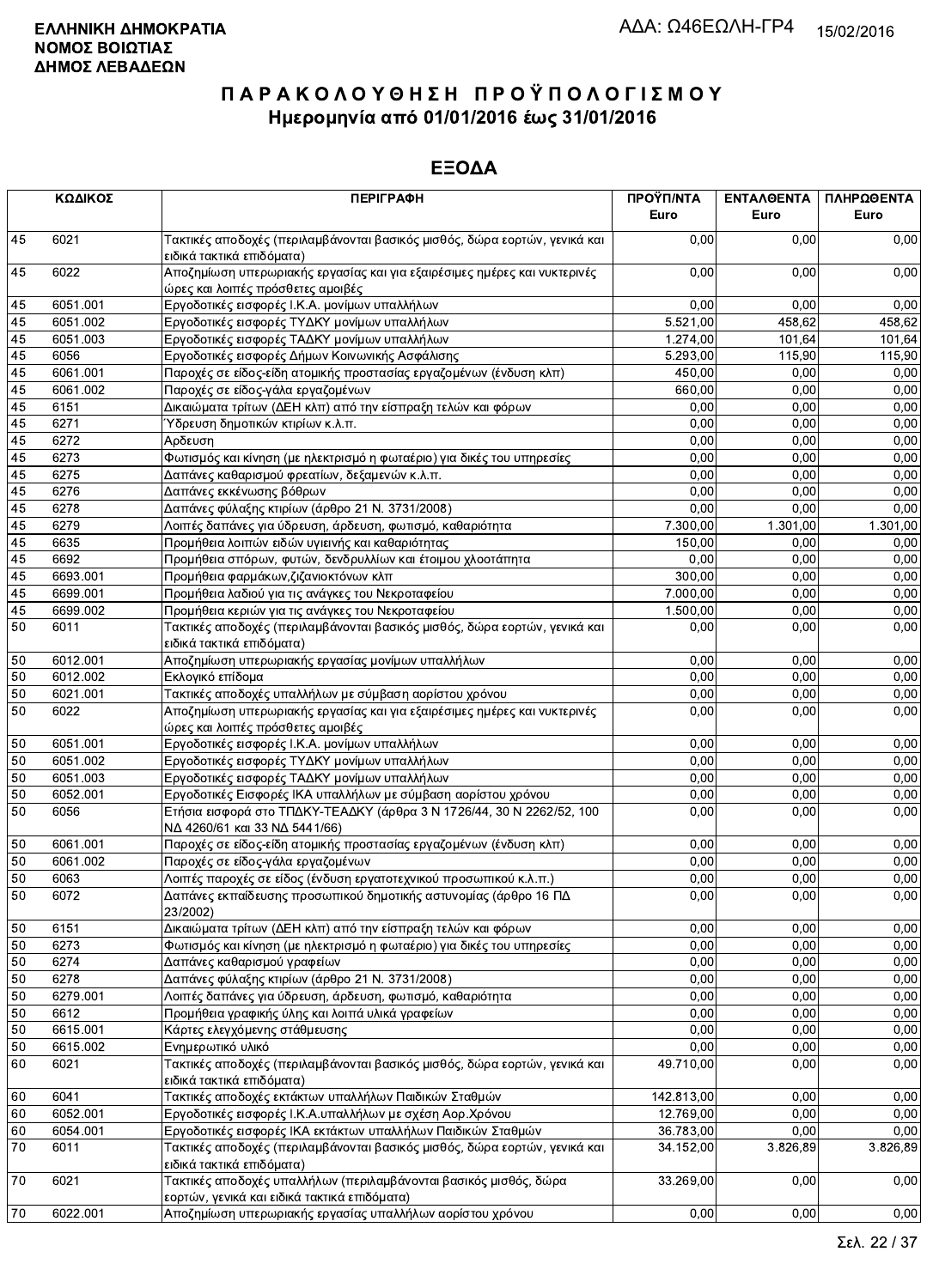|    | ΚΩΔΙΚΟΣ  | <b>ПЕРІГРАФН</b>                                                                                                                                          | ΠΡΟΫΠ/ΝΤΑ  | ΕΝΤΑΛΘΕΝΤΑ | ΠΛΗΡΩΘΕΝΤΑ |
|----|----------|-----------------------------------------------------------------------------------------------------------------------------------------------------------|------------|------------|------------|
|    |          |                                                                                                                                                           | Euro       | Euro       | Euro       |
| 70 | 6022.002 | Εκλογική αποζημίωση υπαλλήλων αορίστου χρόνου                                                                                                             | 0.00       | 0.00       | 0,00       |
| 70 | 6051.001 | Εργοδοτικές εισφορές Ι.Κ.Α. μονίμων υπαλλήλων                                                                                                             | 0,00       | 0.00       | 0,00       |
| 70 | 6051.002 | Εργοδοτικές εισφορές ΤΥΔΚΥ μονίμων υπαλλήλων                                                                                                              | 4.270,00   | 355.22     | 355,22     |
| 70 | 6051.003 | Εργοδοτικές εισφορές ΤΑΔΚΥ μονίμων υπαλλήλων                                                                                                              | 1.028,00   | 78,84      | 78,84      |
| 70 | 6052.001 | Εργοδοτικές εισφορές Ι.Κ.Α. εργαζομένων με σχέση Αορ. Χρόνου (υπαλλήλων<br>τοπ. οικονομ. ανάπτυξης)                                                       | 8.211,00   | 0,00       | 0,00       |
| 70 | 6056     | Εργοδοτικές εισφορές Δήμων Κοινωνικής Ασφάλισης                                                                                                           | 3.529,00   | 77,27      | 77,27      |
| 70 | 6061.001 | Παροχές σε είδος-είδη ατομικής προστασίας εργαζομένων (ένδυση κλπ)                                                                                        | 0,00       | 0,00       | 0,00       |
| 70 | 6061.002 | παροχές σε είδος-γάλα εργαζομένων                                                                                                                         | 0,00       | 0,00       | 0,00       |
| 70 | 6117.001 | Δαπάνη για στείρωση σκύλων                                                                                                                                | 14.500,00  | 0,00       | 0,00       |
| 70 | 6151     | Δικαιώματα τρίτων (ΔΕΗ κλπ) από την είσπραξη τελών και φόρων                                                                                              | 0,00       | 0,00       | 0,00       |
| 70 | 6262.002 | Συντήρηση Ρολογιών Δήμου Λεβαδέων                                                                                                                         | 4.500,00   | 0,00       | 0,00       |
| 70 | 6263     | Συντήρηση και επισκευή μεταφορικών μέσων                                                                                                                  | 6.000,00   | 0,00       | 0,00       |
| 70 | 6271     | Ύδρευση δημοτικών κτιρίων κ.λ.π.                                                                                                                          | 0,00       | 0,00       | 0,00       |
| 70 | 6272     | Αρδευση                                                                                                                                                   | 0,00       | 0,00       | 0,00       |
| 70 | 6274     | Δαπάνες καθαρισμού γραφείων                                                                                                                               | 0,00       | 0.00       | 0,00       |
| 70 | 6275     | Δαπάνες καθαρισμού φρεατίων, δεξαμενών κ.λ.π.                                                                                                             | 0,00       | 0,00       | 0,00       |
| 70 | 6276     | Δαπάνες εκκένωσης βόθρων                                                                                                                                  | 0,00       | 0,00       | 0,00       |
| 70 | 6278     | Δαπάνες φύλαξης κτιρίων (άρθρο 21 Ν. 3731/2008)                                                                                                           | 0,00       | 0,00       | 0,00       |
| 70 | 6279.001 | Λοιπές δαπάνες για ύδρευση, άρδευση, φωτισμό, καθαριότητα                                                                                                 | 115.000,00 | 11.952,00  | 11.952,00  |
| 70 | 6613     | Προμήθεια εντύπων και υλικών μηχανογράφησης και πολλαπλών<br>εκτυπώσεων                                                                                   | 500,00     | 0,00       | 0,00       |
| 70 | 6615.001 | Εκτύπωση ενημερωτικών εντύπων για την ευαισθητοποίηση πολιτών στο<br>θέμα των αδέσποτων ζώων του Δήμου                                                    | 500,00     | 0,00       | 0,00       |
| 70 | 6641     | Προμήθεια καυσίμων και λιπαντικών για κίνηση μεταφορικών μέσων                                                                                            | 7.000,00   | 0.00       | 0,00       |
| 70 | 6671.001 | Προμήθεια ανταλλακτικών μεταφορικών μέσων                                                                                                                 | 0,00       | 0,00       | 0,00       |
| 70 | 6671.002 | Προμήθεια ελαστικών μεταφορικών μέσων                                                                                                                     | 1.500,00   | 0,00       | 0,00       |
| 70 | 6692     | Προμήθεια σπόρων, φυτών, δενδρυλλίων και έτοιμου χλοοτάπητα                                                                                               | 0,00       | 0,00       | 0,00       |
| 70 | 6693     | Προμήθεια φυτοπαθολογικού υλικού, λιπασμάτων και βελτιωτικών εδάφους                                                                                      | 0,00       | 0,00       | 0,00       |
| 70 | 6699.001 | Προμήθεια ζωοτροφών σκύλων                                                                                                                                | 1.680,00   | 0,00       | 0,00       |
| 70 | 6699.002 | Προμήθεια διαφόρων μικροεργαλείων                                                                                                                         | 0,00       | 0,00       | 0,00       |
| 70 | 6699.003 | Προμήθεια λοιπών αναλωσίμων                                                                                                                               | 0,00       | 0,00       | 0,00       |
| 10 | 7133     | Έπιπλα σκεύη                                                                                                                                              | 5.000,00   | 0,00       | 0,00       |
| 10 | 7134.001 | Μηχανογραφικός εξοπλισμός                                                                                                                                 | 10.000,00  | 0,00       | 0,00       |
| 10 | 7134.002 | Προμήθεια λογισμικού ηλεκτρονικών υπολογιστών                                                                                                             | 8.000,00   | 0,00       | 0,00       |
| 10 | 7134.012 | Προμήθεια εξοπλισμού για την μετάδοση των συνεδριάσεων του Δ.Σ. και των<br>επιτροπών                                                                      | 0,00       | 0,00       | 0,00       |
| 10 | 7134.013 | Κάμερα ασφαλείας εισόδου Δημαρχείου                                                                                                                       | 0,00       | 0,00       | 0,00       |
| 10 | 7134.014 | Προμήθεια χρονομέτρου για τις συνεδριάσεις του Δ.Σ. και κονσόλας                                                                                          | 0,00       | 0,00       | 0,00       |
| 10 | 7135.003 | Προμήθεια κλιματιστικών DATA ROOM                                                                                                                         | 2.000,00   | 0,00       | 0,00       |
| 10 | 7135.008 | Προμήθεια τηλεόρασης (smart) για ενημέρωση, πολιτική προστασία κ.λ.π.                                                                                     | 0,00       | 0,00       | 0,00       |
| 10 | 7135.009 | Προμήθεια μεταλλικών ραφιών για ταξιονόμηση του αρχειου του Δήμου                                                                                         | 0,00       | 0,00       | 0,00       |
| 10 | 7514.001 | Συμμετοχή στο μετοχικό κεφάλαιο της Διαδημοτικής Επιχείρησης<br>Περιβάλλοντος και Οργάνωσης Διαχείρισης Απορριμμάτων Λιβαδειάς<br>(Δ.Ε.Π.Ο.Δ.Α.Λ. - Α.Ε.) | 0,00       | 0,00       | 0,00       |
| 10 | 7518.001 | Συμμετοχή στην ίδρυση της Αγροδιατροφικής Σύμπραξης Περιφέρειας Στερεάς<br>Ελλάδας                                                                        | 1.000,00   | 0,00       | 0,00       |
| 10 | 7521.001 | Συμμετοχή στην αύξηση του μετοχικού κεφαλαίου της αναπτυξιακής εταιρείας<br>Ελικώνας-Παρνασσός                                                            | 0,00       | 0,00       | 0,00       |
| 15 | 7131.001 | Προμήθεια πλυντηρίου πιάτων                                                                                                                               | 700,00     | 0,00       | 0,00       |
| 15 | 7131.002 | Προμήθεια ηλεκτρικής κουζίνας για παιδικούς σταθμούς                                                                                                      | 0,00       | 0,00       | 0,00       |
| 15 | 7131.003 | Προμήθεια μηχανημάτων φυσιοθεραπείας                                                                                                                      | 3.000,00   | 0,00       | 0,00       |
| 15 | 7131.004 | Προμήθεια κλιματιστικού για υπηρεσία Κοινωνικής Προστασίας                                                                                                | 0,00       | 0,00       | 0,00       |
| 15 | 7131.005 | Προμήθεια κλιματιστικού για Κοινωνικό Παντοπωλείο                                                                                                         | 0,00       | 0,00       | 0,00       |
| 15 | 7131.006 | Προμήθεια αλεξικέραυνου για την αντικεραυνική προστασία του<br>Κατασκηνωτικού Κέντρου                                                                     | 9.840,00   | 0,00       | 0,00       |
| 15 | 7131.007 | Προμήθεια πλυντηρίων ρούχων για τους παιδκούς σταθμούς                                                                                                    | 1.200,00   | 0,00       | 0,00       |
| 15 | 7131.008 | Προμήθεια ηλεκτρικών ψυγείων για τους Παιδικούς Σταθμούς                                                                                                  | 1.500,00   | 0,00       | 0,00       |
| 15 | 7131.009 | Προμήθεια ηλεκτρικών σκουπών για τους Παιδικούς Σταθμούς                                                                                                  | 300,00     | 0,00       | 0,00       |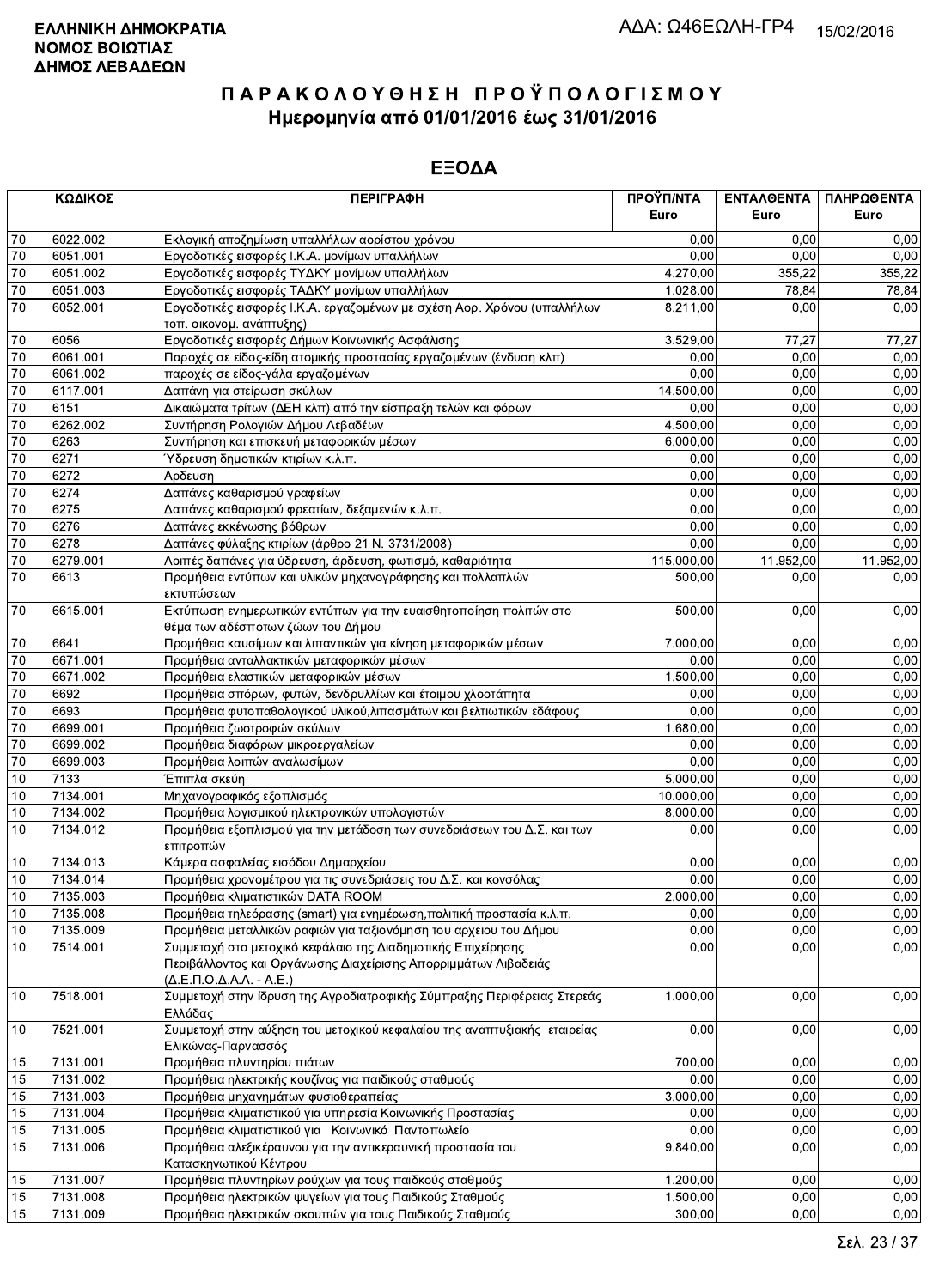| ΚΩΔΙΚΟΣ |          | <b>ПЕРІГРАФН</b>                                                                         | ΠΡΟΫΠ/ΝΤΑ  | ΕΝΤΑΛΘΕΝΤΑ | ΠΛΗΡΩΘΕΝΤΑ |
|---------|----------|------------------------------------------------------------------------------------------|------------|------------|------------|
|         |          |                                                                                          | Euro       | Euro       | Euro       |
| 15      | 7131.010 | Προμήθεια ηλεκτρικού πιάνου Δημοτικού Ωδείου                                             | 2.000,00   | 0.00       | 0,00       |
| 15      | 7133.002 | Προμήθεια επίπλων και σκευών για Παιδικούς Σταθμούς και ΚΑΠΗ                             | 2.500,00   | 0,00       | 0,00       |
| 15      | 7134.001 | Ηλεκτρονικοί υπολογιστές και ηλεκτρονικά συγκροτήματα και λογισμικά                      | 0,00       | 0,00       | 0,00       |
| 15      | 7134.004 | Προμήθεια πολυμηχανήματος (φωτοτυπικό-fax) για την υπηρεσία Κοινωνικής<br>προστασίας     | 600,00     | 0,00       | 0,00       |
| 15      | 7134.005 | Προμήθεια πολυμηχανήματος (φωτοτυπικό-fax) για την υπηρεσία Δια Βίου<br>Μάθηση           | 600,00     | 0,00       | 0,00       |
| 15      | 7135.002 | Προμήθεια σκευών μαγειρικής                                                              | 600,00     | 0,00       | 0,00       |
| 15      | 7135.008 | Προμηθεια προβολικού μηχανήματος (projektor) για το Μουσειο Εικονικής<br>Πραγματικότητας | 0,00       | 0,00       | 0,00       |
| 15      | 7135.009 | Προμήθεια προβολικών μηχανημάτων (projektor) για ΚΑΠΗ                                    | 0,00       | 0,00       | 0,00       |
| 15      | 7135.010 | Προμήθεια μηχανημάτων μέτρησης χοληστερίνης και σακχάρου                                 | 200,00     | 0,00       | 0,00       |
| 15      | 7135.011 | Προμήθεια και κατασκευή περίφραξης χώρου Κολυμβητηρίου                                   | 5.000,00   | 0,00       | 0,00       |
| 15      | 7135.012 | Προμήθεια μουσικών οργάνων Φιλαρμονικής                                                  | 2.000,00   | 0,00       | 0,00       |
| 15      | 7135.014 | Προμήθεια boiler ζεστού νερού χρήσης για το Κλειστό Γυμναστήριο                          | 0,00       | 0,00       | 0,00       |
| 15      | 7135.015 | Προμήθεια μεταλλικών πάγκων για κουζίνα Κατασκήνωσης                                     | 1.000,00   | 0,00       | 0,00       |
| 15      | 7135.016 | Προμήθεια μοκετών για Βρεφονηπιακούς Σταθμούς                                            | 600,00     | 0,00       | 0,00       |
| 15      | 7311.103 | Βελτίωση Σχολικών Συγκροτημάτων                                                          | 64.000,00  | 0,00       | 0,00       |
| 15      | 7311.105 | Επισκευή στεγών-στεγάστρων σχολικών συγκροτημάτων                                        | 33.951,80  | 0,00       | 0,00       |
| 15      | 7326.001 | Αναβάθμιση αθλητικών εγκαταστάσεων                                                       | 154.813,79 | 0.00       | 0,00       |
| 15      | 7326.003 | Ανάδειξη ψηφιδωτών παλαιοχριστιανικού ναού στην οδό Σπυροπούλου<br>Λιβαδειάς             | 135.000,00 | 0,00       | 0,00       |
| 15      | 7326.404 | Βελτίωση γηπέδου ποδοσφαίρου Αγίας Τριάδας                                               | 13.739,72  | 0,00       | 0,00       |
| 15      | 7331.102 | Συντήρηση Κατασκηνωτικού Κέντρου                                                         | 0,00       | 0,00       | 0,00       |
| 15      | 7331.103 | Επισκευή στέγης σχολικών κτιρίων                                                         | 0,00       | 0,00       | 0,00       |
| 15      | 7331.104 | Επισκευή 7ου Δημοτικού Σχολείου                                                          | 0,00       | 0,00       | 0,00       |
| 15      | 7336.001 | Συντήρηση Ανοικτού Θεάτρου Κρύας.                                                        | 735,26     | 0,00       | 0,00       |
| 15      | 7336.002 | Συντήρηση Αθλητικών Εγκαταστάσεων Δήμου Λεβαδέων                                         | 0,00       | 0,00       | 0,00       |
| 15      | 7341.201 | Ανάδειξη και Αξιοποίηση Ιστορικών Χώρων Οικισμού Χαιρώνειας                              | 0,00       | 0,00       | 0,00       |
| 15      | 7413.001 | Μελέτη αποκατάστασης ρηγματώσεων πέτρινου θεάτρου Λιβαδειάς                              | 5.500,00   | 0,00       | 0,00       |
| 20      | 7131.001 | Μηχάνημα καθαρισμού (σάρωθρο)                                                            | 2.100,00   | 0,00       | 0,00       |
| 20      | 7131.002 | Σάρωθρο συλλογής                                                                         | 3.600,00   | 0,00       | 0,00       |
| 20      | 7135.001 | Προμήθεια κάδων απορριμμάτων για κομποστοποίηση                                          | 7.000,00   | 0,00       | 0,00       |
| 20      | 7135.002 | Προμήθεια κάδων απορριμμάτων διαφόρων τύπων                                              | 15.000,00  | 0,00       | 0,00       |
| 20      | 7135.003 | Προμήθεια διαφόρων εργαλείων                                                             | 2.000,00   | 0,00       | 0,00       |
| 20      | 7135.005 | Προμήθεια επιστύλιων καλαθιών απορριμμάτων                                               | 3.500,00   | 0,00       | 0,00       |
| 20      | 7135.007 | Προμήθεια συστήματος τηλεματικής διαχείρησης στόλου οχημάτων                             | 0,00       | 0,00       | 0,00       |
| 20      | 7325.001 | Επεκτάσεις Ηλεκτροφωτισμού                                                               | 10.000,00  | 0,00       | 0,00       |
| 20      | 7325.003 | Κατασκευή νέων ηλεκτρικών διανομών                                                       | 0,00       | 0,00       | 0,00       |
| 20      | 7326.001 | Κατασκευή προστατευτικών κιγκλιδωμάτων κάδων                                             | 0,00       | 0,00       | 0,00       |
| 20      | 7341.001 | Προμήθεια ενός (1) Θρυμματιστή                                                           | 0,00       | 0,00       | 0,00       |
| 20      | 7341.002 | Προμήθεια ενός (1) ερπυστριοφόρου προωθητή                                               | 0,00       | 0,00       | 0,00       |
| 20      | 7341.003 | Προμήθεια ενός (1) εκσκαφέα φορτωτή                                                      | 0,00       | 0,00       | 0,00       |
| 20      | 7341.004 | Προμήθεια ενός (1) ερπυστριοφόρου εκσκαφέα 21 τόνων                                      | 0,00       | 0,00       | 0,00       |
| 20      | 7341.005 | Προμήθεια ενός (1) τετραξονικού φορτηγού                                                 | 0,00       | 0,00       | 0,00       |
| 20      | 7341.006 | Προμήθεια ενός (1) υδροφόρου οχήματος                                                    | 0,00       | 0,00       | 0,00       |
| 20      | 7341.007 | Προμήθεια ενός (1) οχήματος ανοικτού τύπου 4χ4                                           | 0,00       | 0,00       | 0,00       |
| 20      | 7341.008 | Προμήθεια ενός (1) απορριμματοφόρου τύπου πρέσσας 22 κ.μ.                                | 0,00       | 0,00       | 0,00       |
| 20      | 7341.009 | Προμήθεια τεσσάρων (4) απορριμματοφόρων τύπου πρέσσας 16 κ.μ.                            | 0,00       | 0,00       | 0,00       |
| 20      | 7341.010 | Προμήθεια δύο (2) απορριμματοφόρων τύπου πρέσσας 12 κ.μ.                                 | 0,00       | 0,00       | 0,00       |
| 20      | 7341.011 | Προμήθεια ενός (1) απορριμματοφόρου τύπου πρεσσας 6 κ.μ.                                 | 0,00       | 0,00       | 0,00       |
| 20      | 7341.012 | Προμήθεια δύο (2) διαξονικών φορτηγών με γερανό                                          | 0,00       | 0,00       | 0,00       |
| 20      | 7341.013 | Προμήθεια ενός (1) βυτιοφόρου οχήματος 14 κ.μ.                                           | 0,00       | 0,00       | 0,00       |
| 20      | 7341.014 | Αποκατάσταση Χ.Α.Δ.Α. στις θέσεις Τουρμπάκι κοινότητας Κυριακίου και Δ.Δ.<br>Παρορίου    | 0,00       | 0,00       | 0,00       |
| 20      | 7341.015 | Λειτουργική και Περιβαλλοντική Αναβάθμιση ΧΥΤΑ Λιβαδειάς                                 | 0,00       | 0,00       | 0,00       |
| 20      | 7341.016 | Αποκατάσταση ζημιών που προκλήθηκαν απο θεομηνία (πυρκαγιά) στο                          | 0,00       | 0,00       | 0,00       |
|         |          | ΧΥΤΑ 1ης Διαχειριστικής Ενότητας Νομού Βοιωτίας                                          |            |            |            |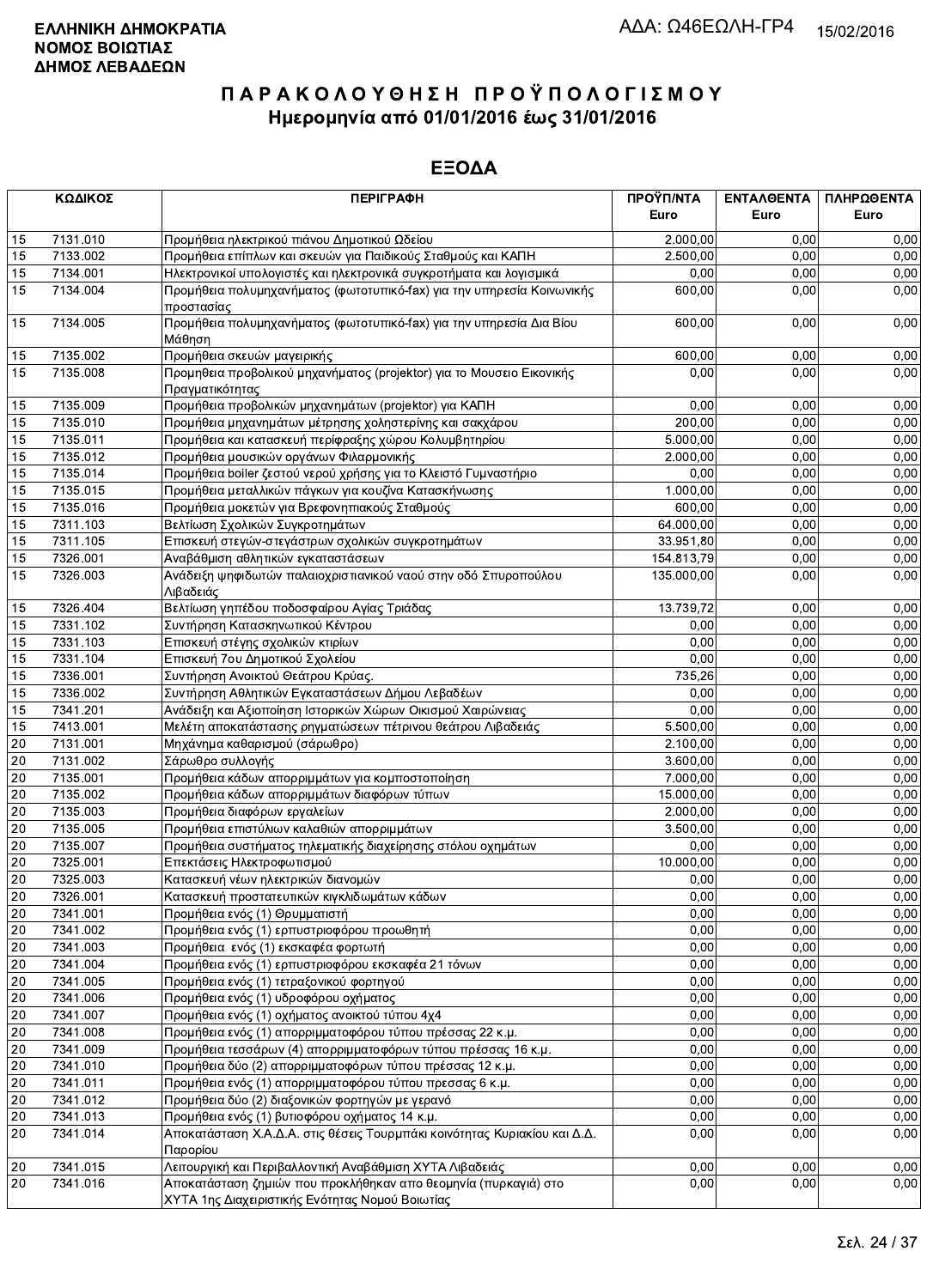|                 | ΚΩΔΙΚΟΣ  | <b>ПЕРІГРАФН</b>                                                                                     | ΠΡΟΫΠ/ΝΤΑ<br>Euro | ΕΝΤΑΛΘΕΝΤΑ<br>Euro | ΠΛΗΡΩΘΕΝΤΑ<br>Euro |
|-----------------|----------|------------------------------------------------------------------------------------------------------|-------------------|--------------------|--------------------|
| 20              | 7413.401 | Μελέτη περιβαλλοντικής αποκατάστασης χωματερής (ΧΑΔΑ) εντός<br>σπηλαιοβαράθρου Τ.Κ. Αγίας Άννας      | 0,00              | 0.00               | 0,00               |
| 25              | 7312.307 | Σύνδεση παροχών αποχέτευσης δ.δ. Δαύλειας                                                            | 0,00              | 0,00               | 0,00               |
| $\overline{25}$ | 7312.309 | Κατασκευή δεξαμενής ύδρευσης στη Δαύλεια                                                             | 0,00              | 0,00               | 0,00               |
| 25              | 7336.203 | Επισκευή αντλιοστασίων στην Δημοτική Ενότητα Χαιρώνειας                                              | 0,00              | 0,00               | 0,00               |
| 25              | 7341.001 | Βελτίωση υφιστάμενου αρδευτικού έργου του Δ.Δ. Λαφυστίου Δήμου                                       | 0,00              | 0,00               | 0,00               |
|                 |          | Λεβαδέων                                                                                             |                   |                    |                    |
| 25              | 7341.401 | Αγορά εδαφικών εκτάσεων στον Αγιο Γεώργιο                                                            | 0.00              | 0,00               | 0,00               |
| 25              | 7341.402 | Ανακατασκευή έργων αποχέτευσης ακαθάρτων Αγίου Γεωργίου                                              | 0,00              | 0,00               | 0,00               |
| 25              | 7341.403 | Κατασκευή Έργων Προσαγωγής Ακαθάρτων & Εγκατάστασης Επεξεργασίας                                     | 0,00              | 0,00               | 0,00               |
|                 |          | Λυμάτων (Ε.Ε.Λ.) Αγίου Γεωργίου                                                                      |                   |                    |                    |
| 25              | 7341.404 | Μελέτη Έργων Ανακατασκευής Εσωτερικού Δικτύου, Έργων Ποσαγωγής                                       | 0,00              | 0,00               | 0,00               |
|                 |          | Ακαθάρτων και Εγκατάστασαης Επεξεργασιας Λυμάτων (Ε.Ε.Λ.) Αγίου                                      |                   |                    |                    |
|                 |          | Γεωργίου                                                                                             |                   |                    |                    |
| 25              | 7341.501 | Αγορά εδαφικών εκτάσεων Οικισμού Κυριακίου                                                           | 0,00              | 0,00               | 0,00               |
| 25              | 7341.502 | Κατασκευή Αποχέτευσης-Προσαγωγής Ακαθάρτων & Εγκατάστασης                                            | 0,00              | 0,00               | 0,00               |
|                 |          | Επεξεργασίας Λυμάτων (Ε.Ε.Λ.) Κυριακίου                                                              |                   |                    |                    |
| 25              | 7341.503 | Μελέτη Αποχέτευσης - Προσαγωγής Ακαθάρτων και εγκατάσταση                                            | 0,00              | 0,00               | 0,00               |
|                 |          | επεξεργασίας λυμάτων (Ε.Ε.Λ.) Οικισμού Κυριακίου                                                     |                   |                    |                    |
| 25              | 7412.304 | Αποτύπωση & μελέτη κατασκευής αποχετευτικού αγωγού δ.δ.Παρορίου                                      | 0,00              | 0,00               | 0,00               |
| 25              | 7412.401 | Μελέτη μονάδας επεξεργασίας λυμάτων και μελέτη δικτύου αποχέτευσης                                   | 0,00              | 0,00               | 0,00               |
|                 |          | οικισμών Δήμου Κορώνειας                                                                             |                   |                    |                    |
| 25              | 7413.001 | Μελέτη και περιβαλλοντική αδειοδότηση χρήσης νερού άρδευσης                                          | 0.00              | 0,00               | 0,00               |
| 30              | 7131.001 | Ανακαίνιση Παιδικών Χαρών                                                                            | 257.898,10        | 0,00               | 0,00               |
| $30\,$          | 7133     | Έπιπλα σκεύη                                                                                         | 0,00              | 0,00               | 0,00               |
| 30              | 7134.001 | Προμήθεια λογισμικού ηλεκτρονικών υπολογιστών                                                        | 2.500,00          | 0,00               | 0,00               |
| 30              | 7135.002 | Προμήθεια αναλυτή καυσαερίων                                                                         | 2.000,00          | 0,00               | 0,00               |
| 30              | 7135.003 | Προμήθεια διαφόρων εργαλείων                                                                         | 1.500,00          | 0.00               | 0,00               |
| 30              | 7135.007 | Προμήθεια πληροφοριακών πινακίδων και κυκλοφοριακών ρυθμίσεων και<br>ιστών                           | 6.000,00          | 0,00               | 0,00               |
| 30              | 7135.008 | Προμήθεια κατόπτρων ρύθμισης κυκλοφορίας                                                             | 5.000,00          | 0,00               | 0,00               |
| 30              | 7135.009 | Προμήθεια πληροφοριακών πινακίδων σήμανσης, ονοματοθεσίας και                                        | 2.000,00          | 0,00               | 0,00               |
|                 |          | αρίθμησης                                                                                            |                   |                    |                    |
| $30\,$          | 7135.010 | Προμήθεια πινακίδων ελεγχόμενης στάθμευσης                                                           | 0,00              | 0,00               | 0,00               |
| 30              | 7135.011 | Ανάπτυξη Δικτύου Στάσεων (Αστικών Λεοφωρειων) του Δήμου Λεβαδέων                                     | 0,00              | 0,00               | 0,00               |
| 30              | 7311.001 | Ανακαίνιση κτιρίων και διαμόρφωση περιβάλλοντος χώρου αμαξοστασίου                                   | 115.114,38        | 0,00               | 0,00               |
| $30\,$          | 7322.003 | Βελτίωση παιδικών χαρών (Δημ. Κοιν. Λιβαδειάς)                                                       | 30.000,00         | 0.00               | 0,00               |
| 30              | 7323.020 | Βελτίωση Δημοτικής Οδοποιίας Δήμου Λεβαδέων                                                          | 0,00              | 0,00               | 0,00               |
| 30              | 7323.021 | Βελτίωση Δημοτικής Οδοποιίας (2015)                                                                  | 0,00              | 0,00               | 0,00               |
| $\overline{30}$ | 7323.022 | Βελτίωση Δημοτικής Οδοποιίας (2016)                                                                  | 400.330,92        | 0,00               | 0,00               |
| 30              | 7323.417 | Βελτιωση δασικού δρόμου από οικισμό Κορώνειας έως στροφή Νταούμη                                     | 257.175,00        | 0,00               | 0,00               |
| 30              | 7323.501 | Ασφαλτόστρωση δημοτικής οδού από θέση Μπρακάκος έως Κουτέικα                                         | 40.755,66         | 0,00               | 0,00               |
| 30              | 7325.003 | Κατασκευή φωτισμού επί της οδού Γεωργαντά                                                            | 224.116,28        | 0,00               | 0,00               |
| $30\,$          | 7325.501 | Βελτίωση υποδομών δικτύου ηλεκτροφωτισμού Δημοτικής Ενότητας Κυριακίου                               | 0,00              | 0,00               | 0,00               |
| 30              | 7326.013 | Προστασία Υφιστάμενου Αγωγού Καυσίμων                                                                | 0,00              | 0,00               | 0,00               |
| 30              | 7326.401 | Κατασκευή τοίχου αντιστηριξης στην Τ.Κ. Κορώνειας                                                    | 0,00              | 0,00               | 0,00               |
| 30              | 7326.501 | Κατασκευή τοίχων αντιστήριξης στη Δημοτική Κοινότητα Κυριακίου                                       | 0,00              | 0,00               | 0,00               |
| 30              | 7331.001 | Συντήρηση Δημοτικών κτιρίων Δήμου Λεβαδέων                                                           | 70.000,00         | 0,00               | 0,00               |
| 30              | 7333.001 | Συντήρηση οδών-πεζοδρόμων και κοινόχρηστων χώρων                                                     | 61.819,51         | 0,00               | 0,00               |
| $30\,$          | 7333.003 | Συντήρηση Αγροτικής Οδοποιίας                                                                        | 60.000,00         | 0,00               | 0,00               |
| 30              | 7333.010 | Αποκαταστάσεις βλαβών οδοστρωμάτων                                                                   | 196.090,66        | 0,00               | 0,00               |
| 30              | 7341.005 | Διαπλατύνσεις πεζοδρομίων (οδού Πεσόντων Μαχητών, Αθηνών,<br>Καραγιαννοπούλου, Φίλωνος)              | 0,00              | 0,00               | 0,00               |
| 30              | 7411.001 | Αρχιτεκτονικός Διαγωνισμός-Μελέτες Νέου Δημαρχείου (Δημοτικής Κοινότητας<br>Λιβαδειάς)               | 0,00              | 0,00               | 0,00               |
| 30              | 7412.001 | Εκπόνηση μελέτης κόμβου επί της συμβολής οδών Χαιρωνείας και Αισχύλου                                | 17.785,00         | 0.00               | 0,00               |
| 30              | 7412.402 | Μελέτη Στατικής επάρκειας του φορέα στήριξης της Πλατείας της Δημοτικής<br>Κοινότητας Αγίου Γεωργίου | 0,00              | 0,00               | 0,00               |
| 30              | 7413.001 | Τεχνικές Μελέτες Προστασίας από Βραχοπτώσεις                                                         | 50.000,00         | 0,00               | 0,00               |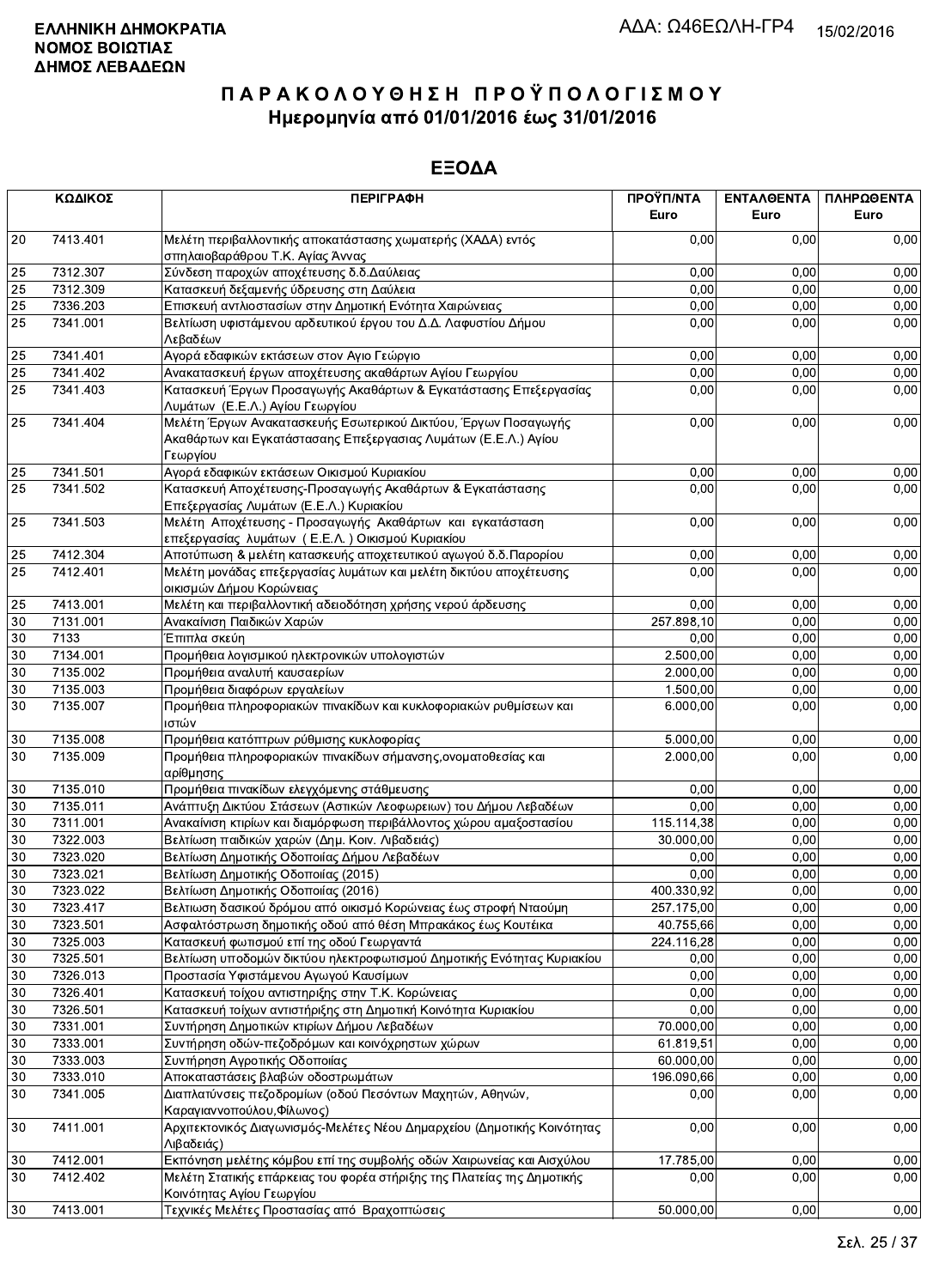|    | ΚΩΔΙΚΟΣ  | <b>ПЕРІГРАФН</b>                                                                                                                                      | ΠΡΟΫΠ/ΝΤΑ<br>Euro | <b>ENTAAGENTA</b><br>Euro | ΠΛΗΡΩΘΕΝΤΑ<br>Euro |
|----|----------|-------------------------------------------------------------------------------------------------------------------------------------------------------|-------------------|---------------------------|--------------------|
| 30 | 7413.005 | Μελέτη Αποκατάστασης Ιστορικού Μηχανολογικού Εξοπλισμού Μύλων<br>Παπαιωάννου                                                                          | 0,00              | 0,00                      | 0,00               |
| 30 | 7413.301 | Συγκοινωνιακή προκαταρκτική μελέτη για το έργο πρόσβασης του νέου<br>Χιονοδρομικού Κέντρου Παρνασσού στην ευρύτερη περιοχή της θέσης<br><b>AKPINO</b> | 13.306,36         | 0,00                      | 0,00               |
| 30 | 7413.302 | Γεωλογική μελέτη για το έργο πρόσβασης του νέου Χιονοδρομικού<br>Κέντρου Παρνασσού στην ευρύτερη περιοχή της θέσης ΑΚΡΙΝΟ                             | 7.862,85          | 0,00                      | 0,00               |
| 30 | 7413.303 | Προμελέτη Περιβαλλοντικών Επιπτώσεων για το έργο πρόσβασης του<br>νέου Χιονοδρομικού Κέντρου Παρνασσού στην ευρύτερη περιοχή της<br>θέσης AKPINO      |                   | 7.862,85<br>0,00          | 0,00               |
| 30 | 7413.307 | Έργα δασικής αναψυχής προστασίας και ανάδειξης του φυσικού<br>περιβάλλοντος στη θέση Λαπαθιά του Δήμου Δαύλειας                                       | 0,00              | 0,00                      | 0,00               |
| 35 | 7135.001 | Προμήθεια λοιπού κεφαλαιακού εξοπλισμού (εργαλείων κλπ συναφών ειδών)                                                                                 | 3.000,00          | 0,00                      | 0,00               |
| 35 | 7135.002 | Προμήθεια εξοπλισμού (χλοοκοπτικών μηχανημάτων κλπ) για την<br>αντιμετώπιση δράσεων πολιτικής προστασίας                                              | 2.000,00          | 0,00                      | 0,00               |
| 40 | 7111.003 | Αποζημίωση ιδιοκτησίων για την διάνοιξη της οδού Ρούμελης από την οδό<br>Χαιρωνείας εως την οδό Ορχομενού (1/2012 πράξη αναλογισμού)                  | 33.048,79         | 0,00                      | 0,00               |
| 40 | 7111.004 | Αποζημίωση ιδιοκτησιών στο πάρκο της Έρκυνας από την οδό Θουκιδίδου<br>έως την οδό Ξενοφώντος                                                         | 0,00              | 0,00                      | 0,00               |
| 40 | 7112.203 | Αγορά ακινήτου επί της πλατείας της Τ.Κ. Αγίας Άννας                                                                                                  | 85.000,00         | 0,00                      | 0,00               |
| 40 | 7135.001 | Προμήθεια γεωδαιτικού σταθμού                                                                                                                         | 0,00              | 0.00                      | 0,00               |
| 40 | 7341.201 | Μελέτη Σχεδιου Χωροταξικής και Οικιστικής Οργανωσης Ανοικτής Πόλης<br>Δήμου Χαιρώνειας                                                                | 0,00              | 0,00                      | 0,00               |
| 40 | 7341.501 | Μελέτη Γενικού Πολεοδομικού Σχεδίου Κοινότητας Κυριακίου                                                                                              | 0,00              | 0,00                      | 0,00               |
| 40 | 7413.001 | Εκπόνηση μελέτης Βιώσιμης Αστικής Ανάπτυξης                                                                                                           | 9.840,00          | 0,00                      | 0,00               |
| 40 | 7413.302 | Μελέτη γεωλογικής καταλληλότητας (Β1 σταδίου) του ΣΧΟΟΑΠ Δαύλειας                                                                                     | 2.738,72          | 0,00                      | 0,00               |
| 45 | 7135.001 | Προμήθεια λοιπού κεφαλαιακού εξοπλισμού (εργαλείων κλπ. συναφών<br> ειδών)                                                                            | 1.000,00          | 0,00                      | 0,00               |
| 45 | 7326.001 | Κατασκευή περίφραξης νέου Νεκροταφείου                                                                                                                | 30.415,52         | 0,00                      | 0,00               |
| 45 | 7413.001 | Τεχνικές μελέτες επέκτασης Κοιμητηρίου Δ.Κ. Λιβαδειάς                                                                                                 | 22.274,00         | 0,00                      | 0,00               |
| 45 | 7413.002 | Περιβαλλοντική Μελέτη Επέκτασης Κοιμητηρίου Δ.Κ. Λιβαδειάς                                                                                            | 17.780,00         | 0,00                      | 0,00               |
| 45 | 7413.401 | Τεχνικές μελέτες ίδρυσης Νέου Κοιμητηρίου Αγίου Γεωργίου                                                                                              | 22.140,00         | 0,00                      | 0,00               |
| 61 | 7122.001 | Αγορά ακινήτου-μνημείου "Τζαμί Γαζή Ομέρ"                                                                                                             | 0,00              | 0,00                      | 0,00               |
| 61 | 7326.001 | Αναβάθμιση Ενεργητικής Πυροπροστασίας Κλειστού Γυμναστηρίου Λιβαδειάς                                                                                 | 102.000,00        | 0.00                      | 0,00               |
| 61 | 7341.201 | Ανάδειξη και Αξιοποίηση Ιστορικών Χώρων Οικισμού Χαιρώνειας                                                                                           | 0,00              | 0.00                      | 0,00               |
| 62 | 7341.001 | Προμήθεια ενός (1) Θρυμματιστή                                                                                                                        | 0,00              | 0,00                      | 0,00               |
| 62 | 7341.002 | Προμήθεια ενός (1) εκσκαφέα φορτωτή                                                                                                                   | 0,00              | 0,00                      | 0,00               |
| 62 | 7341.003 | Προμήθεια ενός (1) οχήματος ανοικτού τύπου 4χ4                                                                                                        | 0,00              | 0,00                      | 0,00               |
| 62 | 7341.004 | Αποκατάσταση ΧΑΔΑ στις θέσεις Τουρμπάκι Κοινότητας Κυριακίου και Δ.Δ.<br>Παρορίου                                                                     | 0,00              | 0,00                      | 0,00               |
| 62 | 7341.005 | Λειτουργική και Περιβαλλοντική Αναβάθμιση ΧΥΤΑ Λιβαδειάς                                                                                              | 0,00              | 0,00                      | 0,00               |
| 62 | 7341.006 | Αποκατάσταση ζημιών που προκλήθηκαν από θεομηνία (πυρκαγιά) στο<br>ΧΥΤΑ 1ης Διαχειριστικής Ενότητας Νομού Βοιωτίας                                    | 0,00              | 0,00                      | 0,00               |
| 63 | 7341.001 | Βελτίωση υφιστάμενου αρδευτικού έργου του Δ.Δ. Λαφυστίου Δήμου<br>Λεβαδέων                                                                            | 0,00              | 0,00                      | 0,00               |
| 63 | 7341.401 | Μελέτη Έργων Ανακατασκευής Εσωτερικού Δικτύου, Έργων Προσαγωγής<br>Ακαθάρτων και Εγκατάστασης Επεξεργασίας Λυμάτων (Ε.Ε.Λ.) Αγίου<br>Γεωργίου         | 9.367,42          | 0,00                      | 0,00               |
| 63 | 7341.501 | Αγορά εδαφικών εκτάσεων Οικισμού Κυριακίου                                                                                                            | 0,00              | 0,00                      | 0,00               |
| 63 | 7341.503 | Μελέτη Αποχέτευσης-Προσαγωγής Ακαθάρτων και εγκατάσταση<br>επεξεργασίας λυμάτων (Ε.Ε.Λ.) Οικισμού Κυριακίου                                           | 0,00              | 0,00                      | 0,00               |
| 64 | 7111.001 | Αποζημίωση ιδιοκτησιών στο πάρκο της Έρκυνας από την οδό Θουκιδίδου<br>έως την οδό Ξενοφώντος                                                         | 90.752,00         | 0,00                      | 0,00               |
| 64 | 7311.001 | Ενεργειακή Αναβάθμιση Σχολικής Μονάδας 3ου Δημοτικιού Σχολείου Λιβαδειάς                                                                              | 34.285,64         | 0,00                      | 0,00               |
| 64 | 7333.001 | Αποκατάσταση ζημιών που προκλήθηκαν από θεομηνία στο Δήμο Λεβαδέων                                                                                    | 0,00              | 0,00                      | 0,00               |
| 64 | 7341.001 | Βελτίωση και ανάπλαση κοινόχρηστων χώρων οικισμού Ελικώνα                                                                                             | 144.843,65        | 0,00                      | 0,00               |
| 64 | 7341.002 | Διαπλατύνσεις πεζοδρομίων (οδού Πεσόντων Μαχητών, Αθηνών,<br>Καραγιαννοπούλου, Φίλωνος)                                                               | 0,00              | 0,00                      | 0,00               |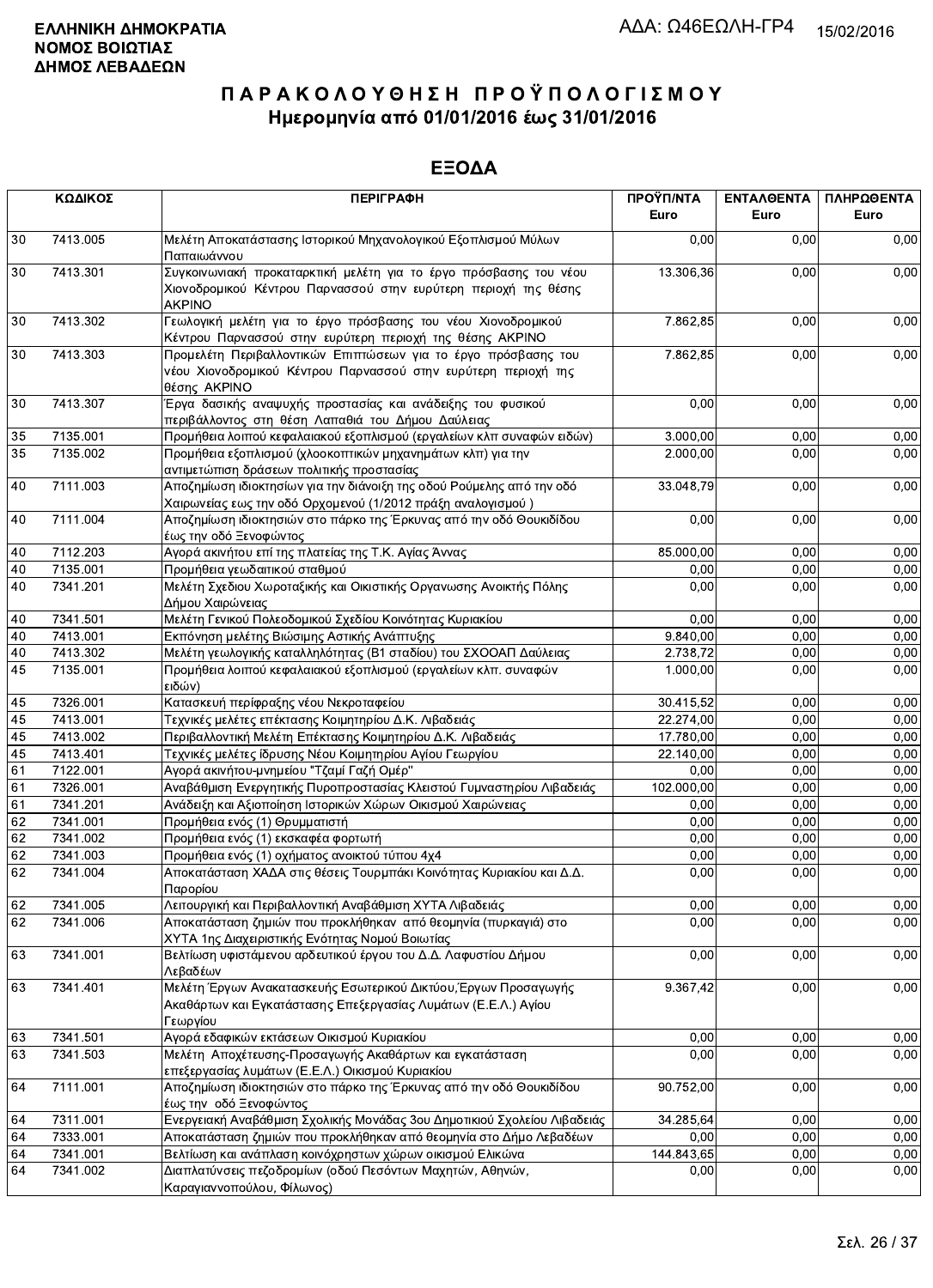|                 | ΚΩΔΙΚΟΣ  | <b>ПЕРІГРАФН</b>                                                                                                                                        | ΠΡΟΫΠ/ΝΤΑ<br>Euro | <b>ENTAAGENTA</b><br>Euro | ΠΛΗΡΩΘΕΝΤΑ<br>Euro |
|-----------------|----------|---------------------------------------------------------------------------------------------------------------------------------------------------------|-------------------|---------------------------|--------------------|
| 64              | 7341.003 | Ανάπλαση-Ενοποίηση Δικτύου Πεζόδρομων (Πεζόδρομος οδού Καλιαγκάκη,<br>οδού Μπουφίδου, χώρος πρώην ΚΤΕΛ και πεζοδρόμια οδού Σπυρίδωνος                   | 0,00              | 0,00                      | 0,00               |
| 64              | 7341.004 | Διαμόρφωση μονοπατιού και αποκατάσταση στερέωση τρίχινου γεφυριού                                                                                       | 0,00              | 0,00                      | 0,00               |
| 64              | 7341.005 | Διατήρηση και επανάχρηση αξιόλογου Βιομηχανικού Κτιριακού Αποθέματος<br>Μύλου Παπαιωάννου - Εκπόνηση Αρχιτεκτονικής Μελέτης                             | 0,00              | 0,00                      | 0,00               |
| 64              | 7341.006 | Διατήρηση και επανάχρηση αξιόλογου Βιομηχανικού Κτιριακού Αποθέματος<br>Μύλου Παπαιωάννου - Εκπόνηση Ηλεκτρομηχανολογικής Μελέτης                       | 0,00              | 0,00                      | 0,00               |
| 64              | 7341.007 | Διατήρηση και επανάχρηση αξιόλογου Βιομηχανικού Κτιριακού Αποθέματος<br>Μύλου Παπαιωάννου - Εκπόνηση Στατικής Μελέτης                                   | 0,00              | 0,00                      | 0,00               |
| 64              | 7341.008 | Διατήρηση και επανάχρηση αξιόλογου Βιομηχανικού Κτιριακού Αποθέματος<br>Μύλου Παπαιωάννου - Εκπόνηση Ειδικής Αρχιτεκτονικής Μελέτης                     | 0,00              | 0,00                      | 0,00               |
| 64              | 7341.009 | Υποστήριξη προετοιμασίας φακέλου του έργου "Διατήρηση και επανάχρηση<br>αξιόλογου Βιομηχανικού Κτιριακού Αποθέματος Μύλου Παπαιωάννου"                  | 0,00              | 0,00                      | 0,00               |
| 64              | 7341.010 | Υπηρεσία αποτύπωσης εξοπλισμού και προτάσεις για την εξοικονόμηση<br>ενέργειας με την χρήση νέων τεχνολογιών για την βελτίωση του δημοτικού<br>φωτισμού | 0,00              | 0,00                      | 0,00               |
| 64              | 7341.011 | Υπογειοποίηση εναερίου δικτύου πεζοδρόμου επί της οδού Μπουφίδου                                                                                        | 0,00              | 0,00                      | 0,00               |
| 64              | 7341.012 | Σωστικές ανασκαφές                                                                                                                                      | 0,00              | 0,00                      | 0,00               |
| 64              | 7341.201 | Μελέτη Σχεδίου Χωροταξικής και Οικιστικής Οργάνωσης Ανοικτής Πόλης<br>Δήμου Χαιρώνειας                                                                  | 0,00              | 0,00                      | 0,00               |
| 64              | 7341.202 | Βελτίωση και ανάπλαση κοινοχρήστων χώρων Τ.Κ. Ανθοχωρίου                                                                                                | 1,00              | 0,00                      | 0,00               |
| 64              | 7341.401 | Βελτίωση και Ανάπλαση Κοινόχρηστων Χώρων Τ.Κ. Κορώνειας                                                                                                 | 0,00              | 0,00                      | 0,00               |
| 64              | 7341.402 | Ανάπλαση Πλατείας Τ.Κ. Αγίου Γεωργίου                                                                                                                   | 64.065,00         | 0,00                      | 0,00               |
| 64              | 7341.501 | Μελέτη Γενικού Πολεοδομικού Σχεδίου Κοινότητας Κυριακίου                                                                                                | 0,00              | 0.00                      | 0,00               |
| $\overline{70}$ | 7326.001 | Δημιουργια ενδιαιτήματος αδέσποτων σκύλων                                                                                                               | 0,00              | 0,00                      | 0,00               |
| 00              | 8112     | Αμοιβές αιρετών αρχόντων και τρίτων                                                                                                                     | 0,00              | 0,00                      | 0,00               |
| 00              | 8113     | Αμοιβές και έξοδα τρίτων Παροχές τρίτων                                                                                                                 | 8.417,00          | 0,00                      | 0,00               |
| 00              | 8114     | Φόροι - Τέλη                                                                                                                                            | 0,00              | 0,00                      | 0,00               |
| $00\,$          | 8115     | Διάφορα έξοδα                                                                                                                                           | 5.600,00          | 0,00                      | 0,00               |
| 00              | 8116     | Δαπάνες προμήθειας αναλωσίμων                                                                                                                           | 0,00              | 0,00                      | 0,00               |
| 00              | 8117     | Λοιπά έξοδα                                                                                                                                             | 10.849,38         | 0,00                      | 0,00               |
| 00              | 8121     | Αγορές κτιρίων τεχνικών έργων και προμήθειες παγίων                                                                                                     | 0,00              | 0,00                      | 0,00               |
| 00              | 8122     | Έργα                                                                                                                                                    | 0,00              | 0,00                      | 0,00               |
| 00              | 8123     | Μελέτες Έρευνες πειραματικές εργασίες και ειδικές δαπάνες                                                                                               | 0,00              | 0,00                      | 0,00               |
| 00              | 8131     | Φορολογικά πρόστιμα και προσαυξήσεις (ΠΟΕ)                                                                                                              | 3.000,00          | 0,00                      | 0,00               |
| 00              | 8132     | Προσαυξήσεις εισφορών Ασφαλιστικών Ταμείων (ΠΟΕ)                                                                                                        | 0,00              | 0,00                      | 0,00               |
| 00              | 8211     | Απόδοση εισφοράς υπέρ του Δημοσίου στις αποδοχές και τα έξοδα                                                                                           | 200.000,00        | 15.068,97                 | 15.068,97          |
|                 |          | παράστασης                                                                                                                                              |                   |                           |                    |
| $00\,$          | 8212     | Απόδοση εξαγορά συντάξιμης υπηρεσίας                                                                                                                    | 0,00              | 0,00                      | 0,00               |
| $\overline{00}$ | 8221     | Απόδοση φόρων μισθωτών υπηρεσιών                                                                                                                        | 230.000,00        | 18.140,28                 | 18.140,28          |
| 00              | 8222     | Απόδοση φόρων και χαρτόσημο Δημάρχων Αντιδημάρχων, μελών Δημοτικών<br>Συμβουλίων και λοιπών συλλογικών οργάνων                                          | 7.000,00          | 123,12                    | 123,12             |
| 00              | 8223     | Απόδοση φόρων προμηθευτών εργολάβων ελ. επαγγελματιών κ.λ.π.                                                                                            | 198.500,00        | 213,52                    | 213,52             |
| 00              | 8224     | Λοιπές αποδόσεις κρατήσεων υπέρ του Δημοσίου                                                                                                            | 80.000,00         | 0,00                      | 0,00               |
| 00              | 8231     | Εισφορές σε ασφαλιστικούς οργανισμούς και ταμεία                                                                                                        | 1.300.000,00      | 106.807,87                | 106.807,87         |
| 00              | 8232     | Εισφορά για το εφάπαξ βοήθημα του Ν 103/75                                                                                                              | 3.500,00          | 147,78                    | 147,78             |
| $00\,$          | 8241     | Κρατήσεις στις αποδοχές για την εξόφληση δανείων του ΤΠ & Δ                                                                                             | 91.000,00         | 5.788,21                  | 5.788,21           |
| $00\,$          | 8242     | Λοιπές κρατήσεις υπέρ τρίτων                                                                                                                            | 250.000,00        | 8.863,22                  | 8.863,22           |
| 00              | 8251     | Πάγια προκαταβολή                                                                                                                                       | 29.000,00         | 0,00                      | 0,00               |
| 00              | 8261.001 | Επιστροφές αχρεωστήτως εισπραχθέντων εσόδων                                                                                                             | 36.000,00         | 0,00                      | 0,00               |
| 00              | 8261.002 | Λοιπές επιστροφές εισπραχθέντων εσόδων                                                                                                                  | 0,00              | 0,00                      | 0,00               |
| 00              | 8261.003 | Επιστροφές χρημάτων για επιχορηγούμενες ληξιπρόθεσμες οφειλές                                                                                           | 9.010,00          | 750,76                    | 750,76             |
| 00              | 8311     | Αμοιβές και έξοδα προσωπικού                                                                                                                            | 0,00              | 0,00                      | 0,00               |
| 00              | 8312     | Αμοιβές αιρετών αρχόντων και τρίτων                                                                                                                     | 0,00              | 0,00                      | 0,00               |
| 00              | 8313     | Αμοιβές και έξοδα τρίτων, Παροχές τρίτων                                                                                                                | 0,00              | 0,00                      | 0,00               |
| 00              | 8314     | Φόροι-Τέλη                                                                                                                                              | 0,00              | 0,00                      | 0,00               |
| 00              | 8315     | Διάφορα έξοδα                                                                                                                                           | 0,00              | 0,00                      | 0,00               |
| 00              | 8316     | Δαπάνες προμήθειας αναλωσίμων                                                                                                                           | 0,00              | 0,00                      | 0,00               |
| 00              | 8317     | Λοιπά έξοδα                                                                                                                                             | 0,00              | 0,00                      | 0,00               |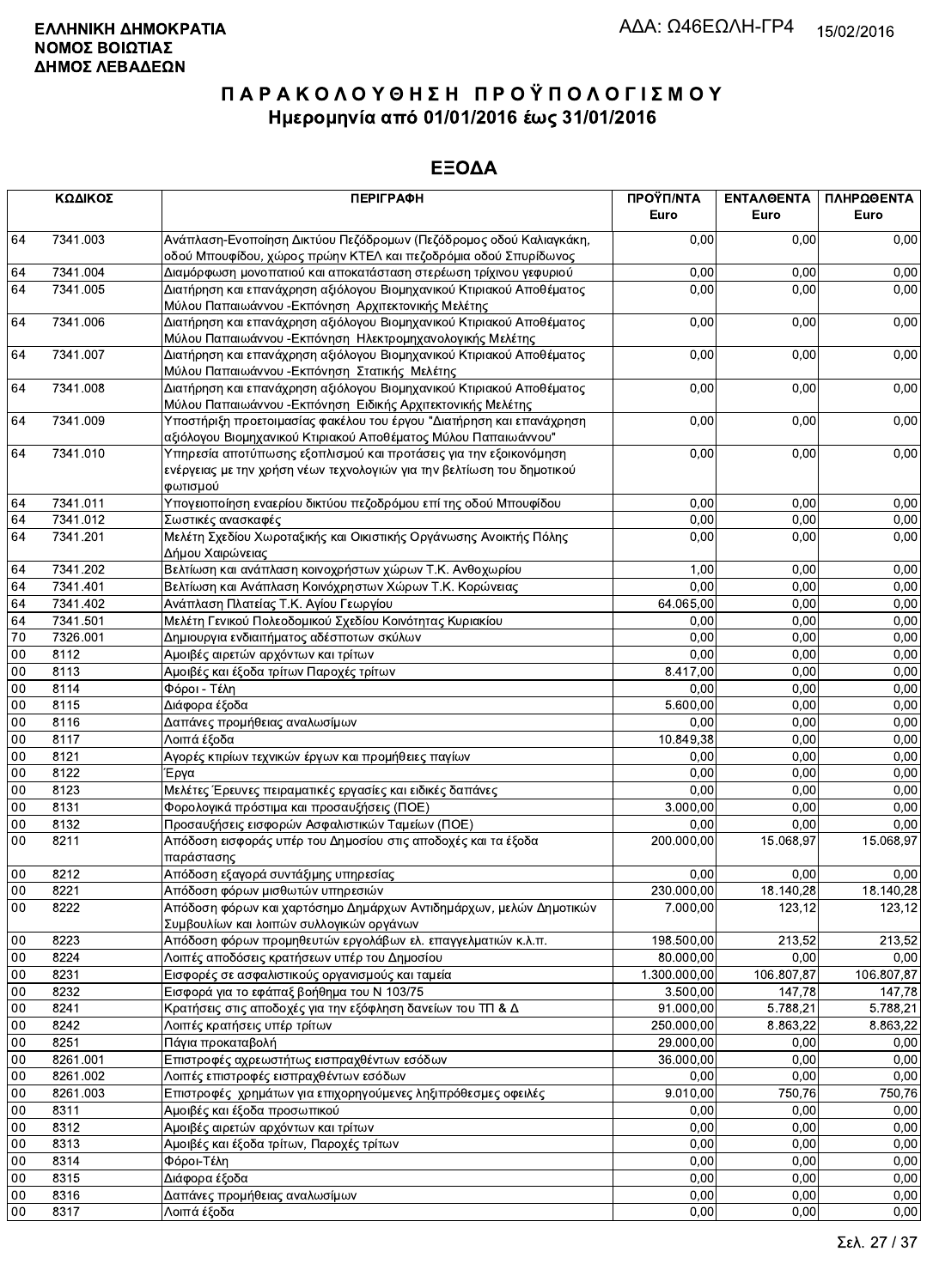|    | ΚΩΔΙΚΟΣ | <b>ПЕРІГРАФН</b>                                          | ΠΡΟΫΠ/ΝΤΑ<br>Euro | ΕΝΤΑΛΘΕΝΤΑ<br>Euro | ΠΛΗΡΩΘΕΝΤΑ<br>Euro |
|----|---------|-----------------------------------------------------------|-------------------|--------------------|--------------------|
|    |         |                                                           |                   |                    |                    |
| 00 | 8321    | Αγορές κτιρίων τεχνικών έργων και προμήθειες παγίων       | 0,00              | 0.00               | 0,00               |
| 00 | 8322    | Έργα                                                      | 0,00              | 0,00               | 0,00               |
| 00 | 8323    | Μελέτες Έρευνες πειραματικές εργασίες και ειδικές δαπάνες | 0,00              | 0,00               | 0,00               |
| 00 | 8331    | Φορολογικά πρόστιμα και προσαύξησεις (ΠΟΕ)                | 0,00              | 0,00               | 0,00               |
| 00 | 8332    | Προσαυξήσεις εισφορών Ασφαλιστικάων Ταμείων (ΠΟΕ)         | 0,00              | 0,00               | 0,00               |
| 00 | 8511    | Προβλέψεις μη είσπραξης εισπρακτέων υπολοίπων             | 2.689.300,30      | 0.00               | 0,00               |
| 10 | 8111    | Αμοιβές και έξοδα προσωπικού                              | 77,49             | 0,00               | 0,00               |
| 10 | 8112    | Αμοιβές αιρετών αρχόντων και τρίτων                       | 0,00              | 0,00               | 0,00               |
| 10 | 8113    | Αμοιβές και έξοδα τρίτων Παροχές τρίτων                   | 12.000,00         | 0,00               | 0,00               |
| 10 | 8114    | Φόροι - Τέλη                                              | 0,00              | 0,00               | 0,00               |
| 10 | 8115    | Διάφορα έξοδα                                             | 6.500.00          | 0,00               | 0,00               |
| 10 | 8116    | Δαπάνες προμήθειας αναλωσίμων                             | 1.500,00          | 0,00               | 0,00               |
| 10 | 8117    | Λοιπά έξοδα                                               | 48.840,19         | 0,00               | 0,00               |
| 10 | 8121    | Αγορές κτιρίων τεχνικών έργων και προμήθειες παγίων       | 0,00              | 0,00               | 0,00               |
| 10 | 8122    | Έργα                                                      | 0,00              | 0,00               | 0,00               |
| 10 | 8123    | Μελέτες Έρευνες πειραματικές εργασίες και ειδικές δαπάνες | 0,00              | 0,00               | 0,00               |
| 10 | 8131    | Φορολογικά πρόστιμα και προσαυξήσεις (ΠΟΕ)                | 0,00              | 0,00               | 0,00               |
| 10 | 8132    | Προσαυξήσεις εισφορών Ασφαλιστικών Ταμείων (ΠΟΕ)          | 0,00              | 0,00               | 0,00               |
| 10 | 8261    | Λοιπές επιστροφές                                         | 0.00              | 0,00               | 0,00               |
| 10 | 8511    | Προβλέψεις μη είσπραξης εισπρακτέων υπολοίπων             | 0,00              | 0,00               | 0,00               |
| 15 | 8111    | Αμοιβές και έξοδα προσωπικού                              | 51.939,93         | 0.00               | 0,00               |
| 15 | 8112    | Αμοιβές αιρετών αρχόντων και τρίτων                       | 2.778,20          | 0,00               | 0,00               |
| 15 | 8113    | Αμοιβές και έξοδα τρίτων Παροχές τρίτων                   | 23.637,37         | 0,00               | 0,00               |
| 15 | 8114    | Φόροι - Τέλη                                              | 0,00              | 0,00               | 0,00               |
| 15 | 8115    | Διάφορα έξοδα                                             | 52.000,00         | 0,00               | 0,00               |
| 15 | 8116    | Δαπάνες προμήθειας αναλωσίμων                             | 23.316,00         | 0,00               | 0,00               |
| 15 | 8117    | Λοιπά έξοδα                                               | 127.273,00        | 0,00               | 0,00               |
| 15 | 8121    | Αγορές κτιρίων τεχνικών έργων και προμήθειες παγίων       | 0,00              | 0,00               | 0,00               |
| 15 | 8122    | Έργα                                                      | 0,00              | 0,00               | 0,00               |
| 15 | 8123    | Μελέτες Έρευνες πειραματικές εργασίες και ειδικές δαπάνες | 0,00              | 0,00               | 0,00               |
| 15 | 8131    | Φορολογικά πρόστιμα και προσαυξήσεις (ΠΟΕ)                | 0,00              | 0,00               | 0,00               |
| 15 | 8132    | Προσαυξήσεις εισφορών Ασφαλιστικών Ταμείων (ΠΟΕ)          | 0,00              | 0,00               | 0,00               |
| 15 | 8261    | Λοιπές επιστροφές                                         | 0,00              | 0,00               | 0,00               |
| 15 | 8511    | Προβλέψεις μη είσπραξης εισπρακτέων υπολοίπων             | 0,00              | 0,00               | 0,00               |
| 20 | 8111    | Αμοιβές και έξοδα προσωπικού                              | 2.982,00          | 0,00               | 0,00               |
| 20 | 8112    | Αμοιβές αιρετών αρχόντων και τρίτων                       | 11.700,00         | 0,00               | 0,00               |
| 20 | 8113    | Αμοιβές και έξοδα τρίτων Παροχές τρίτων                   | 5.000,00          | 0,00               | 0,00               |
| 20 | 8114    | Φόροι - Τέλη                                              | 0,00              | 0,00               | 0,00               |
| 20 | 8115    | Διάφορα έξοδα                                             | 4.561,00          | 0,00               | 0,00               |
| 20 | 8116    | Δαπάνες προμήθειας αναλωσίμων                             | 36.000,00         | 0,00               | 0,00               |
| 20 | 8117    | Λοιπά έξοδα                                               | 0,00              | 0,00               | 0,00               |
| 20 | 8121    | Αγορές κτιρίων τεχνικών έργων και προμήθειες παγίων       | 0,00              | 0,00               | 0,00               |
| 20 | 8122    | Έργα                                                      | 0,00              | 0,00               | 0,00               |
| 20 | 8123    | Μελέτες Έρευνες πειραματικές εργασίες και ειδικές δαπάνες | 0,00              | 0,00               | 0,00               |
| 20 | 8131    | Φορολογικά πρόστιμα και προσαυξήσεις (ΠΟΕ)                | 0,00              | 0,00               | 0,00               |
| 20 | 8132    | Προσαυξήσεις εισφορών Ασφαλιστικών Ταμείων (ΠΟΕ)          | 0,00              | 0,00               | 0,00               |
| 20 | 8261    | Λοιπές επιστροφές                                         | 0,00              | 0,00               | 0,00               |
| 20 | 8511    | Προβλέψεις μη είσπραξης εισπρακτέων υπολοίπων             | 130.260,44        | 0,00               | 0,00               |
| 25 | 8112    | Αμοιβές αιρετών αρχόντων και τρίτων                       | 14.981,40         | 0,00               | 0,00               |
| 25 | 8113    | Αμοιβές και έξοδα τρίτων Παροχές τρίτων                   | 0,00              | 0,00               | 0,00               |
| 25 | 8114    | Φόροι - Τέλη                                              | 0,00              | 0,00               | 0,00               |
| 25 | 8115    | Διάφορα έξοδα                                             | 0,00              | 0,00               | 0,00               |
| 25 | 8116    | Δαπάνες προμήθειας αναλωσίμων                             | 0,00              | 0,00               | 0,00               |
| 25 | 8117    | Λοιπά έξοδα                                               | 0,00              | 0,00               | 0,00               |
| 25 | 8121    | Αγορές κτιρίων τεχνικών έργων και προμήθειες παγίων       | 0,00              | 0,00               | 0,00               |
| 25 | 8122    | Έργα                                                      | 0,00              | 0,00               | 0,00               |
| 25 | 8123    | Μελέτες Έρευνες πειραματικές εργασίες και ειδικές δαπάνες | 0,00              | 0,00               | 0,00               |
| 25 | 8131    | Φορολογικά πρόστιμα και προσαυξήσεις (ΠΟΕ)                | 0,00              | 0,00               | 0,00               |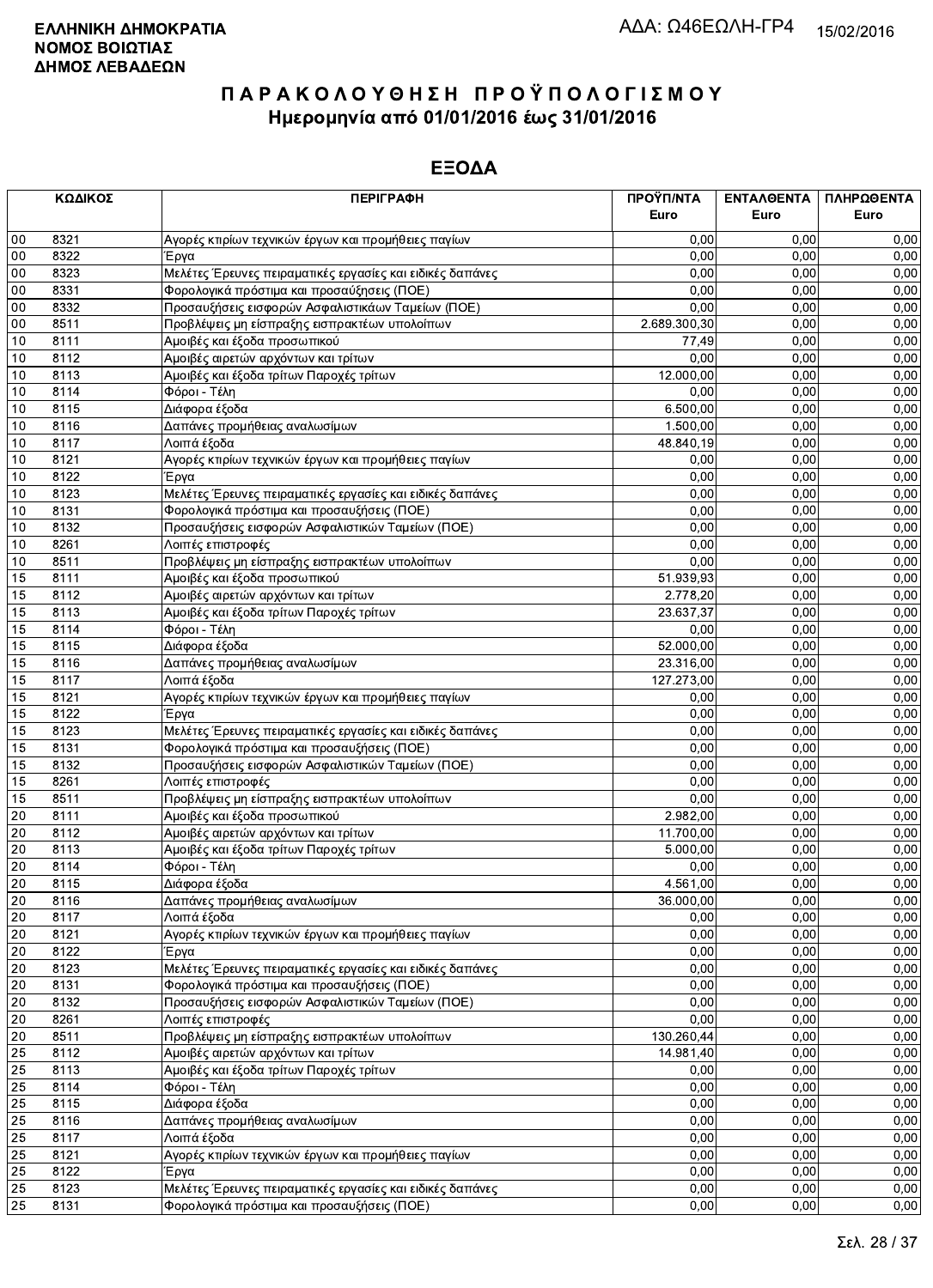|    | ΚΩΔΙΚΟΣ  | <b>ПЕРІГРАФН</b>                                                   | ΠΡΟΫΠ/ΝΤΑ  | ΕΝΤΑΛΘΕΝΤΑ | ΠΛΗΡΩΘΕΝΤΑ |
|----|----------|--------------------------------------------------------------------|------------|------------|------------|
|    |          |                                                                    | Euro       | Euro       | Euro       |
| 25 | 8132     | Προσαυξήσεις εισφορών Ασφαλιστικών Ταμείων (ΠΟΕ)                   | 0,00       | 0.00       | 0,00       |
| 25 | 8261     | Λοιπές επιστροφές                                                  | 0,00       | 0.00       | 0,00       |
| 25 | 8511.001 | Προβλέψεις μη είσπραξης εισπρακτέων υπολοίπων από τέλη άρδευσης    | 207.511,58 | 0,00       | 0,00       |
| 25 | 8511.002 | Προβλέψεις μη είσπραξης εισπρακτέων υπολοίπων από τέλη ύδρευσης    | 173.012,06 | 0,00       | 0,00       |
| 25 | 8511.003 | Προβλέψεις μη είσπραξης εισπρακτέων υπολοίπων από τέλη αποχέτευσης | 15.083,77  | 0,00       | 0,00       |
| 30 | 8111     | Αμοιβές και έξοδα προσωπικού                                       | 1.692,00   | 0,00       | 0,00       |
| 30 | 8112     | Αμοιβές αιρετών αρχόντων και τρίτων                                | 0,00       | 0,00       | 0,00       |
| 30 | 8113     | Αμοιβές και έξοδα τρίτων Παροχές τρίτων                            | 3.000,00   | 0.00       | 0,00       |
| 30 | 8114     | Φόροι - Τέλη                                                       | 0,00       | 0,00       | 0,00       |
| 30 | 8115     | Διάφορα έξοδα                                                      | 1.577,47   | 0,00       | 0,00       |
| 30 | 8116     | Δαπάνες προμήθειας αναλωσίμων                                      | 15.000,00  | 0,00       | 0,00       |
| 30 | 8117     | Λοιπά έξοδα                                                        | 9.000,00   | 0,00       | 0,00       |
| 30 | 8121     | Αγορές κτιρίων τεχνικών έργων και προμήθειες παγίων                | 2.000,00   | 0,00       | 0,00       |
| 30 | 8122     | Έργα                                                               | 1.131,93   | 0,00       | 0,00       |
| 30 | 8123     | Μελέτες Έρευνες πειραματικές εργασίες και ειδικές δαπάνες          | 0,00       | 0,00       | 0,00       |
| 30 | 8131     | Φορολογικά πρόστιμα και προσαυξήσεις (ΠΟΕ)                         | 0,00       | 0,00       | 0,00       |
| 30 | 8132     | Προσαυξήσεις εισφορών Ασφαλιστικών Ταμείων (ΠΟΕ)                   | 0,00       | 0,00       | 0,00       |
| 30 | 8261     | Λοιπές επιστροφές                                                  | 0,00       | 0,00       | 0,00       |
| 30 | 8511     | Προβλέψεις μη είσπραξης εισπρακτέων υπολοίπων                      | 0,00       | 0,00       | 0,00       |
| 35 | 8111     | Αμοιβές και έξοδα προσωπικού                                       | 916,00     | 0,00       | 0,00       |
| 35 | 8112     | Αμοιβές αιρετών αρχόντων και τρίτων                                | 0,00       | 0.00       | 0,00       |
| 35 | 8113     | Αμοιβές και έξοδα τρίτων Παροχές τρίτων                            | 28.908,04  | 0,00       | 0,00       |
| 35 | 8114     | Φόροι - Τέλη                                                       | 0,00       | 0,00       | 0,00       |
| 35 | 8115     | Διάφορα έξοδα                                                      | 0,00       | 0,00       | 0,00       |
| 35 | 8116     | Δαπάνες προμήθειας αναλωσίμων                                      | 200,00     | 0,00       | 0,00       |
| 35 | 8117     | Λοιπά έξοδα                                                        | 0.00       | 0.00       | 0,00       |
| 35 | 8121     | Αγορές κτιρίων τεχνικών έργων και προμήθειες παγίων                | 2.500,00   | 0,00       | 0,00       |
| 35 | 8122     | Έργα                                                               | 0,00       | 0,00       | 0,00       |
| 35 | 8123     | Μελέτες Έρευνες πειραματικές εργασίες και ειδικές δαπάνες          | 0,00       | 0,00       | 0,00       |
| 35 | 8131     | Φορολογικά πρόστιμα και προσαυξήσεις (ΠΟΕ)                         | 0,00       | 0,00       | 0,00       |
| 35 | 8132     | Προσαυξήσεις εισφορών Ασφαλιστικών Ταμείων (ΠΟΕ)                   | 0,00       | 0,00       | 0,00       |
| 35 | 8261     | Λοιπές επιστροφές                                                  | 0,00       | 0,00       | 0,00       |
| 35 | 8511     | Προβλέψεις μη είσπραξης εισπρακτέων υπολοίπων                      | 0,00       | 0,00       | 0,00       |
| 40 | 8111     | Αμοιβές και έξοδα προσωπικού                                       | 0,00       | 0,00       | 0,00       |
| 40 | 8112     | Αμοιβές αιρετών αρχόντων και τρίτων                                | 0,00       | 0,00       | 0,00       |
| 40 | 8113     | Αμοιβές και έξοδα τρίτων Παροχές τρίτων                            | 0,00       | 0.00       | 0,00       |
| 40 | 8114     | Φόροι - Τέλη                                                       | 0,00       | 0,00       | 0,00       |
| 40 | 8115     | Διάφορα έξοδα                                                      | 98,40      | 0,00       | 0,00       |
| 40 | 8116     | Δαπάνες προμήθειας αναλωσίμων                                      | 0,00       | 0,00       | 0,00       |
| 40 | 8117     | Λοιπά έξοδα                                                        | 0,00       | 0,00       | 0,00       |
| 40 | 8121     | Αγορές κτιρίων τεχνικών έργων και προμήθειες παγίων                | 7.925,30   | 0,00       | 0,00       |
| 40 | 8122     | Έργα                                                               | 0,00       | 0,00       | 0,00       |
| 40 | 8123     | Μελέτες Έρευνες πειραματικές εργασίες και ειδικές δαπάνες          | 0,00       | 0,00       | 0,00       |
| 40 | 8131     | Φορολογικά πρόστιμα και προσαυξήσεις (ΠΟΕ)                         | 0,00       | 0,00       | 0,00       |
| 40 | 8132     | Προσαυξήσεις εισφορών Ασφαλιστικών Ταμείων (ΠΟΕ)                   | 0,00       | 0,00       | 0,00       |
| 40 | 8261     | Λοιπές επιστροφές                                                  | 0,00       | 0,00       | 0,00       |
| 40 | 8511     | Προβλέψεις μη είσπραξης εισπρακτέων υπολοίπων                      | 0,00       | 0,00       | 0,00       |
| 45 | 8111     | Αμοιβές και έξοδα προσωπικού                                       | 147,30     | 0,00       | 0,00       |
| 45 | 8112     | Αμοιβές αιρετών αρχόντων και τρίτων                                | 0,00       | 0,00       | 0,00       |
| 45 | 8113     | Αμοιβές και έξοδα τρίτων Παροχές τρίτων                            | 0,00       | 0,00       | 0,00       |
| 45 | 8114     | Φόροι - Τέλη                                                       | 0,00       | 0,00       | 0,00       |
| 45 | 8115     | Διάφορα έξοδα                                                      | 0,00       | 0,00       | 0,00       |
| 45 | 8116     | Δαπάνες προμήθειας αναλωσίμων                                      | 500,00     | 0,00       | 0,00       |
| 45 | 8117     | Λοιπά έξοδα                                                        | 0,00       | 0,00       | 0,00       |
| 45 | 8121     | Αγορές κτιρίων τεχνικών έργων και προμήθειες παγίων                | 0,00       | 0,00       | 0,00       |
| 45 | 8122     | Έργα                                                               | 0,00       | 0,00       | 0,00       |
| 45 | 8123     | Μελέτες Έρευνες πειραματικές εργασίες και ειδικές δαπάνες          | 0,00       | 0,00       | 0,00       |
| 45 | 8131     | Φορολογικά πρόστιμα και προσαυξήσεις (ΠΟΕ)                         | 0,00       | 0,00       | 0,00       |
|    |          |                                                                    |            |            |            |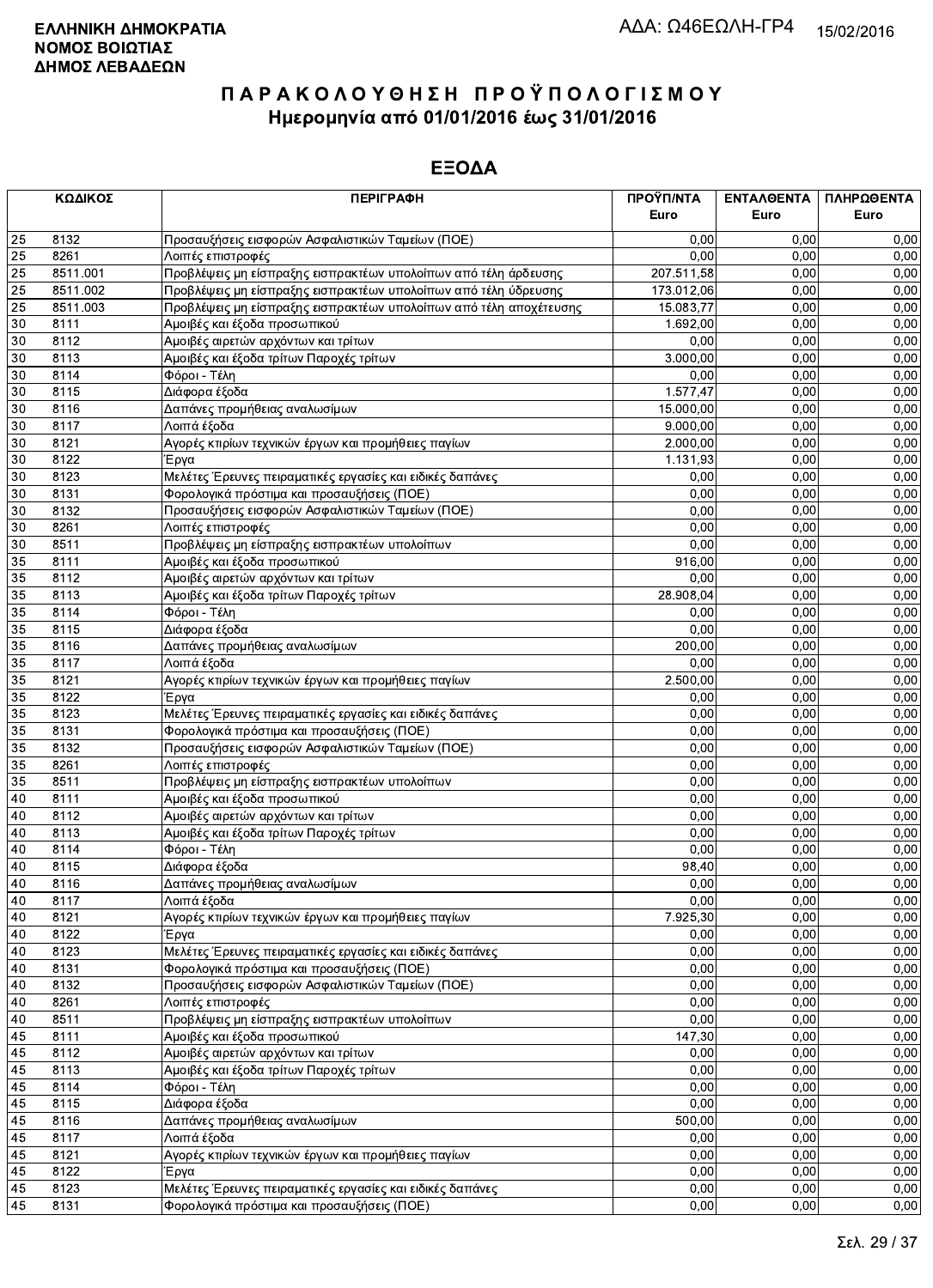|    | ΚΩΔΙΚΟΣ  | <b>ПЕРІГРАФН</b>                                               | ΠΡΟΫΠ/ΝΤΑ<br>Euro | ΕΝΤΑΛΘΕΝΤΑ<br>Euro | ΠΛΗΡΩΘΕΝΤΑ<br>Euro |
|----|----------|----------------------------------------------------------------|-------------------|--------------------|--------------------|
|    |          |                                                                |                   |                    |                    |
| 45 | 8132     | Προσαυξήσεις εισφορών Ασφαλιστικών Ταμείων (ΠΟΕ)               | 0,00              | 0.00               | 0,00               |
| 45 | 8261     | Λοιπές επιστροφές                                              | 0,00              | 0,00               | 0,00               |
| 45 | 8511     | Προβλέψεις μη είσπραξης εισπρακτέων υπολοίπων                  | 0,00              | 0.00               | 0,00               |
| 50 | 8112     | Αμοιβές αιρετών αρχόντων και τρίτων                            | 0,00              | 0,00               | 0,00               |
| 50 | 8113     | Αμοιβές και έξοδα τρίτων Παροχές τρίτων                        | 0,00              | 0,00               | 0,00               |
| 50 | 8114     | Φόροι - Τέλη                                                   | 0,00              | 0,00               | 0,00               |
| 50 | 8115     | Διάφορα έξοδα                                                  | 0,00              | 0,00               | 0,00               |
| 50 | 8116     | Δαπάνες προμήθειας αναλωσίμων                                  | 0,00              | 0.00               | 0,00               |
| 50 | 8117     | Λοιπά έξοδα                                                    | 0,00              | 0,00               | 0,00               |
| 50 | 8121     | Αγορές κτιρίων τεχνικών έργων και προμήθειες παγίων            | 0,00              | 0,00               | 0,00               |
| 50 | 8122     | Έργα                                                           | 0,00              | 0,00               | 0,00               |
| 50 | 8123     | Μελέτες Έρευνες πειραματικές εργασίες και ειδικές δαπάνες      | 0,00              | 0,00               | 0,00               |
| 50 | 8131     | Φορολογικά πρόστιμα και προσαυξήσεις (ΠΟΕ)                     | 0,00              | 0,00               | 0,00               |
| 50 | 8132     | Προσαυξήσεις εισφορών Ασφαλιστικών Ταμείων (ΠΟΕ)               | 0,00              | 0,00               | 0,00               |
| 50 | 8261     | Λοιπές επιστροφές                                              | 0,00              | 0,00               | 0,00               |
| 50 | 8511     | Προβλέψεις μη είσπραξης εισπρακτέων υπολοίπων                  | 0,00              | 0,00               | 0,00               |
| 60 | 8112     | Αμοιβές αιρετών αρχόντων και τρίτων                            | 0,00              | 0,00               | 0,00               |
| 60 | 8113     | Αμοιβές και έξοδα τρίτων Παροχές τρίτων                        | 0,00              | 0,00               | 0,00               |
| 60 | 8114     | Φόροι - Τέλη                                                   | 0,00              | 0,00               | 0,00               |
| 60 | 8115     | Διάφορα έξοδα                                                  | 0,00              | 0,00               | 0,00               |
| 60 | 8116     | Δαπάνες προμήθειας αναλωσίμων                                  | 0,00              | 0.00               | 0,00               |
| 60 | 8117     | Λοιπά έξοδα                                                    | 0,00              | 0.00               | 0,00               |
| 60 | 8121     | Αγορές κτιρίων τεχνικών έργων και προμήθειες παγίων            | 0,00              | 0,00               | 0,00               |
| 60 | 8122     | Έργα                                                           | 0,00              | 0,00               | 0,00               |
| 60 | 8123     | Μελέτες Έρευνες πειραματικές εργασίες και ειδικές δαπάνες      | 0,00              | 0,00               | 0,00               |
| 60 | 8131     | Φορολογικά πρόστιμα και προσαυξήσεις (ΠΟΕ)                     | 0,00              | 0,00               | 0,00               |
| 60 | 8132     | Προσαυξήσεις εισφορών Ασφαλιστικών Ταμείων (ΠΟΕ)               | 0,00              | 0,00               | 0,00               |
| 60 | 8261     | Λοιπές επιστροφές                                              | 0,00              | 0,00               | 0,00               |
| 60 | 8511     | Προβλέψεις μη είσπραξης εισπρακτέων υπολοίπων                  | 0,00              | 0,00               | 0,00               |
| 61 | 8112     | Αμοιβές αιρετών αρχόντων και τρίτων                            | 0,00              | 0,00               | 0,00               |
| 61 | 8113     | Αμοιβές και έξοδα τρίτων Παροχές τρίτων                        | 0,00              | 0,00               | 0,00               |
| 61 | 8114     | Φόροι - Τέλη                                                   | 0,00              | 0,00               | 0,00               |
| 61 | 8115     | Διάφορα έξοδα                                                  | 0,00              | 0,00               | 0,00               |
| 61 | 8116     | Δαπάνες προμήθειας αναλωσίμων                                  | 0,00              | 0,00               | 0,00               |
| 61 | 8117     | Λοιπά έξοδα                                                    | 0,00              | 0,00               | 0,00               |
| 61 | 8121     | Αγορές κτιρίων τεχνικών έργων και προμήθειες παγίων            | 200.000,00        | 0,00               | 0,00               |
| 61 | 8122     | Έργα                                                           | 0,00              | 0,00               | 0,00               |
| 61 | 8123     | Μελέτες Έρευνες πειραματικές εργασίες και ειδικές δαπάνες      | 0,00              | 0,00               | 0,00               |
| 61 | 8131     | Φορολογικά πρόστιμα και προσαυξήσεις (ΠΟΕ)                     | 0,00              | 0.00               | 0,00               |
| 61 | 8132     | Προσαυξήσεις εισφορών Ασφαλιστικών Ταμείων (ΠΟΕ)               | 0,00              | 0,00               | 0,00               |
| 61 | 8261.001 | Επιστροφές αχρεωστήτως εισπραχθέτων εσόδων                     | 0,00              | 0.00               | 0,00               |
| 61 | 8261.002 | Λοιπές επιστροφές εισπραχθέντων εσόδων                         | 0,00              | 0,00               | 0,00               |
| 61 | 8262     | Επιστροφή χρημάτων λόγω ανάκλησης κατανομής χρηματοδότησης ΠΔΕ | 0,00              | 0,00               | 0,00               |
| 61 | 8263     | Επιστροφή χρηματοδοτήσεων ΕΣΠΑ λόγω δημοσιονομικής διόρθωσης   | 0,00              | 0,00               | 0,00               |
|    |          | (N.4314/2014)                                                  |                   |                    |                    |
| 61 | 8511     | Προβλέψεις μη είσπραξης εισπρακτέων υπολοίπων                  | 0,00              | 0,00               | 0,00               |
| 62 | 8112     | Αμοιβές αιρετών αρχόντων και τρίτων                            | 0,00              | 0,00               | 0,00               |
| 62 | 8113     | Αμοιβές και έξοδα τρίτων Παροχές τρίτων                        | 0,00              | 0,00               | 0,00               |
| 62 | 8114     | Φόροι - Τέλη                                                   | 0,00              | 0,00               | 0,00               |
| 62 | 8115     | Διάφορα έξοδα                                                  | 0,00              | 0,00               | 0,00               |
| 62 | 8116     | Δαπάνες προμήθειας αναλωσίμων                                  | 0,00              | 0.00               | 0,00               |
| 62 | 8117     | Λοιπά έξοδα                                                    | 0,00              | 0,00               | 0,00               |
| 62 | 8121     | Αγορές κτιρίων τεχνικών έργων και προμήθειες παγίων            | 0,00              | 0,00               | 0,00               |
| 62 | 8122     | Έργα                                                           | 0,00              | 0,00               | 0,00               |
| 62 | 8123     | Μελέτες Έρευνες πειραματικές εργασίες και ειδικές δαπάνες      | 0,00              | 0,00               | 0,00               |
| 62 | 8131     | Φορολογικά πρόστιμα και προσαυξήσεις (ΠΟΕ)                     | 0,00              | 0,00               | 0,00               |
| 62 | 8132     | Προσαυξήσεις εισφορών Ασφαλιστικών Ταμείων (ΠΟΕ)               | 0,00              | 0,00               | 0,00               |
| 62 | 8261     | Λοιπές επιστροφές                                              | 0,00              | 0,00               | 0,00               |
|    |          |                                                                |                   |                    |                    |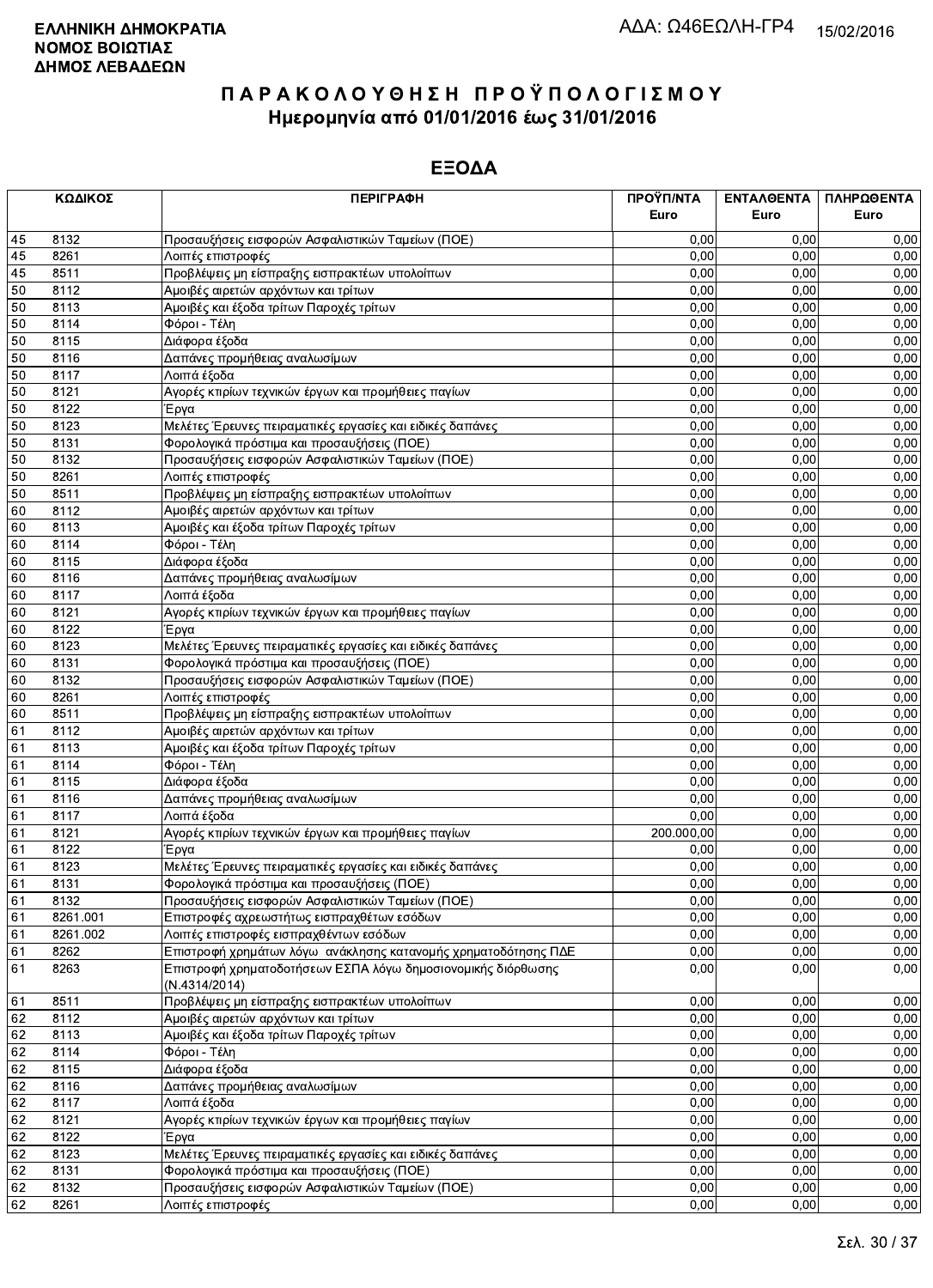|          | ΚΩΔΙΚΟΣ      | <b>ПЕРІГРАФН</b>                                                                                                                                | ΠΡΟΫΠ/ΝΤΑ        | ΕΝΤΑΛΘΕΝΤΑ   | ΠΛΗΡΩΘΕΝΤΑ   |
|----------|--------------|-------------------------------------------------------------------------------------------------------------------------------------------------|------------------|--------------|--------------|
|          |              |                                                                                                                                                 | Euro             | Euro         | Euro         |
| 62       | 8262         | Επιστροφή χρημάτων λόγω ανάκλησης κατανομής χρηματοδότησης ΠΔΕ                                                                                  | 16.800,00        | 0.00         | 0,00         |
| 62       | 8263         | Επιστροφή χρηματοδότησεων ΕΣΠΑ λόγω δημοσιονομικής διόρθωσης<br>(N.4314/2014)                                                                   | 0,00             | 0,00         | 0,00         |
| 62       | 8511         | Προβλέψεις μη είσπραξης εισπρακτέων υπολοίπων                                                                                                   | 0,00             | 0,00         | 0,00         |
| 63       | 8112         | Αμοιβές αιρετών αρχόντων και τρίτων                                                                                                             | 0,00             | 0,00         | 0,00         |
| 63       | 8113         | Αμοιβές και έξοδα τρίτων Παροχές τρίτων                                                                                                         | 0,00             | 0,00         | 0,00         |
| 63       | 8114         | Φόροι - Τέλη                                                                                                                                    | 0,00             | 0,00         | 0,00         |
| 63       | 8115         | Διάφορα έξοδα                                                                                                                                   | 0,00             | 0,00         | 0,00         |
| 63       | 8116         | Δαπάνες προμήθειας αναλωσίμων                                                                                                                   | 0,00             | 0,00         | 0,00         |
| 63       | 8117         | Λοιπά έξοδα                                                                                                                                     | 0,00             | 0,00         | 0,00         |
| 63       | 8121         | Αγορές κτιρίων τεχνικών έργων και προμήθειες παγίων                                                                                             | 0,00             | 0,00         | 0,00         |
| 63       | 8122         | Έργα                                                                                                                                            | 0,00             | 0,00         | 0,00         |
| 63       | 8123         | Μελέτες Έρευνες πειραματικές εργασίες και ειδικές δαπάνες                                                                                       | 0,00             | 0,00         | 0,00         |
| 63       | 8131         | Φορολογικά πρόστιμα και προσαυξήσεις (ΠΟΕ)                                                                                                      | 0,00             | 0,00         | 0,00         |
| 63       | 8132         | Προσαυξήσεις εισφορών Ασφαλιστικών Ταμείων (ΠΟΕ)                                                                                                | 0,00             | 0,00         | 0,00         |
| 63       | 8261.001     | Επιστροφές αχρεωστήτως εισπραχθέντων εσόδων                                                                                                     | 0,00             | 0,00         | 0,00         |
| 63       | 8262         | Επιστροφή χρημάτων λόγω ανάκλησης κατανομής χρηματοδότησης ΠΔΕ                                                                                  | 0,00             | 0,00         | 0,00         |
| 63       | 8263         | Επιστροφή χρηματοδοτήσεων ΕΣΠΑ λόγω δημοσιονομικής διόρθωσης<br>(N.4314/2014)                                                                   | 0,00             | 0,00         | 0,00         |
| 63       | 8511         | Προβλέψεις μη είσπραξης εισπρακτέων υπολοίπων                                                                                                   | 0,00             | 0,00         | 0,00         |
| 64       | 8112         | Αμοιβές αιρετών αρχόντων και τρίτων                                                                                                             | 0,00             | 0,00         | 0,00         |
| 64       | 8113         | Αμοιβές και έξοδα τρίτων Παροχές τρίτων                                                                                                         | 0,00             | 0,00         | 0,00         |
| 64       | 8114         | Φόροι - Τέλη                                                                                                                                    | 0,00             | 0,00         | 0,00         |
| 64       | 8115         | Διάφορα έξοδα                                                                                                                                   | 0,00             | 0,00         | 0,00         |
| 64       | 8116         | Δαπάνες προμήθειας αναλωσίμων                                                                                                                   | 0,00             | 0.00         | 0,00         |
| 64       | 8117         | Λοιπά έξοδα                                                                                                                                     | 0,00             | 0,00         | 0,00         |
| 64       | 8121         | Αγορές κτιρίων τεχνικών έργων και προμήθειες παγίων                                                                                             | 0,00             | 0,00         | 0,00         |
| 64       | 8122         | Έργα                                                                                                                                            | 129.594,47       | 0,00         | 0,00         |
| 64       | 8123         | Μελέτες Έρευνες πειραματικές εργασίες και ειδικές δαπάνες                                                                                       | 0,00             | 0,00         | 0,00         |
| 64       | 8131         | Φορολογικά πρόστιμα και προσαυξήσεις (ΠΟΕ)                                                                                                      | 0,00             | 0,00         | 0,00         |
| 64       | 8132         | Προσαυξήσεις εισφορών Ασφαλιστικών Ταμείων (ΠΟΕ)                                                                                                | 0,00             | 0,00         | 0,00         |
| 64       | 8261         | Λοιπές επιστροφές                                                                                                                               | 0,00             | 0,00         | 0,00         |
| 64<br>64 | 8262<br>8263 | Επιστροφή χρημάτων λόγω ανάκλησης κατανομής χρηματοδότησης ΠΔΕ<br>Επιστροφή χρηματοδοτήσεων ΕΣΠΑ λόγω δημοσιονομικής<br>διόρθωσης (Ν.4311/2014) | 1.051,66<br>0,00 | 0,00<br>0,00 | 0,00<br>0,00 |
| 64       | 8511         | Προβλέψεις μη είσπραξης εισπρακτέων υπολοίπων                                                                                                   | 0,00             | 0,00         | 0,00         |
| 69       | 8112         | Αμοιβές αιρετών αρχόντων και τρίτων                                                                                                             | 0,00             | 0,00         | 0,00         |
| 69       | 8113         | Αμοιβές και έξοδα τρίτων Παροχές τρίτων                                                                                                         | 0,00             | 0,00         | 0,00         |
| 69       | 8114         | Φόροι - Τέλη                                                                                                                                    | 0,00             | 0,00         | 0,00         |
| 69       | 8115         | Διάφορα έξοδα                                                                                                                                   | 0,00             | 0,00         | 0,00         |
| 69       | 8116         | Δαπάνες προμήθειας αναλωσίμων                                                                                                                   | 0,00             | 0,00         | 0,00         |
| 69       | 8117         | Λοιπά έξοδα                                                                                                                                     | 0,00             | 0,00         | 0,00         |
| 69       | 8121         | Αγορές κτιρίων τεχνικών έργων και προμήθειες παγίων                                                                                             | 0,00             | 0,00         | 0,00         |
| 69       | 8122         | Έργα                                                                                                                                            | 0,00             | 0,00         | 0,00         |
| 69       | 8123         | Μελέτες Έρευνες πειραματικές εργασίες και ειδικές δαπάνες                                                                                       | 8.925,00         | 0,00         | 0,00         |
| 69       | 8131         | Φορολογικά πρόστιμα και προσαυξήσεις (ΠΟΕ)                                                                                                      | 0,00             | 0,00         | 0,00         |
| 69       | 8132         | Προσαυξήσεις εισφορών Ασφαλιστικών Ταμείων (ΠΟΕ)                                                                                                | 0,00             | 0,00         | 0,00         |
| 69       | 8261.001     | Επιστροφές αχρεωστήτως εισπραχθέντων εσόδων                                                                                                     | 0,00             | 0,00         | 0,00         |
| 69       | 8261.002     | Λοιπές επιστροφές εισπραχθέντων εσόδων                                                                                                          | 0,00             | 0,00         | 0,00         |
| 69       | 8262         | Επιστροφή χρημάτων λόγω ανάκλησης κατανομής χρηματοδότησης ΠΔΕ                                                                                  | 0,00             | 0,00         | 0,00         |
| 69       | 8263         | Επιστροφή χρηματοδοτήσεων ΕΣΠΑ λόγω δημοσιονομικής διόρθωσης<br>(N.4314/2014)                                                                   | 0,00             | 0,00         | 0,00         |
| 69       | 8511         | Προβλέψεις μη είσπραξης εισπρακτέων υπολοίπων                                                                                                   | 0,00             | 0,00         | 0,00         |
| 70       | 8113         | Αμοιβές και έξοδα τρίτων Παροχές τρίτων                                                                                                         | 3.000,00         | 0,00         | 0,00         |
| 70       | 8116         | Δαπάνες προμήθειας αναλωσίμων                                                                                                                   | 3.000,00         | 0,00         | 0,00         |
| 90       | 9111         | Αποθεματικό                                                                                                                                     | 345.448,27       | 0.00         | 0,00         |
|          |              | <b>ΣΥΝΟΛΑ</b>                                                                                                                                   | 26.570.787.76    | 1.649.458.29 | 1.641.545.36 |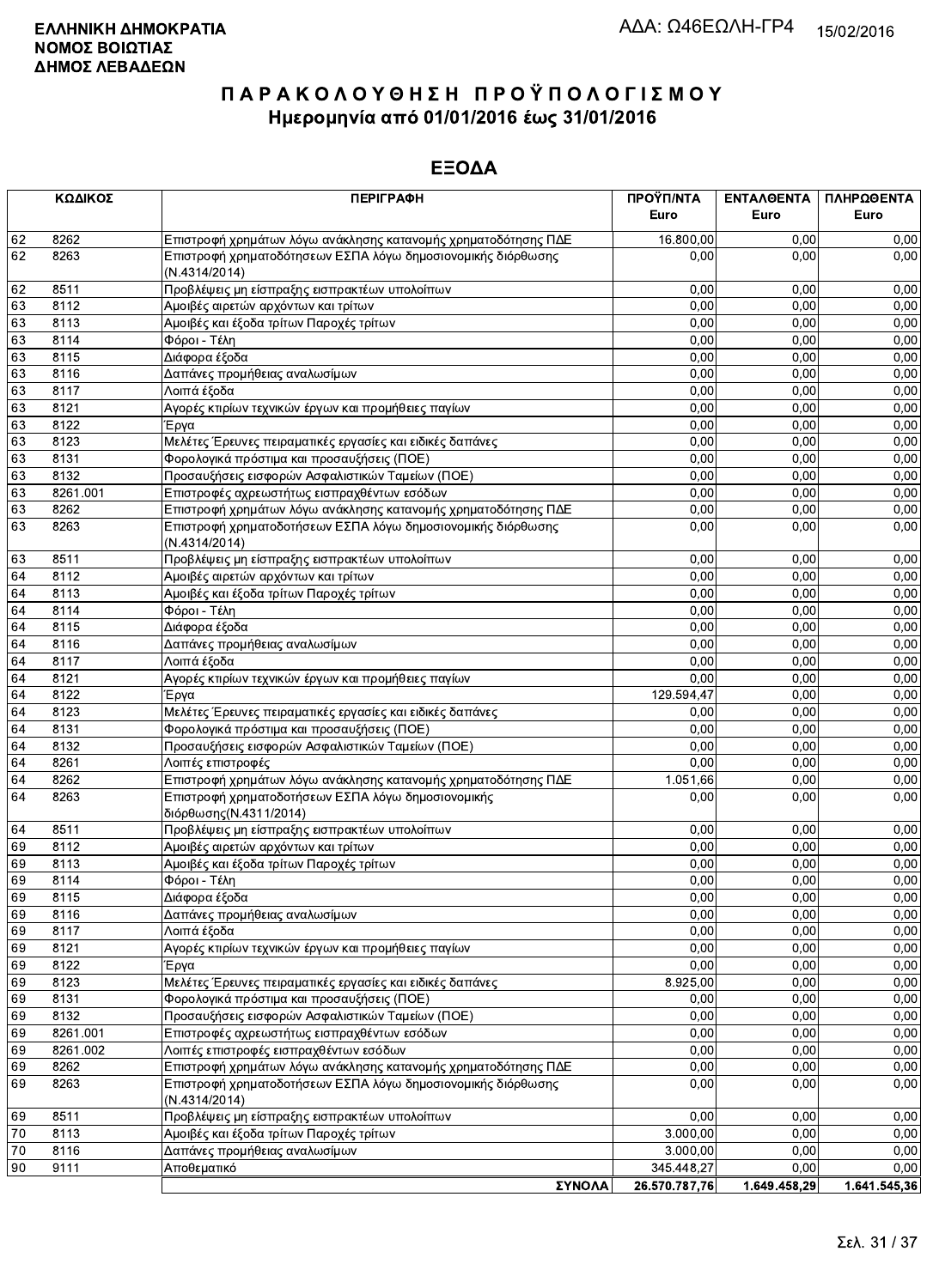#### ΓΕΝΙΚΗ ΑΝΑΚΕΦΑΛΑΙΩΣΗ

|                                         | ΠΡΟΫΠΟΛΟΓΙΣΘΕΝΤΑ<br>Euro | <b>ΒΕΒΑΙΩΘΕΝΤΑ</b><br>Euro | ΕΙΣΠΡΑΧΘΕΝΤΑ<br>Euro |
|-----------------------------------------|--------------------------|----------------------------|----------------------|
| ΕΣΟΔΑ                                   | 23.645.692,91            | 23.645.692.91              | 1.886.502,72         |
| <b>XPHMATIKO</b><br>ΥΠΟΛΟΙΠΟ<br>(K.A.3) | 2.925.094,85             | 3.506.804.63               | 3.506.804,63         |
| ΣΥΝΟΛΟ                                  | 26.570.787,76            | 10.280.188,01              | 5.393.307.35         |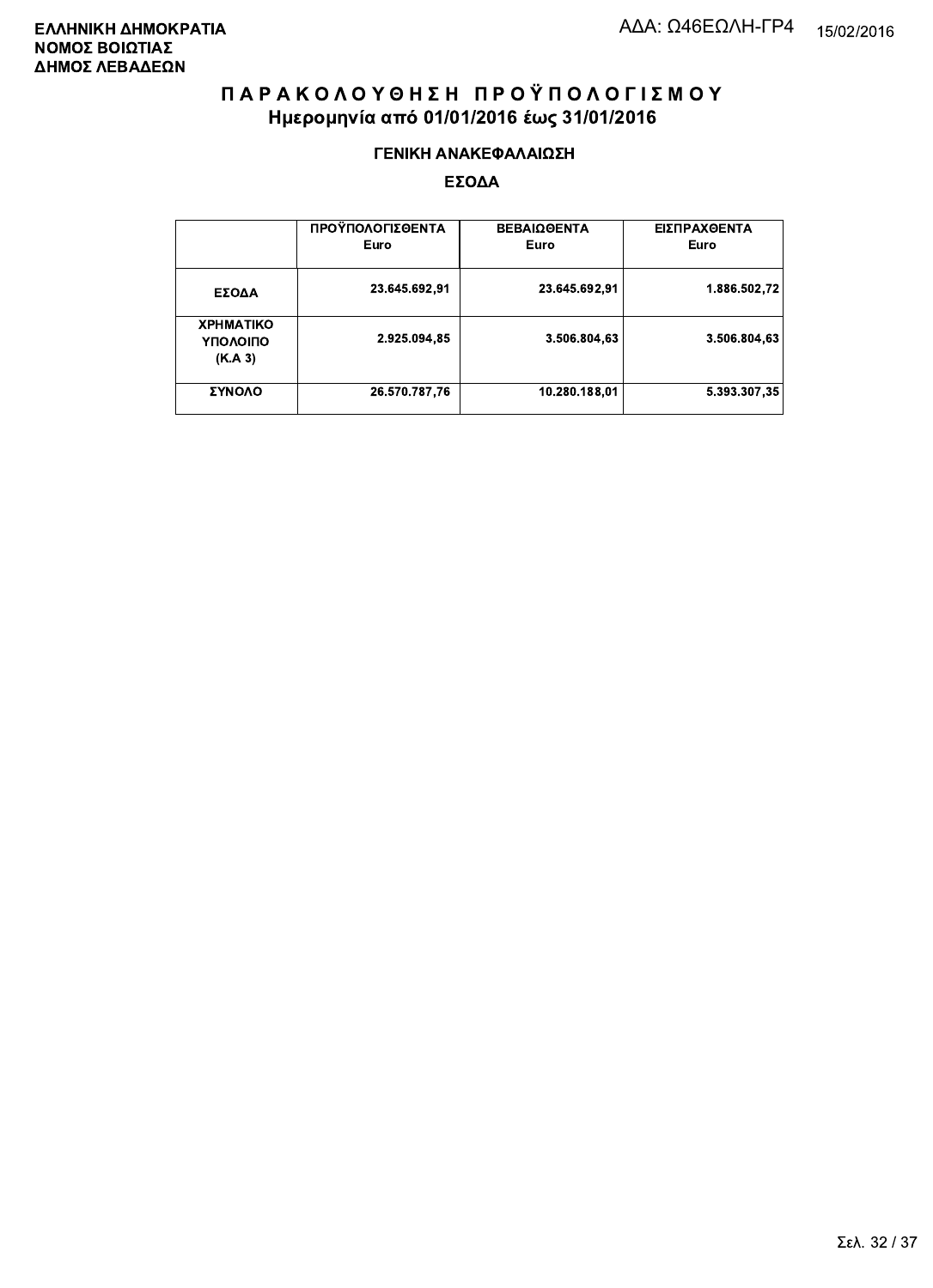#### ΕΞΟΔΑ

|             | ΠΡΟΫΠ/ΝΤΑ<br>Euro | <b>ENTAAGENTA</b><br>Euro | ΠΛΗΡΩΘΕΝΤΑ<br>Euro |
|-------------|-------------------|---------------------------|--------------------|
|             |                   |                           |                    |
| ΕΞΟΔΑ       | 26.225.339,49     | 1.649.458.29              | 1.641.545,36       |
| ΑΠΟΘΕΜΑΤΙΚΟ | 345.448,27        | 0,00                      | 0,00               |
| ΣΥΝΟΛΟ      | 26.570.787,76     | 1.649.458.29              | 1.641.545.36       |
|             |                   |                           |                    |

#### ΑΝΑΚΕΦΑΛΑΙΩΣΗ 1ου ΕΠΙΠΕΔΟΥ

|  | . | <b>TINTA</b> | ົ° PENTA | ΗΡΩΘΕΝΤΔ |
|--|---|--------------|----------|----------|
|--|---|--------------|----------|----------|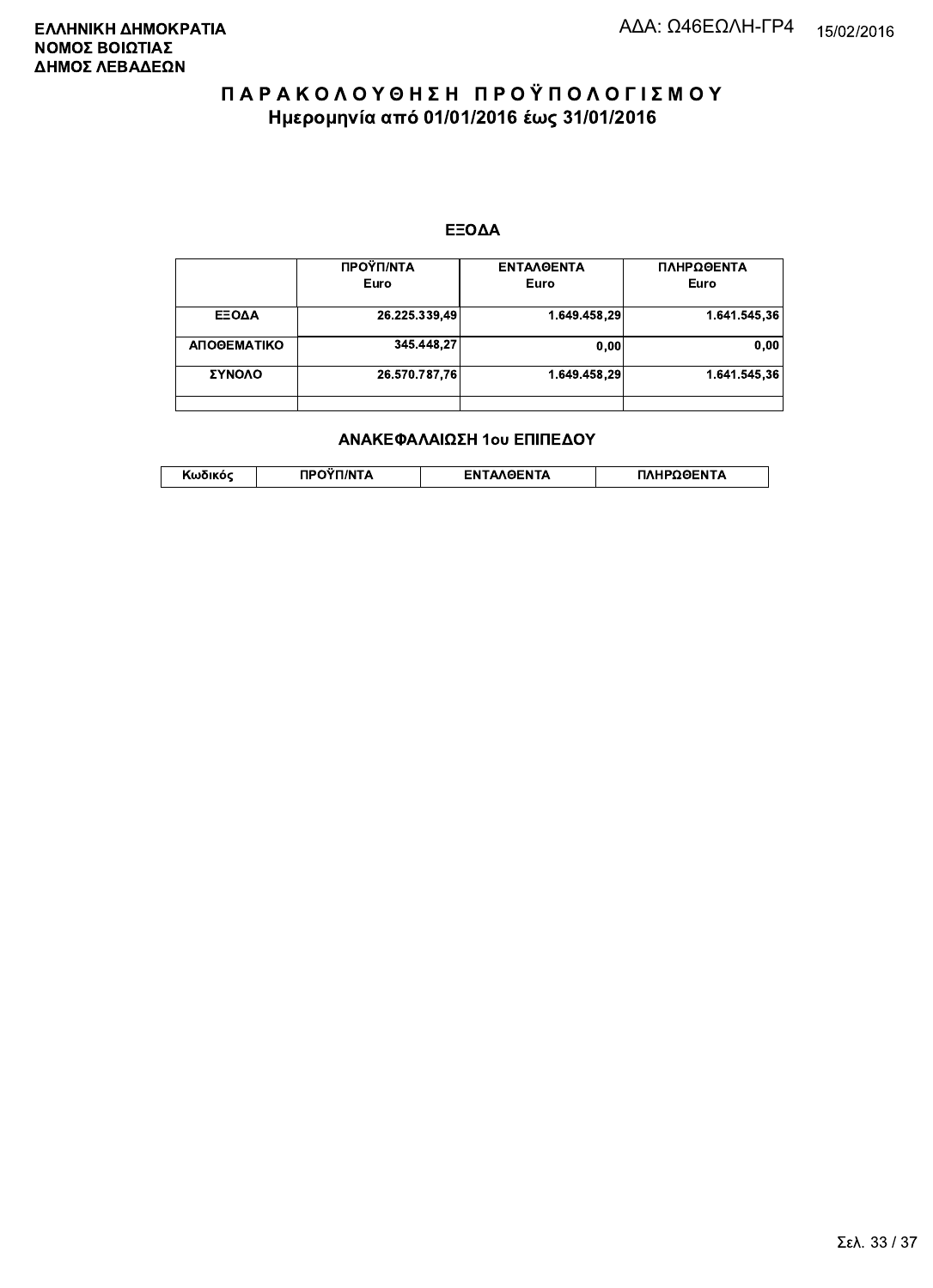ΑΝΑΚΕΦΑΛΑΙΩΣΗ ΕΣΟΔΩΝ ΑΠΟ 01/01/2016 ΕΩΣ 31/01/2016

|   | TAKTIKA EZOAA                                                               |                       |              |
|---|-----------------------------------------------------------------------------|-----------------------|--------------|
|   |                                                                             | <i>EYNOAO:</i>        | 1.427.792,38 |
|   | EKTAKTA EZOAA                                                               |                       |              |
|   |                                                                             | ΣΥΝΟΛΟ:               | 15.721,13    |
|   | EZOAA ΠΑΡΕΛΘΟΝΤΩΝ ΟΙΚΟΝΟΜΙΚΩΝ ΕΤΩΝ (Π.Ο.Ε.) ΠΟΥ ΒΕΒΑΙΩΝΟΝΤΑΙ ΓΙΑ ΠΡΩΤΗ ΦΟΡΑ |                       |              |
|   |                                                                             | <i>EYNOAO:</i>        | 14.928,80    |
| 3 | ΕΙΣΠΡΑΞΕΙΣ ΑΠΌ ΔΑΝΕΙΑ ΚΑΙ ΑΠΑΙΤΗΣΕΙΣ ΑΠΌ Π.Ο.Ε.                             |                       |              |
|   |                                                                             | <i>EYNOAO:</i>        | 316.117,30   |
| 4 | ΕΙΣΠΡΑΞΕΙΣ ΥΠΕΡ ΤΟΥ ΔΗΜΟΣΙΟΥ ΚΑΙ ΤΡΙΤΩΝ ΚΑΙ ΕΠΙΣΤΡΟΦΕΣ ΧΡΗΜΑΤΩΝ             |                       |              |
|   |                                                                             | <i>EYNOAO:</i>        | 111.943,11   |
| 5 | ΧΡΗΜΑΤΙΚΟ ΥΠΟΛΟΙΠΟ                                                          |                       |              |
|   |                                                                             | ΣΥΝΟΛΟ:               | 3.506.804,63 |
|   |                                                                             | ΓΕΝΙΚΟ ΣΥΝΟΛΟ ΕΣΟΔΩΝ: | 5.393.307.35 |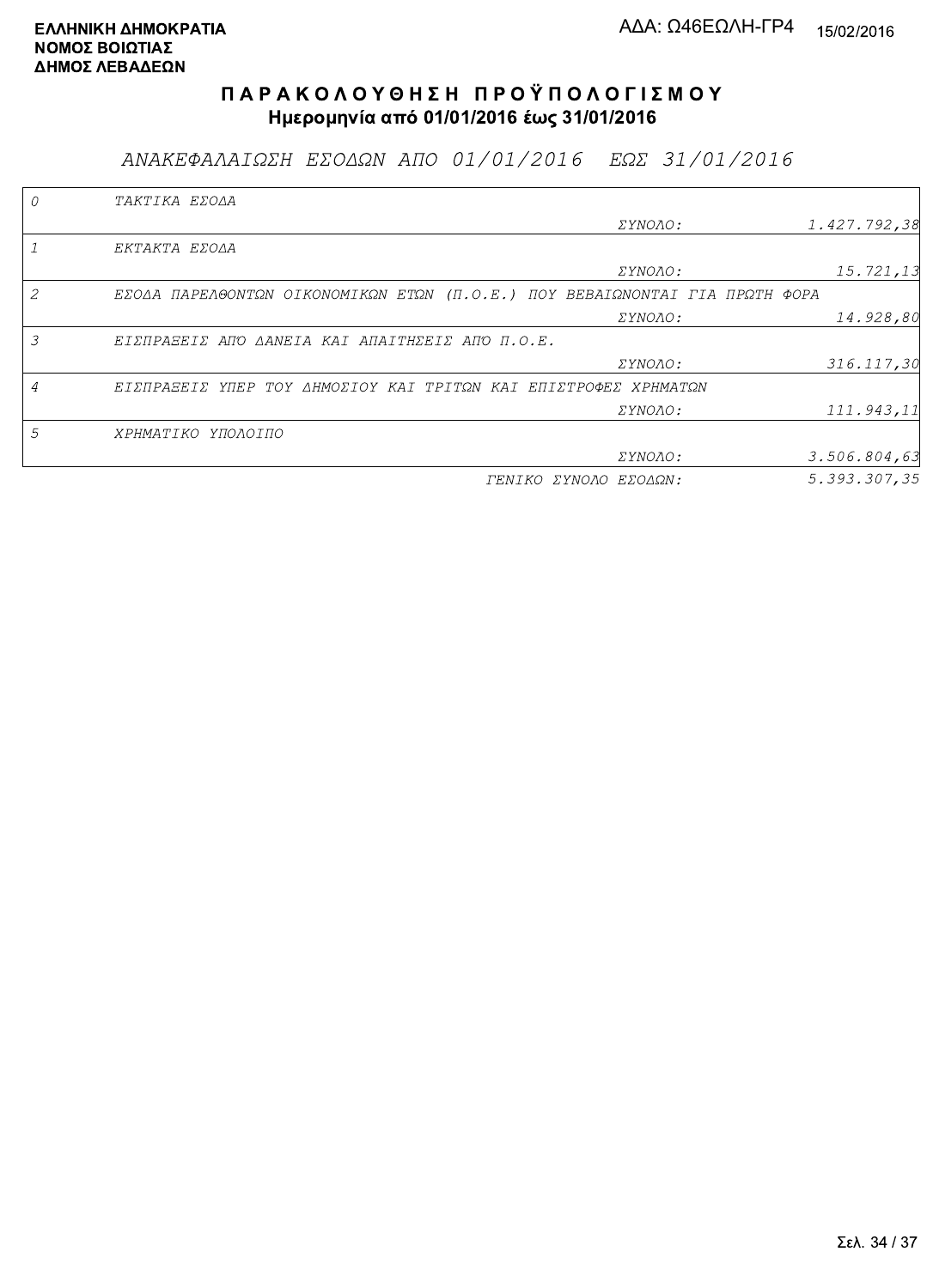### ΑΝΑΚΕΦΑΛΑΙΩΣΗ ΕΞΟΔΩΝ ΑΠΟ 01/01/2016 ΕΩΣ 31/01/2016

| 6                          | Έξοδα χρήσης                                                                                                        |              |
|----------------------------|---------------------------------------------------------------------------------------------------------------------|--------------|
| 61                         | Αμοιβές αιρετών και τρίτων                                                                                          | 6.098, 61    |
| 66                         | Δαπάνες προμήθειας αναλωσίμων                                                                                       | 0,00         |
| 67                         | Πληρωμές για μεταβιβάσεις εισοδημάτων σε τρίτους Παραχωρήσεις<br>- Παροχές - Επιχορηγήσεις - Επιδοτήσεις - Δωρεές   | 958.173,00   |
| 63                         | $\Phi$ όροι - Τέλη                                                                                                  | 0,00         |
| 60                         | Αμοιβές και έξοδα προσωπικού                                                                                        | 370.963,03   |
| 64                         | Λοιπά γενικά έξοδα                                                                                                  | 0,00         |
| 65                         | Πληρωμές για την εξυπηρέτηση της δημόσιας πίστης                                                                    | 59.418,12    |
| 62                         | Παροχές τρίτων                                                                                                      | 90.988,87    |
| 68                         | Λοιπά έξοδα                                                                                                         | 0,00         |
|                            | ΣΥΝΟΛΟ:                                                                                                             | 1.485.641,63 |
| $\overline{7}$             | Επενδύσεις                                                                                                          |              |
| 73                         | Έργα                                                                                                                | 0,00         |
| $\overline{71}$            | Αγορές κτιρίων τεχνικών έργων και προμήθειες παγίων                                                                 | 0,00         |
| 75                         | Τίτλοι πάγιας επένδυσης (συμμετοχές σε επιχειρήσεις)                                                                | 0,00         |
| $\overline{74}$            | Μελέτες, έρευνες, πειραματικές εργασίες και ειδικές δαπάνες                                                         | 0,00         |
|                            | ΣΥΝΟΛΟ:                                                                                                             | 0,00         |
| $\mathcal S$               | Πληρωμές υποχρεώσεων (Π.Ο.Ε.)                                                                                       |              |
| $\mathcal{S} \mathcal{I}$  | Πληρωμές υποχρεώσεων (Π.Ο.Ε.)                                                                                       | 0,00         |
| 82                         | Λοιπές αποδόσεις                                                                                                    | 155.903,73   |
| 83                         | Επιχορηγούμενες Πληρωμές Υποχρεώσεων Π.Ο.Ε.                                                                         | 0,00         |
| 85                         | Προβλέψεις μη είσπραξης εισπρακτέων υπολοίπων βεβαιωμένων<br>κατά τα ΠΟΕ εντός του οικονομικού έτους                | 0,00         |
|                            | ΣΥΝΟΛΟ:                                                                                                             | 155.903,73   |
| $\boldsymbol{\mathcal{S}}$ | ΠΛΗΡΩΜΕΣ Π.Ο.Ε & ΛΟΙΠΕΣ ΑΠΟΔΟΣΕΙΣ ΚΑΙ ΠΡΟΒΛΕΨΕΙΣ                                                                    |              |
| $\mathcal{S} \mathcal{I}$  | Πληρωμές υποχρεώσεων (Π.Ο.Ε.)                                                                                       | 0,00         |
| 82                         | Λοιπές αποδόσεις                                                                                                    | 155.903, 73  |
| 83                         | Επιχορηγούμενες Πληρωμές Υποχρεώσεων Π.Ο.Ε.                                                                         | 0,00         |
| 85                         | Προβλέψεις μη είσπραξης εισπρακτέων υπολοίπων βεβαιωμένων<br>κατά τα ΠΟΕ εντός του οικονομικού έτους                | 0,00         |
|                            | ΣΥΝΟΛΟ:                                                                                                             | 155.903,73   |
| 9                          | Αποθεματικό                                                                                                         |              |
| 91                         | Ποσό διαθέσιμο για αναπλήρωση των ανεπαρκών πιστώσεων για τη<br>δημιουργία νέων μη προβλεπόμενων στον προϋπολογισμό | 0,00         |
|                            | ΣΥΝΟΛΟ:                                                                                                             | 0,00         |
|                            | ΓΕΝΙΚΟ ΣΥΝΟΛΟ ΕΞΟΔΩΝ:                                                                                               | 1.797.449,09 |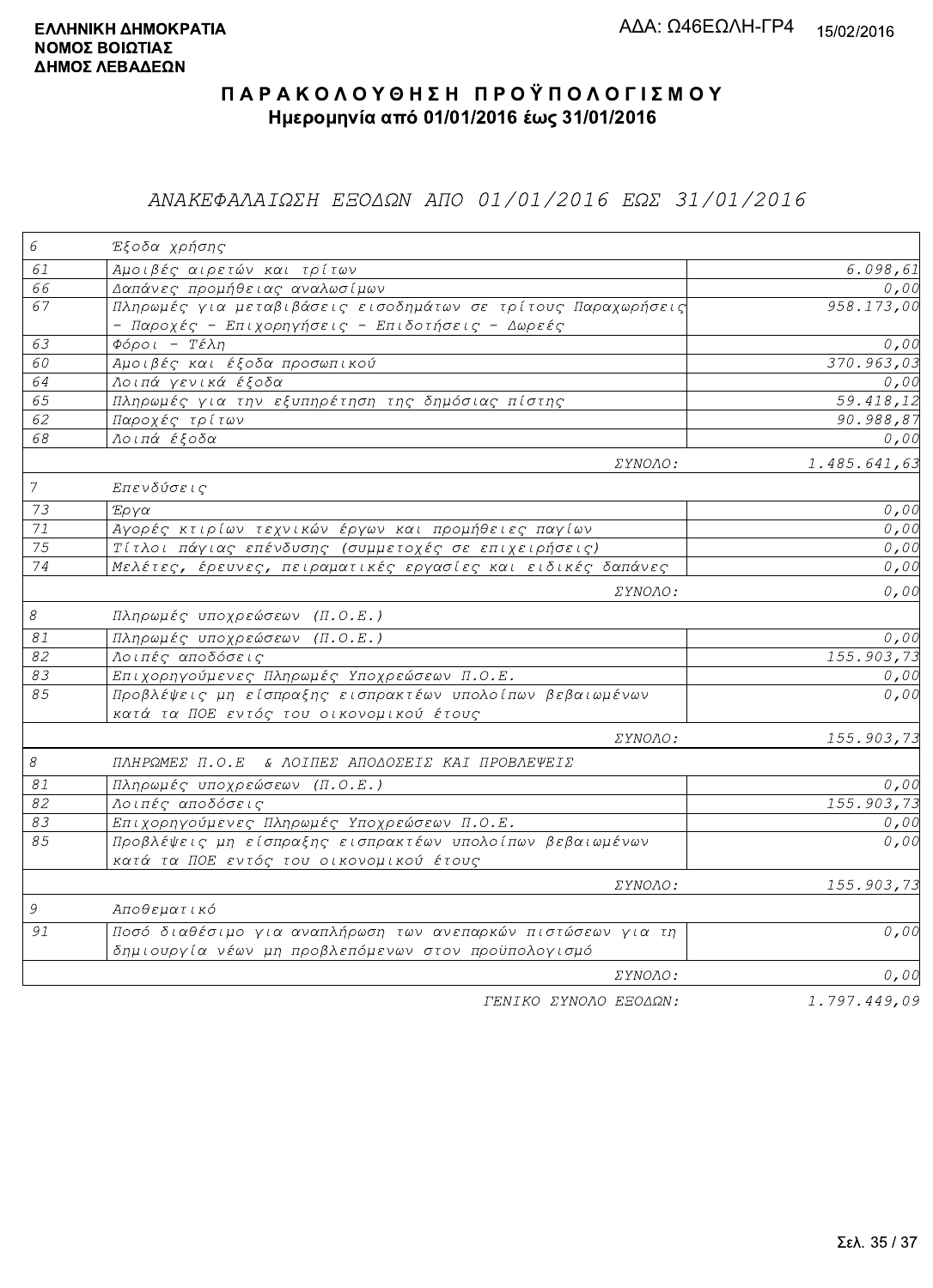ΣΥΝΟΛΑ ΑΝΑ ΥΠΗΡΕΣΙΑ ΑΠΟ 01/01/2016 ΕΩΣ 31/01/2016

| ${\cal O} \, {\cal O}$ | Γενικές υπηρεσίες                                             | 217.178,35               |
|------------------------|---------------------------------------------------------------|--------------------------|
| $1\,0$                 | Οικονομικές και Διοικητικές υπηρεσίες                         | 136.525,55               |
| 15                     | Υπηρεσίες Πολιτισμού, Αθλητισμού και κοινωνικής πολιτικής     | 1.017.316,89             |
| 20                     | Υπηρεσία καθαριότητας και ηλεκτροφωτισμού                     | 139.747,42               |
| 25                     | Υπηρεσίες 'Υδρευσης-άδρευσης-αποχέτευσης                      | 2.340,00                 |
| 30                     | Υπηρεσία Τεχνικών έργων                                       | 62.196,04                |
| 35                     | Υπηρεσίες πρασίνου                                            | 16.594,53                |
| $4\,0$                 | Υπηρεσία Πολεοδομίας                                          | 26.746,67                |
| 45                     | Υπηρεσία Νεκροταφείων                                         | 6.609,69                 |
| 50                     | Δημοτική Αστυνομία                                            | 0,00                     |
| 60                     | ΥΠΗΡΕΣΙΕΣ ΚΟΙΝΩΝΙΚΗΣ ΠΟΛΙΤΙΚΗΣ (Έργα και δράσεις              | 0,00                     |
|                        | χρηματοδοτούμενες απο ΠΔΕ)                                    |                          |
| 61                     | ΥΠΗΡΕΣΙΕΣ ΠΟΛΙΤΙΣΜΟΥ ΚΑΙ ΑΘΛΗΤΙΣΜΟΥ (Έργα και δράσεις         | 0,00                     |
|                        | χρηματοδοτούμενες απο ΠΔΕ)                                    |                          |
| 62                     | ΥΠΗΡΕΣΙΕΣ ΚΑΘΑΡΙΟΤΗΤΑΣ ΚΑΙ ΗΛΕΚΤΡΟΦΩΤΙΣΜΟΥ (Έργα και δράσεις) | 0,00                     |
|                        | χρηματοδοτούμενες απο ΠΔΕ)                                    |                          |
| 63                     | ΥΠΗΡΕΣΙΕΣ ΥΔΡΕΥΣΗΣ ΑΡΔΕΥΣΗΣ ΑΠΟΧΕΤΕΥΣΗΣ (Έργα και δράσεις     | 0,00                     |
|                        | χρηματοδοτούμενες απο ΠΔΕ)                                    |                          |
| 64                     | ΥΠΗΡΕΣΙΑ ΤΕΧΝΙΚΩΝ ΕΡΓΩΝ, ΠΡΑΣΙΝΟΥ ΚΑΙ ΠΟΛΕΟΔΟΜΙΑΣ (Έργα και   | 0,00                     |
|                        | δράσεις χρηματοδοτούμενες απο ΠΔΕ)                            |                          |
| 69                     | ΛΟΙΠΕΣ ΥΠΗΡΕΣΙΕΣ (Έργα και δράσεις χρηματοδοτούμενες απο      | 0,00                     |
|                        | $\Pi\Delta E$ )                                               |                          |
| 70                     | Λοιπές υπηρεσίες                                              | 16.290,22                |
| 99                     |                                                               | 0,00                     |
|                        | $\Box$                                                        | $1$ $C A1$ $E A E$ $D C$ |

ΣΥΝΟΛΟ:

1.641.545,36